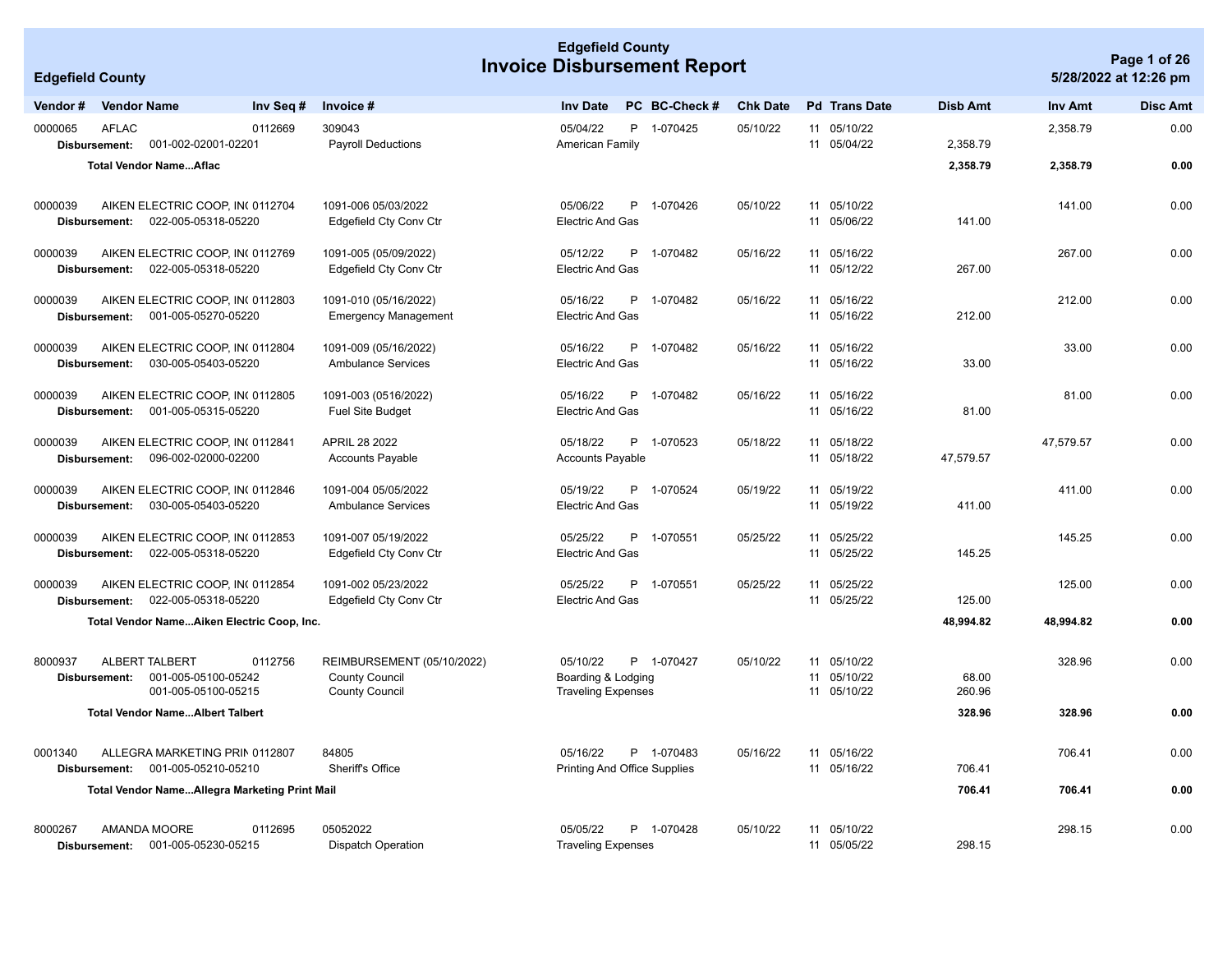| <b>Edgefield County</b>                    |                                                                                                |                                                                                                                          |                                                                                    |                 |                                                             |                      | <b>Invoice Disbursement Report</b> |                 |
|--------------------------------------------|------------------------------------------------------------------------------------------------|--------------------------------------------------------------------------------------------------------------------------|------------------------------------------------------------------------------------|-----------------|-------------------------------------------------------------|----------------------|------------------------------------|-----------------|
| Vendor # Vendor Name                       | Inv Seq #                                                                                      | Invoice #                                                                                                                | <b>Inv Date</b><br>PC BC-Check#                                                    | <b>Chk Date</b> | <b>Pd</b> Trans Date                                        | <b>Disb Amt</b>      | Inv Amt                            | <b>Disc Amt</b> |
|                                            | <b>Total Vendor NameAmanda Moore</b>                                                           |                                                                                                                          |                                                                                    |                 |                                                             | 298.15               | 298.15                             | 0.00            |
| 8000761<br>Disbursement:                   | AMERICAN WELDING & GAS 0112818<br>030-005-05403-05249                                          | 08493276<br><b>Ambulance Services</b>                                                                                    | 05/18/22<br>P 1-070525<br><b>Medical &amp; Laboratory Supplies</b>                 | 05/19/22        | 11 05/19/22<br>11 05/18/22                                  | 212.50               | 212.50                             | 0.00            |
|                                            | Total Vendor NameAmerican Welding & Gas, Inc.                                                  |                                                                                                                          |                                                                                    |                 |                                                             | 212.50               | 212.50                             | 0.00            |
| 0016621<br>Disbursement:                   | ANDREW C. MARINE<br>0112687<br>001-005-05101-05265                                             | 1937<br><b>County Administrator</b>                                                                                      | 05/05/22<br>P 1-070429<br><b>Professional Services</b>                             | 05/10/22        | 11 05/10/22<br>11 05/05/22                                  | 1,750.00             | 1,750.00                           | 0.00            |
|                                            | <b>Total Vendor NameAndrew C. Marine</b>                                                       |                                                                                                                          |                                                                                    |                 |                                                             | 1,750.00             | 1,750.00                           | 0.00            |
| 0016178<br>Disbursement:                   | ANOTHER PRINTER, INC. 0112855<br>001-005-05171-05210<br>Total Vendor NameAnother Printer, Inc. | 133684<br>Ec Registration & Election Com                                                                                 | 05/25/22<br>P 1-070552<br><b>Printing And Office Supplies</b>                      | 05/25/22        | 11 05/25/22<br>11 05/25/22                                  | 1,787.33<br>1,787.33 | 1,787.33<br>1,787.33               | 0.00<br>0.00    |
| 0015976<br>Disbursement:                   | ARETHA N. EUBANKS<br>0112662<br>001-005-05100-05242                                            | MAY 02 2022<br><b>County Council</b>                                                                                     | 05/02/22<br>P 1-070390<br>Boarding & Lodging                                       | 05/02/22        | 11 05/02/22<br>11 05/02/22                                  | 88.12                | 88.12                              | 0.00            |
|                                            | <b>Total Vendor NameAretha N. Eubanks</b>                                                      |                                                                                                                          |                                                                                    |                 |                                                             | 88.12                | 88.12                              | 0.00            |
| 8000338<br><b>ASIFLEX</b>                  | 0112813<br>Disbursement: 001-002-02001-02232                                                   | PRCKDATE: 05/15/2022<br><b>Payroll Deductions</b>                                                                        | 05/18/22<br>P 1-051522<br>Money Plus - Medical Reimburse                           | 05/15/22        | 11 05/18/22<br>11 05/18/22                                  | 315.38               | 315.38                             | 0.00            |
| 8000338<br><b>ASIFLEX</b><br>Disbursement: | 0112814<br>030-005-05403-05106<br>029-005-05222-05106<br>004-005-05214-05106                   | PRCKDATE: 05/12/2022<br><b>Ambulance Services</b><br><b>Pre Trial Intervention Service</b><br><b>Assistant Solicitor</b> | 05/18/22<br>P 1-051222<br>Group Insurance<br>Group Insurance<br>Group Insurance    | 05/12/22        | 11 05/18/22<br>11 05/18/22<br>11 05/18/22<br>11 05/18/22    | 2.14<br>1.07<br>1.07 | 4.28                               | 0.00            |
| <b>ASIFLEX</b><br>8000338<br>Disbursement: | 0112850<br>030-005-05403-05106<br>029-005-05222-05106<br>004-005-05214-05106                   | PRCKDATE: 05/26/2022<br><b>Ambulance Services</b><br><b>Pre Trial Intervention Service</b><br><b>Assistant Solicitor</b> | 05/25/22<br>P<br>1-052622<br>Group Insurance<br>Group Insurance<br>Group Insurance | 05/26/22        | 11 05/25/22<br>11 05/25/22<br>05/25/22<br>11<br>11 05/25/22 | 2.14<br>1.07<br>1.07 | 4.28                               | 0.00            |
| <b>ASIFLEX</b><br>8000338<br>Disbursement: | 0112851<br>001-002-02001-02232                                                                 | PRCKDATE: 05/29/2022<br><b>Payroll Deductions</b>                                                                        | P 1-052922<br>05/25/22<br>Money Plus - Medical Reimburse                           | 05/29/22        | 11 05/25/22<br>11 05/25/22                                  | 315.38               | 315.38                             | 0.00            |
|                                            | <b>Total Vendor NameAsiflex</b>                                                                |                                                                                                                          |                                                                                    |                 |                                                             | 639.32               | 639.32                             | 0.00            |
| 8000859<br>AT&T                            | 0112657<br>Disbursement: 001-005-05100-05221                                                   | 803 819-1323 955 04/22/2022<br><b>County Council</b>                                                                     | 05/02/22<br>P 1-070395<br>Telephone                                                | 05/02/22        | 11 05/02/22<br>11 05/02/22                                  | 55.00                | 55.00                              | 0.00            |
| AT&T<br>8000859<br>Disbursement:           | 0112697<br>001-005-05230-05221                                                                 | 803 278-1625 756 1899 04/28/2022<br>Dispatch Operation                                                                   | 05/06/22<br>PS 1-070431<br>Telephone                                               | 05/10/22        | 11 05/10/22<br>11 05/06/22                                  | 1,507.41             | 1,507.41                           | 0.00            |
| 8000859<br>AT&T<br>Disbursement:           | 0112733<br>022-005-05318-05221                                                                 | 803 275-9429 325 (05/01/2022)<br>Edgefield Cty Conv Ctr                                                                  | 05/10/22<br>PS 1-070432<br>Telephone                                               | 05/10/22        | 11 05/10/22<br>11 05/10/22                                  | 46.76                | 46.76                              | 0.00            |
| 8000859<br>AT&T<br>Disbursement:           | 0112734<br>022-005-05318-05221                                                                 | 803 275-5120 512 (05/01/2022)<br>Edgefield Cty Conv Ctr                                                                  | 05/10/22<br>PS 1-070433<br>Telephone                                               | 05/10/22        | 11 05/10/22<br>11 05/10/22                                  | 46.76                | 46.76                              | 0.00            |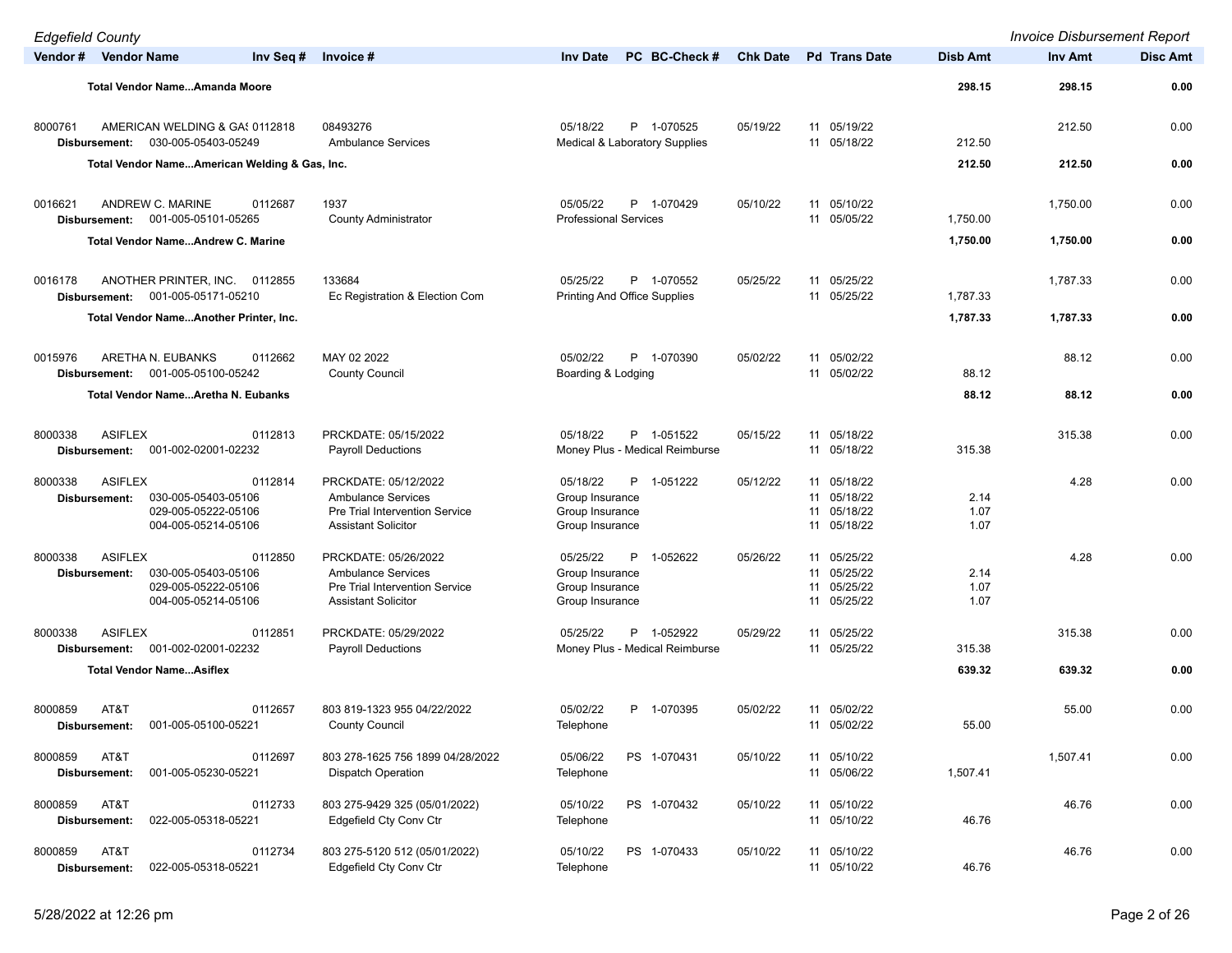| <b>Edgefield County</b> |                                            |                                                   |                          |               |                 |    |                         |                  | <b>Invoice Disbursement Report</b> |                 |
|-------------------------|--------------------------------------------|---------------------------------------------------|--------------------------|---------------|-----------------|----|-------------------------|------------------|------------------------------------|-----------------|
| Vendor # Vendor Name    | Inv Seq #                                  | Invoice #                                         | <b>Inv Date</b>          | PC BC-Check # | <b>Chk Date</b> |    | <b>Pd</b> Trans Date    | Disb Amt         | Inv Amt                            | <b>Disc Amt</b> |
|                         |                                            |                                                   |                          |               |                 |    |                         |                  |                                    |                 |
| 8000859<br>AT&T         | 0112735                                    | 803 275-4767 150 (05/01/2022)                     | 05/10/22                 | PS 1-070434   | 05/10/22        |    | 11 05/10/22             |                  | 48.76                              | 0.00            |
| Disbursement:           | 001-005-05325-05221                        | <b>County Maintenance Dept</b>                    | Telephone                |               |                 |    | 11 05/10/22             | 48.76            |                                    |                 |
|                         |                                            |                                                   |                          |               |                 |    |                         |                  |                                    |                 |
| 8000859<br>AT&T         | 0112736                                    | 803 275-4137 155 (05/01/2022)                     | 05/10/22                 | PS 1-070435   | 05/10/22        |    | 11 05/10/22             |                  | 57.03                              | 0.00            |
| Disbursement:           | 022-005-05318-05221                        | Edgefield Cty Conv Ctr                            | Telephone                |               |                 |    | 11 05/10/22             | 57.03            |                                    |                 |
|                         |                                            |                                                   |                          |               |                 |    |                         |                  |                                    |                 |
| 8000859<br>AT&T         | 0112737                                    | 803 637-2381 336 (05/04/2022                      | 05/10/22                 | PS 1-070436   | 05/10/22        |    | 11 05/10/22             |                  | 46.74                              | 0.00            |
| Disbursement:           | 022-005-05318-05221                        | Edgefield Cty Conv Ctr                            | Telephone                |               |                 |    | 11 05/10/22             | 46.74            |                                    |                 |
|                         |                                            |                                                   |                          |               |                 |    |                         |                  |                                    |                 |
| AT&T<br>8000859         | 0112738                                    | 803 637-4926 623 (05/04/2022)                     | 05/10/22                 | PS 1-070437   | 05/10/22        |    | 11 05/10/22             |                  | 46.74                              | 0.00            |
| Disbursement:           | 022-005-05318-05221                        | Edgefield Cty Conv Ctr                            | Telephone                |               |                 |    | 11 05/10/22             | 46.74            |                                    |                 |
|                         |                                            |                                                   |                          |               |                 |    |                         |                  |                                    |                 |
| 8000859<br>AT&T         | 0112739                                    | 803 637-2424 512 (05/04/2022)                     | 05/10/22                 | PS 1-070438   | 05/10/22        |    | 11 05/10/22             |                  | 46.74                              | 0.00            |
| Disbursement:           | 022-005-05318-05221                        | Edgefield Cty Conv Ctr                            | Telephone                |               |                 |    | 11 05/10/22             | 46.74            |                                    |                 |
|                         |                                            |                                                   |                          |               |                 |    |                         |                  |                                    |                 |
| 8000859<br>AT&T         | 0112740                                    | 803 M39-0034 100 (05/04/2022)<br>Sheriff's Office | 05/10/22                 | PS 1-070439   | 05/10/22        |    | 11 05/10/22             |                  | 938.91                             | 0.00            |
| Disbursement:           | 001-005-05210-05221                        |                                                   | Telephone                |               |                 |    | 11 05/10/22             | 938.91           |                                    |                 |
| 8000859<br>AT&T         | 0112741                                    | 803 275-0320 649 (05/01/2022)                     | 05/10/22                 | PS 1-070440   | 05/10/22        |    | 11 05/10/22             |                  | 58.66                              | 0.00            |
| <b>Disbursement:</b>    | 022-005-05318-05221                        | Edgefield Cty Conv Ctr                            | Telephone                |               |                 |    | 11 05/10/22             | 58.66            |                                    |                 |
|                         |                                            |                                                   |                          |               |                 |    |                         |                  |                                    |                 |
| 8000859<br>AT&T         | 0112742                                    | 803 M39-3255 030 1893                             | 05/10/22                 | PS 1-070441   | 05/10/22        |    | 11 05/10/22             |                  | 20.15                              | 0.00            |
| Disbursement:           | 001-005-05210-05221                        | <b>Sheriff's Office</b>                           | Telephone                |               |                 |    | 11 05/10/22             | 20.15            |                                    |                 |
|                         |                                            |                                                   |                          |               |                 |    |                         |                  |                                    |                 |
| 8000859<br>AT&T         | 0112743                                    | 803 637-9918 337 (05/04/2022)                     | 05/10/22                 | PS 1-070442   | 05/10/22        |    | 11 05/10/22             |                  | 47.23                              | 0.00            |
| Disbursement:           | 001-005-05210-05221                        | Sheriff's Office                                  | Telephone                |               |                 |    | 11 05/10/22             | 47.23            |                                    |                 |
|                         |                                            |                                                   |                          |               |                 |    |                         |                  |                                    |                 |
| AT&T<br>8000859         | 0112744                                    | 803 278--3276 001 1893 (04/28/2022)               | 05/10/22                 | PS 1-070443   | 05/10/22        |    | 11 05/10/22             |                  | 1,376.66                           | 0.00            |
| Disbursement:           | 001-005-05210-05221                        | Sheriff's Office                                  | Telephone                |               |                 |    | 11 05/10/22             | 1,376.66         |                                    |                 |
| AT&T<br>0016496         | 0112745                                    | 803M240859859 (05/01/2022)                        | 05/10/22                 | P 1-070430    | 05/10/22        |    | 11 05/10/22             |                  | 373.47                             | 0.00            |
| Disbursement:           | 001-005-05230-05221                        | <b>Dispatch Operation</b>                         | Telephone                |               |                 |    | 11 05/10/22             | 373.47           |                                    |                 |
| 8000859<br>AT&T         | 0112752                                    | 803 M39-3317 545 1897                             | 05/10/22                 | PS 1-070444   | 05/10/22        |    | 11 05/10/22             |                  | 40.32                              | 0.00            |
| Disbursement:           | 001-005-05240-05221                        | County Jail                                       | Telephone                |               |                 |    | 11 05/10/22             | 40.32            |                                    |                 |
| 8000859<br>AT&T         | 0112753                                    | 803 M39-8260 001 1896                             | 05/10/22                 | PS 1-070445   | 05/10/22        |    | 11 05/10/22             |                  | 2,969.56                           | 0.00            |
| Disbursement:           | 023-005-05250-05221                        | E911 Administration                               | Telephone                |               |                 |    | 11 05/10/22             | 2,969.56         |                                    |                 |
|                         |                                            |                                                   |                          |               |                 |    |                         |                  |                                    |                 |
| 8000859<br>AT&T         | 0112754                                    | 803 M39-3714 830 1899 (05/04/2022)                | 05/10/22                 | PS 1-070446   | 05/10/22        |    | 11 05/10/22             |                  | 548.76                             | 0.00            |
| Disbursement:           | 023-005-05250-05221                        | E911 Administration                               | Telephone                |               |                 |    | 11 05/10/22             | 548.76           |                                    |                 |
|                         |                                            |                                                   |                          |               |                 |    |                         |                  |                                    |                 |
| 8000859<br>AT&T         | 0112797                                    | 803 637-4008 951 (05/16/2022)                     | 05/16/22                 | 1-070485<br>P | 05/16/22        |    | 11 05/16/22             |                  | 4,419.71                           | 0.00            |
| Disbursement:           | 001-005-05970-05272                        | Countywide                                        | <b>Special Contracts</b> |               |                 |    | 11 05/16/22             | 409.90           |                                    |                 |
|                         | 001-005-05175-05221                        | Circuit Judge                                     | Telephone                |               |                 |    | 11 05/16/22             | 27.48            |                                    |                 |
|                         | 001-005-05970-05272                        | Countywide                                        | <b>Special Contracts</b> |               |                 |    | 11 05/16/22             | 120.81           |                                    |                 |
|                         | 001-005-05970-05272                        | Countywide                                        | <b>Special Contracts</b> |               |                 | 11 | 05/16/22                | 13.75            |                                    |                 |
|                         | 001-005-05171-05221                        | Ec Registration & Election Com                    | Telephone                |               |                 |    | 11 05/16/22             | 70.29            |                                    |                 |
|                         | 001-005-05132-05221<br>001-005-05182-05221 | Veteran's Office<br>Treasurer                     | Telephone<br>Telephone   |               |                 | 11 | 05/16/22<br>11 05/16/22 | 108.22<br>109.19 |                                    |                 |
|                         | 001-005-05183-05221                        | <b>Tax Collector</b>                              | Telephone                |               |                 | 11 | 05/16/22                | 43.53            |                                    |                 |
|                         | 001-005-05180-05221                        | <b>Tax Assessor</b>                               | Telephone                |               |                 |    | 11 05/16/22             | 152.23           |                                    |                 |
|                         | 001-005-05210-05221                        | Sheriff's Office                                  | Telephone                |               |                 |    | 11 05/16/22             | 1,078.14         |                                    |                 |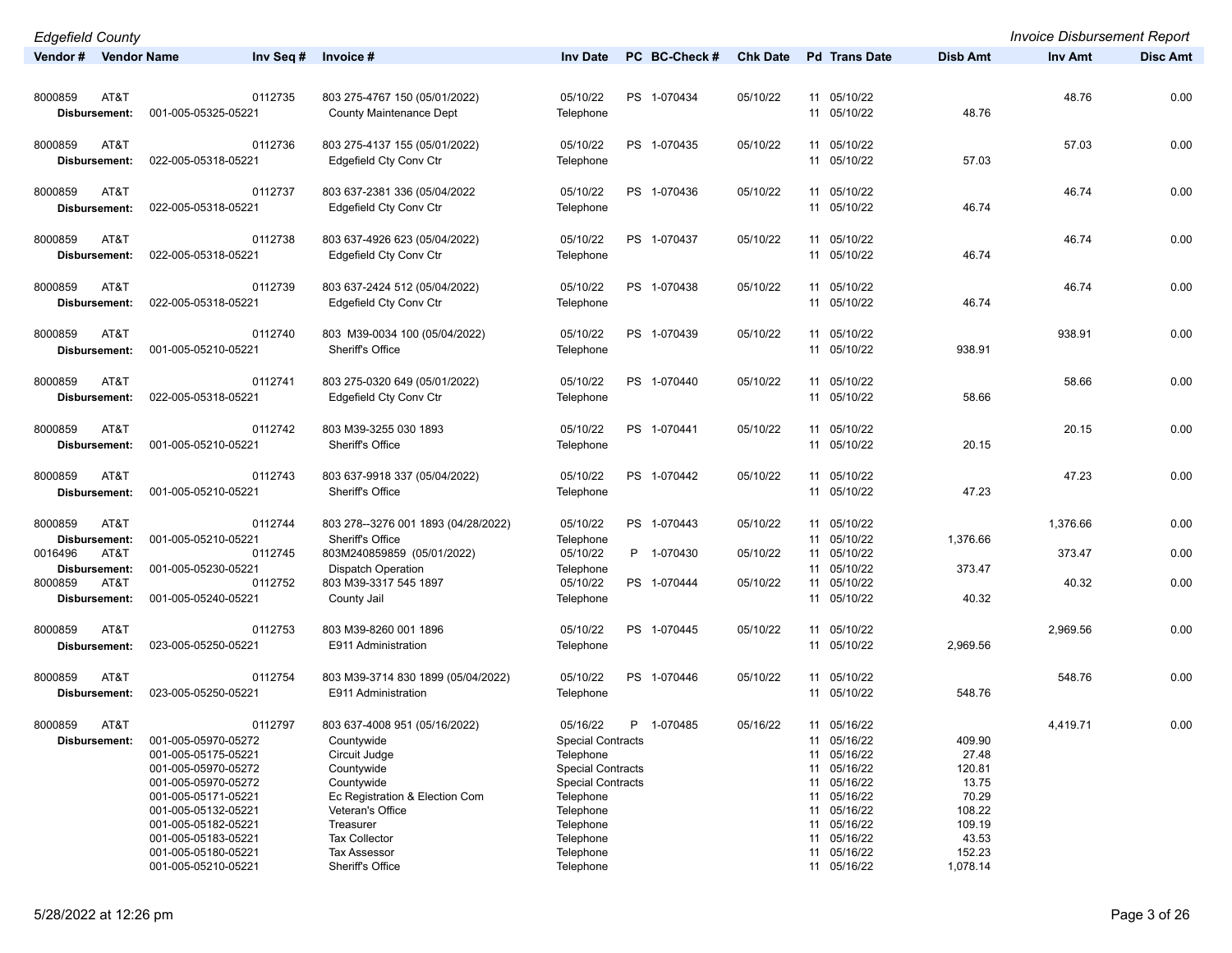*Edgefield County Invoice Disbursement Report*

| Vendor#              | <b>Vendor Name</b><br>Inv Seq # | Invoice #                             | PC BC-Check #<br><b>Inv Date</b> | <b>Chk Date</b> | <b>Pd</b> Trans Date | <b>Disb Amt</b> | Inv Amt  | <b>Disc Amt</b> |
|----------------------|---------------------------------|---------------------------------------|----------------------------------|-----------------|----------------------|-----------------|----------|-----------------|
|                      | 001-005-05100-55279             | <b>County Council</b>                 | <b>Contingency Account</b>       |                 | 11 05/16/22          | 2.30            |          |                 |
|                      | 001-005-05801-05221             | <b>Employ &amp; Social Security</b>   | Telephone                        |                 | 11 05/16/22          | 18.35           |          |                 |
|                      | 035-005-05806-05221             | County Recreation                     | Telephone                        |                 | 11<br>05/16/22       | 38.45           |          |                 |
|                      | 001-005-05170-05221             | Probate Court                         | Telephone                        |                 | 11 05/16/22          | 197.42          |          |                 |
|                      | 001-005-05101-05221             | <b>County Administrator</b>           | Telephone                        |                 | 05/16/22<br>11       | 13.75           |          |                 |
|                      | 001-005-05161-05221             | Magistrates Office                    | Telephone                        |                 | 11<br>05/16/22       | 31.43           |          |                 |
|                      | 001-005-05210-05221             | Sheriff's Office                      | Telephone                        |                 | 05/16/22<br>11       | 13.75           |          |                 |
|                      | 001-005-05179-05221             | Gis/special Projects                  | Telephone                        |                 | 11<br>05/16/22       | 92.83           |          |                 |
|                      | 001-005-05315-05279             | <b>Fuel Site Budget</b>               | Miscellaneous                    |                 | 11<br>05/16/22       | 13.60           |          |                 |
|                      | 001-005-05121-05221             | Clerk Of Court                        | Telephone                        |                 | 05/16/22<br>11       | 99.81           |          |                 |
|                      | 023-005-05250-05221             | E911 Administration                   | Telephone                        |                 | 11 05/16/22          | 44.94           |          |                 |
|                      | 030-005-05403-05221             | <b>Ambulance Services</b>             | Telephone                        |                 | 11 05/16/22          | 44.56           |          |                 |
|                      | 001-005-05270-05221             | <b>Emergency Management</b>           | Telephone                        |                 | 05/16/22<br>11       | 2.30            |          |                 |
|                      | 030-005-05403-05221             | <b>Ambulance Services</b>             | Telephone                        |                 | 05/16/22<br>11       | 31.32           |          |                 |
|                      | 001-005-05121-05221             | Clerk Of Court                        | Telephone                        |                 | 05/16/22<br>11       | 50.02           |          |                 |
|                      | 001-005-05131-05221             | Coroner                               | Telephone                        |                 | 11<br>05/16/22       | 91.06           |          |                 |
|                      | 001-005-05101-05221             | <b>County Administrator</b>           | Telephone                        |                 | 11 05/16/22          | 613.97          |          |                 |
|                      | 001-005-05711-05221             | <b>County Council Chambers</b>        | Telephone                        |                 | 05/16/22<br>11       | 13.75           |          |                 |
|                      | 001-005-05121-05221             | Clerk Of Court                        | Telephone                        |                 | 05/16/22<br>11       | 258.42          |          |                 |
|                      | 001-005-05150-05221             | Building & Planning                   | Telephone                        |                 | 05/16/22<br>11       | 441.54          |          |                 |
|                      |                                 |                                       |                                  |                 | 11 05/16/22          |                 |          |                 |
|                      | 001-005-05181-05221             | Auditor                               | Telephone                        |                 |                      | 141.95          |          |                 |
|                      | 001-005-05130-05221             | <b>County Archives</b>                | Telephone                        |                 | 11 05/16/22          | 13.75           |          |                 |
|                      | 030-005-05403-05221             | <b>Ambulance Services</b>             | Telephone                        |                 | 05/16/22<br>11       | 13.75           |          |                 |
|                      | 001-005-05101-05221             | <b>County Administrator</b>           | Telephone                        |                 | 11 05/16/22          | 3.15            |          |                 |
| 0015367<br>AT&T      | 0112802                         | 8334099608                            | 05/16/22<br>P 1-070484           | 05/16/22        | 11 05/16/22          |                 | 8,065.13 | 0.00            |
| <b>Disbursement:</b> | 023-005-05250-05221             | E911 Administration                   | Telephone                        |                 | 11 05/16/22          | 8,065.13        |          |                 |
| 8000854<br>AT&T      | 0112843                         | 015 293 0354 001 05/03/2022           | 05/18/22<br>PS 1-070526          | 05/19/22        | 11 05/19/22          |                 | 147.07   | 0.00            |
| <b>Disbursement:</b> | 001-005-05715-05221             | Dept Of Social Services               | Telephone                        |                 | 11 05/18/22          | 147.07          |          |                 |
| 0015367<br>AT&T      | 0112856                         | 1773200703                            | 05/25/22<br>PS 1-070553          | 05/25/22        | 05/25/22<br>11       |                 | 5.18     | 0.00            |
| Disbursement:        | 001-005-05715-05221             | Dept Of Social Services               | Telephone                        |                 | 11 05/25/22          | 5.18            |          |                 |
| 0015367<br>AT&T      | 0112858                         | 2095299606                            | 05/25/22<br>PS 1-070554          | 05/25/22        | 11 05/25/22          |                 | 872.58   | 0.00            |
| Disbursement:        | 001-005-05101-05221             | <b>County Administrator</b>           | Telephone                        |                 | 11 05/25/22          | 872.58          |          |                 |
|                      |                                 |                                       |                                  |                 |                      |                 |          |                 |
| 0015367<br>AT&T      | 0112859                         | 1704200706                            | 05/25/22<br>PS 1-070555          | 05/25/22        | 11 05/25/22          |                 | 7.70     | 0.00            |
| <b>Disbursement:</b> | 001-005-05835-05221             | Abbe Regional Library                 | Telephone                        |                 | 11 05/25/22          | 7.70            |          |                 |
|                      |                                 |                                       |                                  |                 |                      |                 |          |                 |
| 0015367<br>AT&T      | 0112860                         | 1753200707                            | 05/25/22<br>PS 1-070556          | 05/25/22        | 11 05/25/22          |                 | 195.88   | 0.00            |
| Disbursement:        | 001-005-05181-05221             | Auditor                               | Telephone                        |                 | 11 05/25/22          | 5.31            |          |                 |
|                      | 001-005-05175-05221             | Circuit Judge                         | Telephone                        |                 | 05/25/22<br>11       | 0.90            |          |                 |
|                      | 001-005-05183-05221             | <b>Tax Collector</b>                  | Telephone                        |                 | 05/25/22<br>11       | 0.38            |          |                 |
|                      | 001-005-05132-05221             | Veteran's Office                      | Telephone                        |                 | 05/25/22<br>11       | 1.16            |          |                 |
|                      | 001-005-05270-05221             | <b>Emergency Management</b>           | Telephone                        |                 | 05/25/22<br>11       | 3.05            |          |                 |
|                      | 001-005-05870-05221             | <b>Probation Officer</b>              | Telephone                        |                 | 05/25/22<br>11       | 2.52            |          |                 |
|                      | 001-005-05161-05221             | Magistrates Office                    | Telephone                        |                 | 05/25/22<br>11       | 7.50            |          |                 |
|                      | 001-005-05150-05221             | Building & Planning                   | Telephone                        |                 | 05/25/22<br>11       | 9.30            |          |                 |
|                      | 001-005-05210-05221             | Sheriff's Office                      | Telephone                        |                 | 05/25/22<br>11       | 20.60           |          |                 |
|                      | 001-005-05171-05221             | Ec Registration & Election Com        | Telephone                        |                 | 05/25/22<br>11       | 6.71            |          |                 |
|                      | 001-005-05182-05221             | Treasurer                             | Telephone                        |                 | 11 05/25/22          | 1.22            |          |                 |
|                      | 001-005-05180-05221             |                                       |                                  |                 | 05/25/22             | 5.03            |          |                 |
|                      | 001-005-05121-05221             | <b>Tax Assessor</b><br>Clerk Of Court | Telephone                        |                 | 11<br>05/25/22<br>11 | 10.05           |          |                 |
|                      |                                 |                                       | Telephone                        |                 | 05/25/22             |                 |          |                 |
|                      | 001-005-05170-05221             | <b>Probate Court</b>                  | Telephone                        |                 | 11<br>05/25/22<br>11 | 110.90<br>10.32 |          |                 |
|                      | 022-005-05318-05221             | Edgefield Cty Conv Ctr                | Telephone                        |                 | 11 05/25/22          | 0.93            |          |                 |
|                      | 001-005-05325-05221             | <b>County Maintenance Dept</b>        | Telephone                        |                 |                      |                 |          |                 |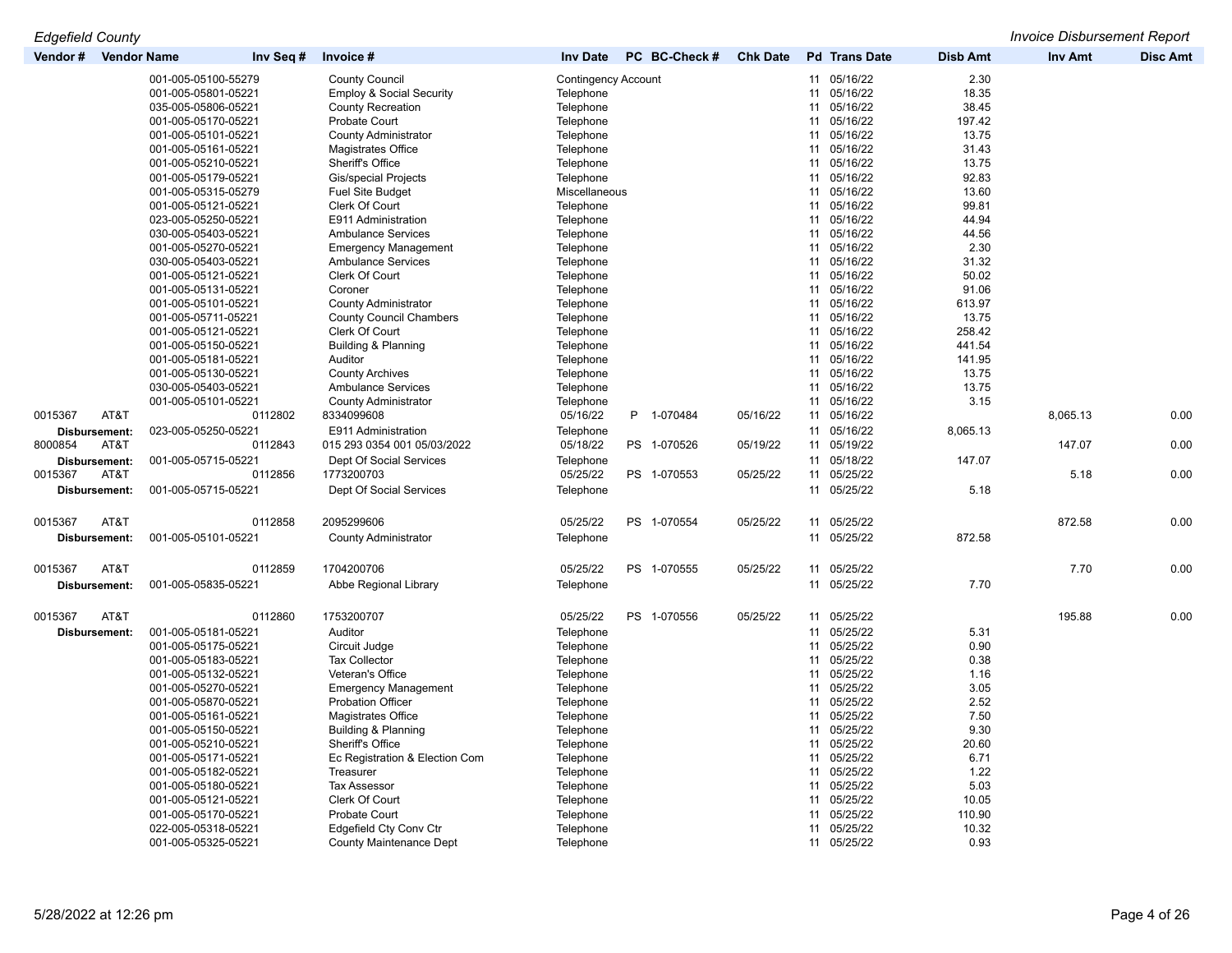| <b>Edgefield County</b>  |                                                            |                                              |                                                 |                 |                            |                 | <b>Invoice Disbursement Report</b> |                 |
|--------------------------|------------------------------------------------------------|----------------------------------------------|-------------------------------------------------|-----------------|----------------------------|-----------------|------------------------------------|-----------------|
| Vendor # Vendor Name     | Inv Seq #                                                  | Invoice #                                    | <b>Inv Date</b><br>PC BC-Check #                | <b>Chk Date</b> | <b>Pd</b> Trans Date       | <b>Disb Amt</b> | Inv Amt                            | <b>Disc Amt</b> |
|                          |                                                            |                                              |                                                 |                 |                            |                 |                                    |                 |
|                          | <b>Total Vendor NameAt&amp;T</b>                           |                                              |                                                 |                 |                            | 21,988.91       | 21,988.91                          | 0.00            |
|                          |                                                            |                                              |                                                 |                 |                            |                 |                                    |                 |
| 0016409<br>Disbursement: | <b>AT&amp;T MOBILITY</b><br>0112857<br>023-005-05250-05221 | 287254321761X05242022<br>E911 Administration | 05/25/22<br>P 1-070557<br>Telephone             | 05/25/22        | 11 05/25/22<br>11 05/25/22 | 1.25            | 1.25                               | 0.00            |
|                          |                                                            |                                              |                                                 |                 |                            |                 |                                    |                 |
|                          | <b>Total Vendor NameAt&amp;T Mobility</b>                  |                                              |                                                 |                 |                            | 1.25            | 1.25                               | 0.00            |
|                          |                                                            |                                              |                                                 |                 |                            |                 |                                    |                 |
| 0015649                  | AUGUSTA COMMUNICATIOI 0112766                              | 41841                                        | 05/12/22<br>P 1-070486                          | 05/16/22        | 11 05/16/22<br>11 05/12/22 |                 | 105.00                             | 0.00            |
| Disbursement:            | 001-005-05210-05237                                        | <b>Sheriff's Office</b>                      | Radio Supplies                                  |                 |                            | 105.00          |                                    |                 |
| 0015649                  | AUGUSTA COMMUNICATION 0112767                              | 41842                                        | 05/12/22<br>P<br>1-070486                       | 05/16/22        | 11 05/16/22                |                 | 544.20                             | 0.00            |
| Disbursement:            | 001-005-05210-05237                                        | Sheriff's Office                             | Radio Supplies                                  |                 | 11 05/12/22                | 544.20          |                                    |                 |
|                          |                                                            |                                              |                                                 |                 |                            |                 |                                    |                 |
| 0015649                  | AUGUSTA COMMUNICATIOI 0112861                              | 41889                                        | P 1-070558<br>05/25/22                          | 05/25/22        | 11 05/25/22                |                 | 3,238.80                           | 0.00            |
| Disbursement:            | 081-005-05000-05279                                        | Miscellaneous Expense                        | Miscellaneous                                   |                 | 11 05/25/22                | 3,238.80        |                                    |                 |
| 0015649                  | AUGUSTA COMMUNICATION 0112862                              | 41901                                        | 05/25/22<br>P 1-070558                          | 05/25/22        | 11 05/25/22                |                 | 16.00                              | 0.00            |
| Disbursement:            | 001-005-05210-05271                                        | Sheriff's Office                             | <b>Specialized Departments</b>                  |                 | 11 05/25/22                | 16.00           |                                    |                 |
|                          | Total Vendor NameAugusta Communications, Inc.              |                                              |                                                 |                 |                            | 3,904.00        | 3,904.00                           | 0.00            |
|                          |                                                            |                                              |                                                 |                 |                            |                 |                                    |                 |
| 8000389                  | AVENU INSIGHTS & ANALYT 0112660                            | <b>INVB-035347</b>                           | 05/02/22<br>P 1-070396                          | 05/02/22        | 11 05/02/22                |                 | 2,407.50                           | 0.00            |
| Disbursement:            | 001-005-05121-05272                                        | Clerk Of Court                               | <b>Special Contracts</b>                        |                 | 11 05/02/22                | 2,407.50        |                                    |                 |
|                          | Total Vendor NameAvenu Insights & Analytics, LI            |                                              |                                                 |                 |                            | 2,407.50        | 2,407.50                           | 0.00            |
|                          |                                                            |                                              |                                                 |                 |                            |                 |                                    |                 |
| 8000044                  | AXON ENTERPRISES INC<br>0112863                            | <b>INUS073054</b>                            | 05/25/22<br>P 1-070559                          | 05/25/22        | 11 05/25/22                |                 | 7,847.63                           | 0.00            |
| Disbursement:            | 081-005-05000-05279                                        | Miscellaneous Expense                        | Miscellaneous                                   |                 | 11 05/25/22                | 7,847.63        |                                    |                 |
|                          | <b>Total Vendor NameAxon Enterprises Inc.</b>              |                                              |                                                 |                 |                            | 7,847.63        | 7,847.63                           | 0.00            |
|                          |                                                            |                                              |                                                 |                 |                            |                 |                                    |                 |
| 0016100                  | <b>BANK OF AMERICA</b><br>0112726                          | <b>APRIL 2022</b>                            | 05/10/22<br>P 1-070447                          | 05/10/22        | 11 05/10/22                |                 | 32,107.21                          | 0.00            |
| Disbursement:            | 001-005-05210-05210                                        | Sheriff's Office                             | <b>Printing And Office Supplies</b>             |                 | 11 05/10/22                | 291.59          |                                    |                 |
|                          | 001-005-05121-05210                                        | Clerk Of Court                               | <b>Printing And Office Supplies</b>             |                 | 11 05/10/22                | 10.02           |                                    |                 |
|                          | 016-005-05310-05217                                        | Maint Of Roads & Bridges                     | <b>Automotive Operating Expenses</b>            |                 | 05/10/22<br>11             | 347.40          |                                    |                 |
|                          | 030-005-05403-05279                                        | <b>Ambulance Services</b>                    | Miscellaneous                                   |                 | 11 05/10/22                | 106.65          |                                    |                 |
|                          | 001-005-05181-05211                                        | Auditor                                      | Postage                                         |                 | 05/10/22<br>11             | 116.00          |                                    |                 |
|                          | 001-005-05150-05264                                        | Building & Planning                          | <b>Employee Training</b>                        |                 | 11 05/10/22                | 129.00          |                                    |                 |
|                          | 001-005-05240-05241                                        | County Jail                                  | Uniforms & Clothing                             |                 | 05/10/22<br>11             | 81.18           |                                    |                 |
|                          | 001-005-05181-05383                                        | Auditor                                      | <b>Office Machines</b>                          |                 | 05/10/22<br>11             | 151.08          |                                    |                 |
|                          | 001-005-05755-05228                                        | County Jail Bldg                             | <b>Building Repairs</b>                         |                 | 05/10/22<br>11             | 88.54           |                                    |                 |
|                          | 001-005-05150-05264                                        | Building & Planning                          | <b>Employee Training</b>                        |                 | 11 05/10/22                | 129.00          |                                    |                 |
|                          | 001-005-05240-05242                                        | County Jail                                  | Boarding & Lodging                              |                 | 11 05/10/22                | 1,181.52        |                                    |                 |
|                          | 001-005-05150-05210                                        | Building & Planning                          | <b>Printing And Office Supplies</b>             |                 | 11 05/10/22                | 24.83           |                                    |                 |
|                          | 001-005-05161-05210                                        | Magistrates Office                           | <b>Printing And Office Supplies</b>             |                 | 11 05/10/22                | 17.76           |                                    |                 |
|                          | 001-005-05170-05210                                        | Probate Court                                | <b>Printing And Office Supplies</b>             |                 | 11 05/10/22                | 49.72           |                                    |                 |
|                          | 001-005-05182-05210                                        | Treasurer                                    | <b>Printing And Office Supplies</b>             |                 | 11 05/10/22                | 50.75           |                                    |                 |
|                          | 001-005-05210-05210                                        | Sheriff's Office                             | <b>Printing And Office Supplies</b>             |                 | 11 05/10/22                | 24.83           |                                    |                 |
|                          | 001-005-05210-05264                                        | Sheriff's Office                             | <b>Employee Training</b>                        |                 | 11 05/10/22                | 395.00          |                                    |                 |
|                          | 001-005-05210-05211                                        | Sheriff's Office                             | Postage                                         |                 | 11 05/10/22                | 8.86            |                                    |                 |
|                          | 001-005-05121-05272<br>001-005-05210-05241                 | Clerk Of Court<br>Sheriff's Office           | <b>Special Contracts</b><br>Uniforms & Clothing |                 | 11 05/10/22<br>11 05/10/22 | 14.99<br>54.95  |                                    |                 |
|                          |                                                            |                                              |                                                 |                 |                            |                 |                                    |                 |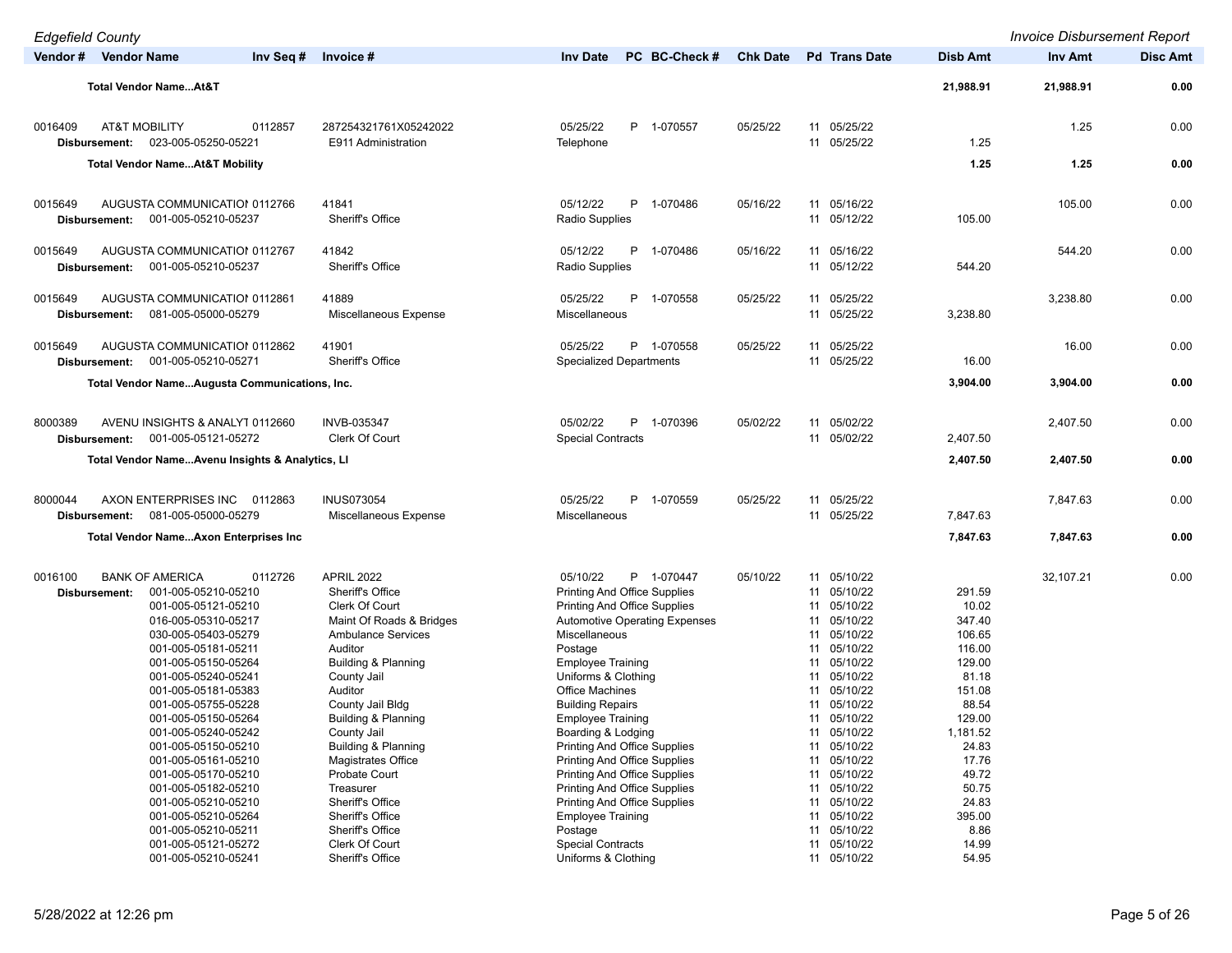| Vendor # | <b>Vendor Name</b>  | Inv Seq # | Invoice #                      | PC BC-Check #<br><b>Inv Date</b>          | <b>Chk Date</b> |    | <b>Pd</b> Trans Date | <b>Disb Amt</b> | <b>Inv Amt</b> | <b>Disc Amt</b> |
|----------|---------------------|-----------|--------------------------------|-------------------------------------------|-----------------|----|----------------------|-----------------|----------------|-----------------|
|          | 001-005-05150-05210 |           | Building & Planning            | Printing And Office Supplies              |                 |    | 11 05/10/22          | 14.75           |                |                 |
|          | 001-005-05170-05211 |           | <b>Probate Court</b>           | Postage                                   |                 |    | 11 05/10/22          | 174.00          |                |                 |
|          | 001-005-05240-05210 |           | County Jail                    | Printing And Office Supplies              |                 |    | 11 05/10/22          | 212.10          |                |                 |
|          | 016-005-05310-05227 |           | Maint Of Roads & Bridges       | Machine & Equipment Repairs               |                 |    | 11 05/10/22          | 47.77           |                |                 |
|          | 001-005-05210-05217 |           | Sheriff's Office               | <b>Automotive Operating Expenses</b>      |                 |    | 11 05/10/22          | 59.49           |                |                 |
|          | 030-005-05403-05382 |           | <b>Ambulance Services</b>      | Furniture & Fixtures                      |                 |    | 11 05/10/22          | 125.02          |                |                 |
|          | 001-005-05121-05210 |           | Clerk Of Court                 | <b>Printing And Office Supplies</b>       |                 |    | 11 05/10/22          | 3.93            |                |                 |
|          | 001-005-05150-05261 |           | Building & Planning            | Advertising                               |                 |    | 11 05/10/22          | 69.00           |                |                 |
|          | 001-005-05325-05241 |           | <b>County Maintenance Dept</b> | Uniforms & Clothing                       |                 |    | 11 05/10/22          | 140.38          |                |                 |
|          | 001-005-05210-05210 |           | Sheriff's Office               | <b>Printing And Office Supplies</b>       |                 |    | 11 05/10/22          | 30.02           |                |                 |
|          | 001-005-05210-05217 |           | Sheriff's Office               | <b>Automotive Operating Expenses</b>      |                 |    | 11 05/10/22          | 89.35           |                |                 |
|          | 001-005-05121-05210 |           | Clerk Of Court                 | <b>Printing And Office Supplies</b>       |                 |    | 11 05/10/22          | 10.04           |                |                 |
|          | 001-005-05121-05210 |           | Clerk Of Court                 | <b>Printing And Office Supplies</b>       |                 |    | 11 05/10/22          | 115.43          |                |                 |
|          | 001-005-05210-05226 |           | Sheriff's Office               | Maintenance & Service Contract            |                 |    | 11 05/10/22          | 3.23            |                |                 |
|          | 009-005-05218-55200 |           | Tri-County Solicitors          | <b>Operating Expense</b>                  |                 |    | 11 05/10/22          | 38.48           |                |                 |
|          | 001-005-05270-05221 |           |                                | Telephone                                 |                 |    | 11 05/10/22          | 71.56           |                |                 |
|          |                     |           | <b>Emergency Management</b>    | Printing And Office Supplies              |                 |    |                      |                 |                |                 |
|          | 001-005-05240-05210 |           | County Jail                    |                                           |                 |    | 11 05/10/22          | 60.25           |                |                 |
|          | 001-005-05325-05217 |           | <b>County Maintenance Dept</b> | Automotive Operating Expenses             |                 |    | 11 05/10/22          | 157.80          |                |                 |
|          | 001-005-05325-05217 |           | <b>County Maintenance Dept</b> | <b>Automotive Operating Expenses</b>      |                 |    | 11 05/10/22          | 8.09            |                |                 |
|          | 001-005-05100-05264 |           | <b>County Council</b>          | <b>Employee Training</b>                  |                 |    | 11 05/10/22          | 160.00          |                |                 |
|          | 001-005-05100-05264 |           | <b>County Council</b>          | <b>Employee Training</b>                  |                 |    | 11 05/10/22          | 430.00          |                |                 |
|          | 001-005-05101-05210 |           | <b>County Administrator</b>    | Printing And Office Supplies              |                 |    | 11 05/10/22          | 175.87          |                |                 |
|          | 030-005-05403-05385 |           | <b>Ambulance Services</b>      | Machines & Equipment                      |                 |    | 11 05/10/22          | 181.42          |                |                 |
|          | 001-005-05325-05217 |           | <b>County Maintenance Dept</b> | <b>Automotive Operating Expenses</b>      |                 |    | 11 05/10/22          | 135.86          |                |                 |
|          | 001-005-05325-05217 |           | <b>County Maintenance Dept</b> | <b>Automotive Operating Expenses</b>      |                 |    | 11 05/10/22          | 302.81          |                |                 |
|          | 001-005-05210-05217 |           | Sheriff's Office               | <b>Automotive Operating Expenses</b>      |                 |    | 11 05/10/22          | 53.01           |                |                 |
|          | 001-005-05210-05219 |           | Sheriff's Office               | R & M Automotive                          |                 |    | 11 05/10/22          | 10.00           |                |                 |
|          | 001-005-05210-05210 |           | Sheriff's Office               | Printing And Office Supplies              |                 |    | 11 05/10/22          | 195.61          |                |                 |
|          | 059-005-05214-05210 |           | <b>Assistant Solicitor</b>     | <b>Printing And Office Supplies</b>       |                 |    | 11 05/10/22          | 841.71          |                |                 |
|          | 030-005-05403-05244 |           | <b>Ambulance Services</b>      | <b>Cleaning &amp; Sanitation Supplies</b> |                 |    | 11 05/10/22          | 51.34           |                |                 |
|          | 001-005-05210-05265 |           | Sheriff's Office               | <b>Professional Services</b>              |                 |    | 11 05/10/22          | 21.58           |                |                 |
|          | 016-005-05310-05217 |           | Maint Of Roads & Bridges       | <b>Automotive Operating Expenses</b>      |                 |    | 11 05/10/22          | 588.44          |                |                 |
|          | 001-005-05210-05210 |           | Sheriff's Office               | <b>Printing And Office Supplies</b>       |                 |    | 11 05/10/22          | 16.19           |                |                 |
|          | 001-005-05325-05217 |           | <b>County Maintenance Dept</b> | <b>Automotive Operating Expenses</b>      |                 |    | 11 05/10/22          | 146.84          |                |                 |
|          | 001-005-05325-05217 |           | <b>County Maintenance Dept</b> | <b>Automotive Operating Expenses</b>      |                 |    | 11 05/10/22          | 27.68           |                |                 |
|          | 001-005-05210-05211 |           | Sheriff's Office               | Postage                                   |                 |    | 11 05/10/22          | 51.75           |                |                 |
|          | 001-005-05710-05226 |           | Courthouse Bldg Maintenance    | Maintenance & Service Contract            |                 |    | 11 05/10/22          | 415.24          |                |                 |
|          | 030-005-05403-05217 |           | <b>Ambulance Services</b>      | <b>Automotive Operating Expenses</b>      |                 |    | 11 05/10/22          | 160.67          |                |                 |
|          | 001-005-05210-05241 |           | Sheriff's Office               | Uniforms & Clothing                       |                 |    | 11 05/10/22          | 461.25          |                |                 |
|          | 016-005-05310-05279 |           | Maint Of Roads & Bridges       | Miscellaneous                             |                 |    | 11 05/10/22          | 30.60           |                |                 |
|          | 001-005-05132-05279 |           | Veteran's Office               | Miscellaneous                             |                 |    | 11 05/10/22          | 5.94            |                |                 |
|          | 016-005-05310-05227 |           | Maint Of Roads & Bridges       | Machine & Equipment Repairs               |                 |    | 11 05/10/22          | 51.51           |                |                 |
|          | 001-005-05315-05227 |           | <b>Fuel Site Budget</b>        |                                           |                 |    | 11 05/10/22          | 231.87          |                |                 |
|          | 001-005-05270-05221 |           |                                | Machine & Equipment Repairs               |                 |    | 11 05/10/22          | 7.47            |                |                 |
|          |                     |           | <b>Emergency Management</b>    | Telephone                                 |                 |    |                      |                 |                |                 |
|          | 001-005-05230-05210 |           | <b>Dispatch Operation</b>      | <b>Printing And Office Supplies</b>       |                 | 11 | 05/10/22             | 298.04          |                |                 |
|          | 001-005-05100-05210 |           | <b>County Council</b>          | Printing And Office Supplies              |                 |    | 11 05/10/22          | 183.74          |                |                 |
|          | 001-005-05171-05211 |           | Ec Registration & Election Com | Postage                                   |                 |    | 11 05/10/22          | 58.00           |                |                 |
|          | 001-005-05210-05271 |           | Sheriff's Office               | <b>Specialized Departments</b>            |                 |    | 11 05/10/22          | 97.19           |                |                 |
|          | 001-005-05170-05214 |           | Probate Court                  | Membership & Dues                         |                 |    | 11 05/10/22          | 53.00           |                |                 |
|          | 001-005-05210-05241 |           | Sheriff's Office               | Uniforms & Clothing                       |                 |    | 11 05/10/22          | 84.90           |                |                 |
|          | 030-005-05403-05244 |           | <b>Ambulance Services</b>      | <b>Cleaning &amp; Sanitation Supplies</b> |                 |    | 11 05/10/22          | 88.26           |                |                 |
|          | 030-005-05403-05383 |           | <b>Ambulance Services</b>      | Office Machines                           |                 |    | 11 05/10/22          | 101.28          |                |                 |
|          | 001-005-05210-05210 |           | Sheriff's Office               | <b>Printing And Office Supplies</b>       |                 |    | 11 05/10/22          | 28.07           |                |                 |
|          | 001-005-05101-05210 |           | <b>County Administrator</b>    | <b>Printing And Office Supplies</b>       |                 |    | 11 05/10/22          | 32.39           |                |                 |
|          | 030-005-05403-05272 |           | <b>Ambulance Services</b>      | <b>Special Contracts</b>                  |                 |    | 11 05/10/22          | 77.23           |                |                 |
|          | 001-005-05806-05385 |           | <b>County Recreation</b>       | Machines & Equipment                      |                 |    | 11 05/10/22          | 5.35            |                |                 |
|          | 001-005-05710-05228 |           | Courthouse Bldg Maintenance    | <b>Building Repairs</b>                   |                 |    | 11 05/10/22          | 140.92          |                |                 |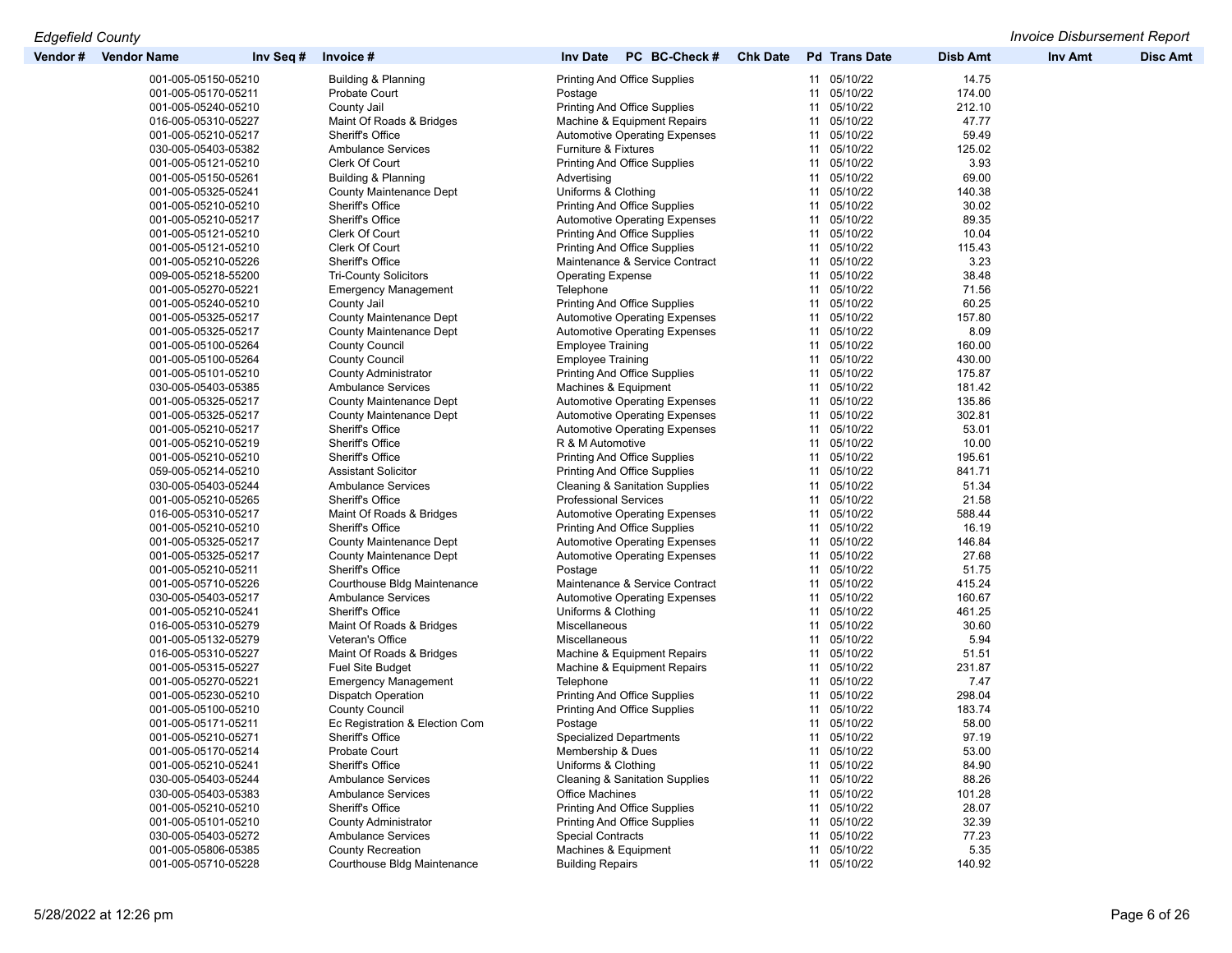| Vendor # | <b>Vendor Name</b>  | Inv Seq # | Invoice #                      | PC BC-Check #<br><b>Inv Date</b>         | <b>Chk Date</b> | <b>Pd</b> Trans Date | Disb Amt    | Inv Amt | <b>Disc Amt</b> |
|----------|---------------------|-----------|--------------------------------|------------------------------------------|-----------------|----------------------|-------------|---------|-----------------|
|          | 001-005-05101-05210 |           | <b>County Administrator</b>    | Printing And Office Supplies             |                 | 11 05/10/22          | 21.60       |         |                 |
|          | 001-005-05161-05211 |           | Magistrates Office             | Postage                                  |                 | 11 05/10/22          | 116.00      |         |                 |
|          | 001-005-05179-05210 |           | Gis/special Projects           | <b>Printing And Office Supplies</b>      |                 | 11 05/10/22          | 9.99        |         |                 |
|          | 081-005-05000-05279 |           | Miscellaneous Expense          | Miscellaneous                            |                 | 05/10/22<br>11       | 520.00      |         |                 |
|          | 001-005-05161-05211 |           | Magistrates Office             | Postage                                  |                 | 11 05/10/22          | 8.70        |         |                 |
|          | 001-005-05210-05210 |           | Sheriff's Office               | <b>Printing And Office Supplies</b>      |                 | 11 05/10/22          | 10.03       |         |                 |
|          | 016-005-05310-05227 |           | Maint Of Roads & Bridges       | Machine & Equipment Repairs              |                 | 11 05/10/22          | 139.97      |         |                 |
|          | 001-005-05230-05210 |           | <b>Dispatch Operation</b>      | <b>Printing And Office Supplies</b>      |                 | 11 05/10/22          | 12.59       |         |                 |
|          | 001-005-05182-05210 |           | Treasurer                      | <b>Printing And Office Supplies</b>      |                 | 11 05/10/22          | 39.17       |         |                 |
|          | 001-005-05210-05219 |           | Sheriff's Office               | R & M Automotive                         |                 | 11 05/10/22          | 10.00       |         |                 |
|          | 081-005-05000-05279 |           | Miscellaneous Expense          | Miscellaneous                            |                 | 11 05/10/22          | 840.00      |         |                 |
|          | 001-005-05325-05217 |           | <b>County Maintenance Dept</b> | <b>Automotive Operating Expenses</b>     |                 | 11 05/10/22          | 8.63        |         |                 |
|          | 001-005-05101-05210 |           | <b>County Administrator</b>    | <b>Printing And Office Supplies</b>      |                 | 11 05/10/22          | 23.21       |         |                 |
|          |                     |           |                                |                                          |                 | 11 05/10/22          |             |         |                 |
|          | 001-005-05210-05217 |           | Sheriff's Office               | <b>Automotive Operating Expenses</b>     |                 |                      | 76.13       |         |                 |
|          | 001-005-05210-05217 |           | Sheriff's Office               | <b>Automotive Operating Expenses</b>     |                 | 11 05/10/22          | 215.30      |         |                 |
|          | 001-005-05325-05217 |           | <b>County Maintenance Dept</b> | Automotive Operating Expenses            |                 | 05/10/22<br>11       | 37.25       |         |                 |
|          | 030-005-05403-05241 |           | <b>Ambulance Services</b>      | Uniforms & Clothing                      |                 | 11 05/10/22          | 161.92      |         |                 |
|          | 081-005-05000-05279 |           | Miscellaneous Expense          | Miscellaneous                            |                 | 11 05/10/22          | 86.36       |         |                 |
|          | 001-005-05710-05226 |           | Courthouse Bldg Maintenance    | Maintenance & Service Contract           |                 | 11 05/10/22          | 15.10       |         |                 |
|          | 030-005-05403-05272 |           | <b>Ambulance Services</b>      | <b>Special Contracts</b>                 |                 | 05/10/22<br>11       | 365.04      |         |                 |
|          | 001-005-05325-05217 |           | <b>County Maintenance Dept</b> | <b>Automotive Operating Expenses</b>     |                 | 11 05/10/22          | 17.58       |         |                 |
|          | 001-005-05210-05271 |           | Sheriff's Office               | <b>Specialized Departments</b>           |                 | 11 05/10/22          | 36.35       |         |                 |
|          | 001-005-05210-05210 |           | Sheriff's Office               | <b>Printing And Office Supplies</b>      |                 | 11 05/10/22          | 141.66      |         |                 |
|          | 001-005-05240-05242 |           | County Jail                    | Boarding & Lodging                       |                 | 05/10/22<br>11       | 82.64       |         |                 |
|          | 001-005-05240-05242 |           | County Jail                    | Boarding & Lodging                       |                 | 11 05/10/22          | 280.10      |         |                 |
|          | 001-005-05121-05272 |           | Clerk Of Court                 | <b>Special Contracts</b>                 |                 | 11 05/10/22          | 81.00       |         |                 |
|          | 001-005-05710-05226 |           | Courthouse Bldg Maintenance    | Maintenance & Service Contract           |                 | 11 05/10/22          | 16.17       |         |                 |
|          | 001-005-05210-05210 |           | Sheriff's Office               | Printing And Office Supplies             |                 | 05/10/22<br>11       | 11.01       |         |                 |
|          | 001-005-05240-05242 |           | County Jail                    | Boarding & Lodging                       |                 | 11 05/10/22          | 408.60      |         |                 |
|          | 001-005-05240-05242 |           | County Jail                    | Boarding & Lodging                       |                 | 11 05/10/22          | 280.10      |         |                 |
|          | 001-005-05132-05210 |           | Veteran's Office               | <b>Printing And Office Supplies</b>      |                 | 11 05/10/22          | 51.83       |         |                 |
|          | 001-005-05210-05210 |           | Sheriff's Office               | Printing And Office Supplies             |                 | 05/10/22<br>11       | 66.85       |         |                 |
|          |                     |           |                                |                                          |                 | 11 05/10/22          | 408.60      |         |                 |
|          | 001-005-05240-05242 |           | County Jail                    | Boarding & Lodging                       |                 | 11 05/10/22          |             |         |                 |
|          | 001-005-05150-05272 |           | Building & Planning            | <b>Special Contracts</b>                 |                 |                      | 48.90       |         |                 |
|          | 001-005-05150-05210 |           | <b>Building &amp; Planning</b> | Printing And Office Supplies             |                 | 11 05/10/22          | 16.19       |         |                 |
|          | 001-005-05325-05217 |           | <b>County Maintenance Dept</b> | <b>Automotive Operating Expenses</b>     |                 | 05/10/22<br>11       | 57.11       |         |                 |
|          | 001-005-05230-05210 |           | <b>Dispatch Operation</b>      | <b>Printing And Office Supplies</b>      |                 | 11 05/10/22          | 15.28       |         |                 |
|          | 016-005-05310-05217 |           | Maint Of Roads & Bridges       | <b>Automotive Operating Expenses</b>     |                 | 11 05/10/22          | 56.14       |         |                 |
|          | 001-005-05715-05228 |           | Dept Of Social Services        | <b>Building Repairs</b>                  |                 | 11 05/10/22          | 19.42       |         |                 |
|          | 009-005-05218-55200 |           | <b>Tri-County Solicitors</b>   | <b>Operating Expense</b>                 |                 | 05/10/22<br>11       | $-719.34$   |         |                 |
|          | 009-005-05218-55200 |           | <b>Tri-County Solicitors</b>   | <b>Operating Expense</b>                 |                 | 11 05/10/22          | $-1,027.62$ |         |                 |
|          | 009-005-05218-55200 |           | <b>Tri-County Solicitors</b>   | <b>Operating Expense</b>                 |                 | 11 05/10/22          | 1,776.04    |         |                 |
|          | 001-005-05278-05227 |           | Edegefield Cty Park (bettis)   | Machine & Equipment Repairs              |                 | 11 05/10/22          | 14.39       |         |                 |
|          | 001-005-05210-05210 |           | Sheriff's Office               | <b>Printing And Office Supplies</b>      |                 | 05/10/22<br>11       | 19.27       |         |                 |
|          | 001-005-05210-05219 |           | Sheriff's Office               | R & M Automotive                         |                 | 11 05/10/22          | 7.28        |         |                 |
|          | 009-005-05218-55200 |           | <b>Tri-County Solicitors</b>   | <b>Operating Expense</b>                 |                 | 05/10/22<br>11       | 13,158.28   |         |                 |
|          | 006-005-05218-05221 |           | <b>Tri-County Solicitors</b>   | Telephone                                |                 | 11 05/10/22          | 237.66      |         |                 |
|          | 001-005-05230-05210 |           | <b>Dispatch Operation</b>      | <b>Printing And Office Supplies</b>      |                 | 11 05/10/22          | 67.95       |         |                 |
|          | 030-005-05403-05272 |           | <b>Ambulance Services</b>      | <b>Special Contracts</b>                 |                 | 11 05/10/22          | 148.77      |         |                 |
|          | 030-005-05403-05249 |           | <b>Ambulance Services</b>      | <b>Medical &amp; Laboratory Supplies</b> |                 | 11 05/10/22          | 232.33      |         |                 |
|          | 001-005-05121-05210 |           | Clerk Of Court                 | <b>Printing And Office Supplies</b>      |                 | 11 05/10/22          | 51.13       |         |                 |
|          | 059-005-05214-05383 |           | <b>Assistant Solicitor</b>     | Office Machines                          |                 | 11 05/10/22          | 147.61      |         |                 |
|          | 030-005-05403-05381 |           | <b>Ambulance Services</b>      | <b>Bldg &amp; Fixed Equipment</b>        |                 | 11 05/10/22          | 236.48      |         |                 |
|          | 030-005-05403-05217 |           | <b>Ambulance Services</b>      | <b>Automotive Operating Expenses</b>     |                 | 11 05/10/22          | 134.87      |         |                 |
|          | 001-005-05132-05210 |           | Veteran's Office               | <b>Printing And Office Supplies</b>      |                 | 11 05/10/22          | 20.51       |         |                 |
|          |                     |           |                                | <b>Printing And Office Supplies</b>      |                 | 11 05/10/22          |             |         |                 |
|          | 001-005-05230-05210 |           | <b>Dispatch Operation</b>      |                                          |                 |                      | 100.18      |         |                 |
|          | 016-005-05310-05217 |           | Maint Of Roads & Bridges       | <b>Automotive Operating Expenses</b>     |                 | 11 05/10/22          | 77.70       |         |                 |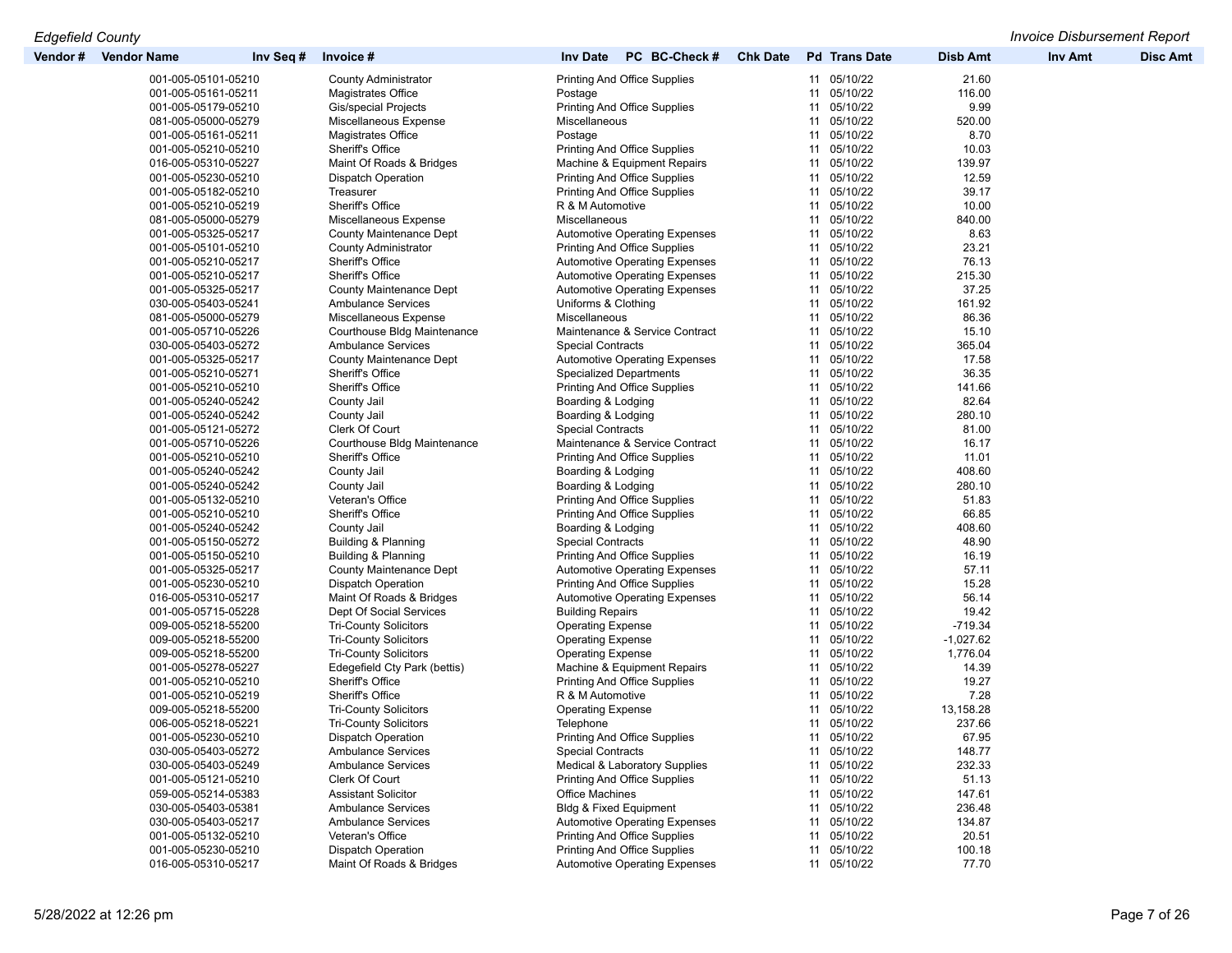*Edgefield County Invoice Disbursement Report*

| Vendor # | <b>Vendor Name</b>                     | Inv Seq #                                                                                                                                                                                                                                                                                                                                                                                                                  | Invoice #                                                                                                                                                                                                                                                                                                                                                                                          | <b>Inv Date</b><br>PC BC-Check #                                                                                                                                                                                                                                                                                                                                                                                                                                                                                                                                                                         | <b>Chk Date</b> | <b>Pd</b> Trans Date                                                                                                                                                                                                                                                       | <b>Disb Amt</b>                                                                                                                                                      | <b>Inv Amt</b> | <b>Disc Amt</b> |
|----------|----------------------------------------|----------------------------------------------------------------------------------------------------------------------------------------------------------------------------------------------------------------------------------------------------------------------------------------------------------------------------------------------------------------------------------------------------------------------------|----------------------------------------------------------------------------------------------------------------------------------------------------------------------------------------------------------------------------------------------------------------------------------------------------------------------------------------------------------------------------------------------------|----------------------------------------------------------------------------------------------------------------------------------------------------------------------------------------------------------------------------------------------------------------------------------------------------------------------------------------------------------------------------------------------------------------------------------------------------------------------------------------------------------------------------------------------------------------------------------------------------------|-----------------|----------------------------------------------------------------------------------------------------------------------------------------------------------------------------------------------------------------------------------------------------------------------------|----------------------------------------------------------------------------------------------------------------------------------------------------------------------|----------------|-----------------|
|          |                                        | 001-005-05180-05215<br>001-005-05210-05226<br>001-005-05270-05237<br>001-005-05000-05210<br>001-005-05240-05227<br>001-005-05210-05219<br>001-005-05210-05210<br>001-005-05210-05210<br>001-005-05180-05215<br>001-005-05210-05210<br>001-005-05171-05210<br>001-005-05181-05264<br>001-005-05210-05271<br>001-005-05230-05226<br>001-005-05240-05226<br>001-005-05210-05226<br>001-005-05230-05226<br>001-005-05240-05226 | <b>Tax Assessor</b><br>Sheriff's Office<br><b>Emergency Management</b><br>Miscellaneous Expense<br>County Jail<br>Sheriff's Office<br>Sheriff's Office<br>Sheriff's Office<br><b>Tax Assessor</b><br>Sheriff's Office<br>Ec Registration & Election Com<br>Auditor<br>Sheriff's Office<br><b>Dispatch Operation</b><br>County Jail<br>Sheriff's Office<br><b>Dispatch Operation</b><br>County Jail | <b>Traveling Expenses</b><br>Maintenance & Service Contract<br>Radio Supplies<br><b>Printing And Office Supplies</b><br>Machine & Equipment Repairs<br>R & M Automotive<br><b>Printing And Office Supplies</b><br><b>Printing And Office Supplies</b><br><b>Traveling Expenses</b><br><b>Printing And Office Supplies</b><br><b>Printing And Office Supplies</b><br><b>Employee Training</b><br><b>Specialized Departments</b><br>Maintenance & Service Contract<br>Maintenance & Service Contract<br>Maintenance & Service Contract<br>Maintenance & Service Contract<br>Maintenance & Service Contract |                 | 11 05/10/22<br>11 05/10/22<br>11 05/10/22<br>11 05/10/22<br>11 05/10/22<br>11 05/10/22<br>11 05/10/22<br>11 05/10/22<br>11 05/10/22<br>11 05/10/22<br>11 05/10/22<br>11 05/10/22<br>11 05/10/22<br>11 05/10/22<br>11 05/10/22<br>11 05/10/22<br>11 05/10/22<br>11 05/10/22 | 173.39<br>75.59<br>26.96<br>132.73<br>34.96<br>10.00<br>91.52<br>3.90<br>14.99<br>42.13<br>24.94<br>486.84<br>260.50<br>104.62<br>104.62<br>104.60<br>68.38<br>68.39 |                |                 |
|          |                                        | 001-005-05210-05226<br>001-005-05715-05228                                                                                                                                                                                                                                                                                                                                                                                 | Sheriff's Office<br>Dept Of Social Services                                                                                                                                                                                                                                                                                                                                                        | Maintenance & Service Contract<br><b>Building Repairs</b>                                                                                                                                                                                                                                                                                                                                                                                                                                                                                                                                                |                 | 11 05/10/22<br>11 05/10/22                                                                                                                                                                                                                                                 | 68.39<br>6.36                                                                                                                                                        |                |                 |
|          |                                        | <b>Total Vendor NameBank Of America</b>                                                                                                                                                                                                                                                                                                                                                                                    |                                                                                                                                                                                                                                                                                                                                                                                                    |                                                                                                                                                                                                                                                                                                                                                                                                                                                                                                                                                                                                          |                 |                                                                                                                                                                                                                                                                            | 32,107.21                                                                                                                                                            | 32,107.21      | 0.00            |
|          |                                        |                                                                                                                                                                                                                                                                                                                                                                                                                            |                                                                                                                                                                                                                                                                                                                                                                                                    |                                                                                                                                                                                                                                                                                                                                                                                                                                                                                                                                                                                                          |                 |                                                                                                                                                                                                                                                                            |                                                                                                                                                                      |                |                 |
| 0000554  | <b>BILL GILCHRIST</b><br>Disbursement: | 0112673<br>001-005-05970-05106                                                                                                                                                                                                                                                                                                                                                                                             | 05032022<br>Countywide                                                                                                                                                                                                                                                                                                                                                                             | 05/04/22<br>P.<br>1-070448<br>Group Insurance                                                                                                                                                                                                                                                                                                                                                                                                                                                                                                                                                            | 05/10/22        | 11 05/10/22<br>11 05/04/22                                                                                                                                                                                                                                                 | 586.08                                                                                                                                                               | 586.08         | 0.00            |
|          |                                        | <b>Total Vendor NameBill Gilchrist</b>                                                                                                                                                                                                                                                                                                                                                                                     |                                                                                                                                                                                                                                                                                                                                                                                                    |                                                                                                                                                                                                                                                                                                                                                                                                                                                                                                                                                                                                          |                 |                                                                                                                                                                                                                                                                            | 586.08                                                                                                                                                               | 586.08         | 0.00            |
|          |                                        |                                                                                                                                                                                                                                                                                                                                                                                                                            |                                                                                                                                                                                                                                                                                                                                                                                                    |                                                                                                                                                                                                                                                                                                                                                                                                                                                                                                                                                                                                          |                 |                                                                                                                                                                                                                                                                            |                                                                                                                                                                      |                |                 |
| 8000944  |                                        | <b>BLAINE JOHNSON</b><br>0112791                                                                                                                                                                                                                                                                                                                                                                                           | APRIL 26TH - MAY 10TH                                                                                                                                                                                                                                                                                                                                                                              | 05/13/22<br>P 1-070487                                                                                                                                                                                                                                                                                                                                                                                                                                                                                                                                                                                   | 05/16/22        | 11 05/16/22                                                                                                                                                                                                                                                                |                                                                                                                                                                      | 60.00          | 0.00            |
|          | Disbursement:                          | 001-005-05847-05226                                                                                                                                                                                                                                                                                                                                                                                                        | Recreation-Baseball-Edgefield                                                                                                                                                                                                                                                                                                                                                                      | Maintenance & Service Contract                                                                                                                                                                                                                                                                                                                                                                                                                                                                                                                                                                           |                 | 11 05/13/22                                                                                                                                                                                                                                                                | 60.00                                                                                                                                                                |                |                 |
|          |                                        | Total Vendor NameBlaine Johnson                                                                                                                                                                                                                                                                                                                                                                                            |                                                                                                                                                                                                                                                                                                                                                                                                    |                                                                                                                                                                                                                                                                                                                                                                                                                                                                                                                                                                                                          |                 |                                                                                                                                                                                                                                                                            | 60.00                                                                                                                                                                | 60.00          | 0.00            |
| 0013372  |                                        | BOUND TREE MEDICAL, LL( 0112670                                                                                                                                                                                                                                                                                                                                                                                            | 84500107                                                                                                                                                                                                                                                                                                                                                                                           | 05/04/22<br>P 1-070449                                                                                                                                                                                                                                                                                                                                                                                                                                                                                                                                                                                   | 05/10/22        | 11 05/10/22                                                                                                                                                                                                                                                                |                                                                                                                                                                      | 618.49         | 0.00            |
|          | Disbursement:                          | 030-005-05403-05249                                                                                                                                                                                                                                                                                                                                                                                                        | <b>Ambulance Services</b>                                                                                                                                                                                                                                                                                                                                                                          | <b>Medical &amp; Laboratory Supplies</b>                                                                                                                                                                                                                                                                                                                                                                                                                                                                                                                                                                 |                 | 11 05/04/22                                                                                                                                                                                                                                                                | 618.49                                                                                                                                                               |                |                 |
| 0013372  |                                        | BOUND TREE MEDICAL, LL( 0112820                                                                                                                                                                                                                                                                                                                                                                                            | 84507211                                                                                                                                                                                                                                                                                                                                                                                           | 05/18/22<br>P 1-070527                                                                                                                                                                                                                                                                                                                                                                                                                                                                                                                                                                                   | 05/19/22        | 11 05/19/22                                                                                                                                                                                                                                                                |                                                                                                                                                                      | 77.51          | 0.00            |
|          | Disbursement:                          | 030-005-05403-05249                                                                                                                                                                                                                                                                                                                                                                                                        | <b>Ambulance Services</b>                                                                                                                                                                                                                                                                                                                                                                          | <b>Medical &amp; Laboratory Supplies</b>                                                                                                                                                                                                                                                                                                                                                                                                                                                                                                                                                                 |                 | 11 05/18/22                                                                                                                                                                                                                                                                | 77.51                                                                                                                                                                |                |                 |
|          |                                        | Total Vendor NameBound Tree Medical, LIc                                                                                                                                                                                                                                                                                                                                                                                   |                                                                                                                                                                                                                                                                                                                                                                                                    |                                                                                                                                                                                                                                                                                                                                                                                                                                                                                                                                                                                                          |                 |                                                                                                                                                                                                                                                                            | 696.00                                                                                                                                                               | 696.00         | 0.00            |
| 8000609  |                                        | BRAD GOODMAN SOLUTIOI 0112819                                                                                                                                                                                                                                                                                                                                                                                              | 20220090                                                                                                                                                                                                                                                                                                                                                                                           | 05/18/22<br>P 1-070528                                                                                                                                                                                                                                                                                                                                                                                                                                                                                                                                                                                   | 05/19/22        | 11 05/19/22                                                                                                                                                                                                                                                                |                                                                                                                                                                      | 2.064.00       | 0.00            |
|          | Disbursement:                          | 030-005-05403-05272                                                                                                                                                                                                                                                                                                                                                                                                        | <b>Ambulance Services</b>                                                                                                                                                                                                                                                                                                                                                                          | <b>Special Contracts</b>                                                                                                                                                                                                                                                                                                                                                                                                                                                                                                                                                                                 |                 | 11 05/18/22                                                                                                                                                                                                                                                                | 2,064.00                                                                                                                                                             |                |                 |
|          |                                        | Total Vendor NameBrad Goodman Solutions, LIc                                                                                                                                                                                                                                                                                                                                                                               |                                                                                                                                                                                                                                                                                                                                                                                                    |                                                                                                                                                                                                                                                                                                                                                                                                                                                                                                                                                                                                          |                 |                                                                                                                                                                                                                                                                            | 2,064.00                                                                                                                                                             | 2,064.00       | 0.00            |
| 0016502  |                                        | <b>BUSBEE'S DIESEL, LLC</b><br>0112864                                                                                                                                                                                                                                                                                                                                                                                     | 266                                                                                                                                                                                                                                                                                                                                                                                                | 05/25/22<br>P 1-070560                                                                                                                                                                                                                                                                                                                                                                                                                                                                                                                                                                                   | 05/25/22        | 11 05/25/22                                                                                                                                                                                                                                                                |                                                                                                                                                                      | 2,325.00       | 0.00            |
|          |                                        | Disbursement: 016-005-05310-05227                                                                                                                                                                                                                                                                                                                                                                                          | Maint Of Roads & Bridges                                                                                                                                                                                                                                                                                                                                                                           | Machine & Equipment Repairs                                                                                                                                                                                                                                                                                                                                                                                                                                                                                                                                                                              |                 | 11 05/25/22                                                                                                                                                                                                                                                                | 2,325.00                                                                                                                                                             |                |                 |
|          |                                        | Total Vendor NameBusbee'S Diesel, LIc                                                                                                                                                                                                                                                                                                                                                                                      |                                                                                                                                                                                                                                                                                                                                                                                                    |                                                                                                                                                                                                                                                                                                                                                                                                                                                                                                                                                                                                          |                 |                                                                                                                                                                                                                                                                            | 2,325.00                                                                                                                                                             | 2,325.00       | 0.00            |
| 8000940  |                                        | <b>CHALISA GREEN</b><br>0112815                                                                                                                                                                                                                                                                                                                                                                                            | 04/16/2022                                                                                                                                                                                                                                                                                                                                                                                         | 05/18/22<br>P 1-070529                                                                                                                                                                                                                                                                                                                                                                                                                                                                                                                                                                                   | 05/19/22        | 11 05/19/22                                                                                                                                                                                                                                                                |                                                                                                                                                                      | 45.00          | 0.00            |
|          | Disbursement:                          | 001-005-05306-05500                                                                                                                                                                                                                                                                                                                                                                                                        | <b>Sweetwater Community Center</b>                                                                                                                                                                                                                                                                                                                                                                 | <b>Refund Expense</b>                                                                                                                                                                                                                                                                                                                                                                                                                                                                                                                                                                                    |                 | 11 05/18/22                                                                                                                                                                                                                                                                | 45.00                                                                                                                                                                |                |                 |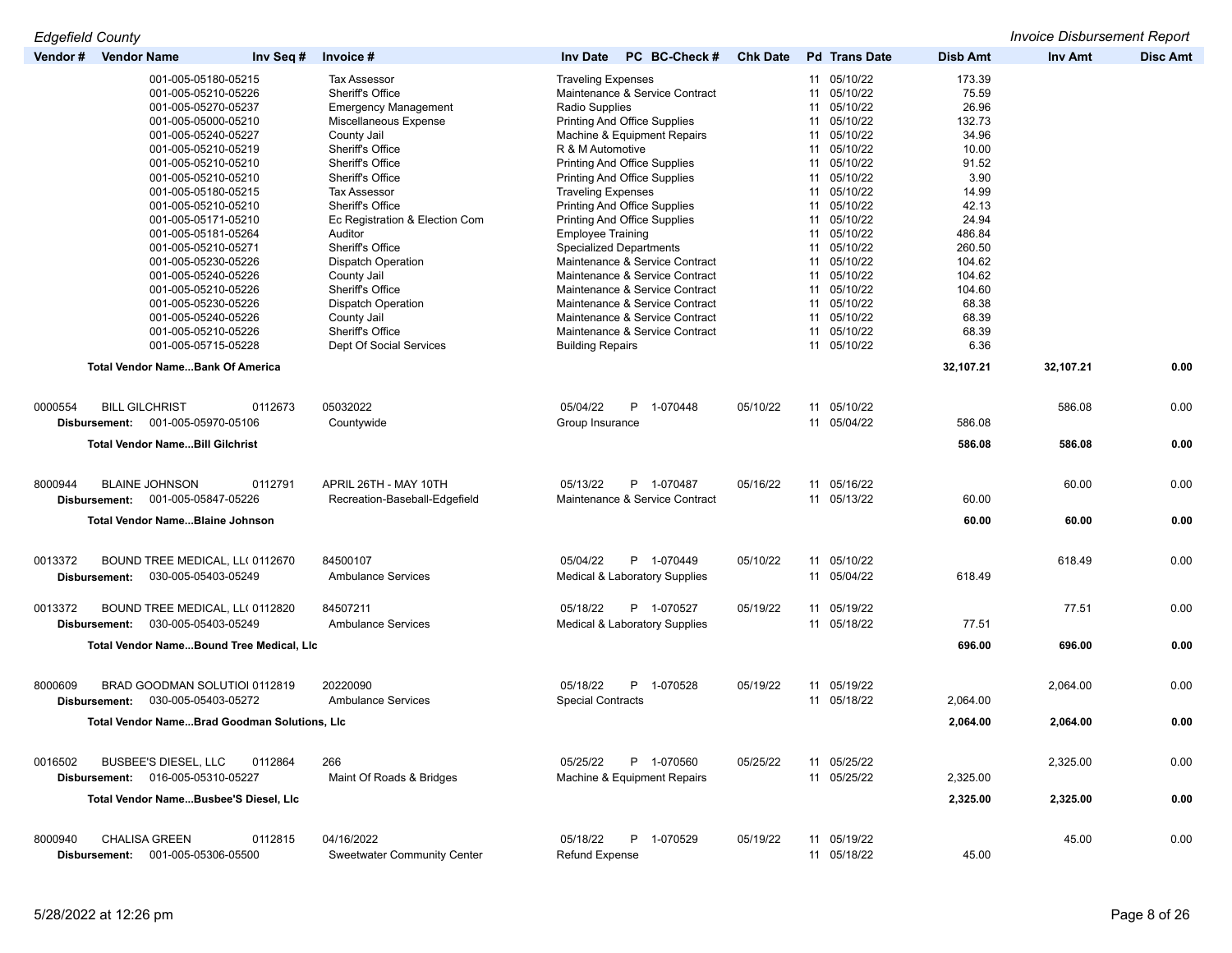| <b>Edgefield County</b>  |                                                                                                   |                                                                          |                                                                                                                              |                 |                                                          |                                  | <b>Invoice Disbursement Report</b> |                 |
|--------------------------|---------------------------------------------------------------------------------------------------|--------------------------------------------------------------------------|------------------------------------------------------------------------------------------------------------------------------|-----------------|----------------------------------------------------------|----------------------------------|------------------------------------|-----------------|
| Vendor # Vendor Name     | Inv Seq #                                                                                         | Invoice #                                                                | PC BC-Check #<br><b>Inv Date</b>                                                                                             | <b>Chk Date</b> | <b>Pd</b> Trans Date                                     | Disb Amt                         | Inv Amt                            | <b>Disc Amt</b> |
|                          | Total Vendor NameChalisa Green                                                                    |                                                                          |                                                                                                                              |                 |                                                          | 45.00                            | 45.00                              | 0.00            |
| 0001361<br>Disbursement: | CHANCEY'S WRECKER SEF 0112746<br>001-005-05240-05217                                              | 612334<br>County Jail                                                    | 05/10/22<br>P 1-070450<br><b>Automotive Operating Expenses</b>                                                               | 05/10/22        | 11 05/10/22<br>11 05/10/22                               | 200.00                           | 200.00                             | 0.00            |
|                          | Total Vendor NameChancey'S Wrecker Service                                                        |                                                                          |                                                                                                                              |                 |                                                          | 200.00                           | 200.00                             | 0.00            |
| 0000500<br>Disbursement: | CINTAS CORP #0219<br>0112838<br>016-005-05310-05241<br>001-005-05325-05241                        | 4118424835<br>Maint Of Roads & Bridges<br><b>County Maintenance Dept</b> | 05/18/22<br>P 1-070530<br>Uniforms & Clothing<br>Uniforms & Clothing                                                         | 05/19/22        | 11 05/19/22<br>11 05/18/22<br>11 05/18/22                | 241.53<br>20.35                  | 261.88                             | 0.00            |
|                          | Total Vendor NameCintas Corp #0219                                                                |                                                                          |                                                                                                                              |                 |                                                          | 261.88                           | 261.88                             | 0.00            |
| 8000361<br>Disbursement: | CLASSIC PLASTICS CORPC 0112809<br>001-005-05131-05265                                             | 98947<br>Coroner                                                         | P 1-070489<br>05/16/22<br><b>Professional Services</b>                                                                       | 05/16/22        | 11 05/16/22<br>11 05/16/22                               | 1,783.29                         | 1,783.29                           | 0.00            |
|                          | <b>Total Vendor NameClassic Plastics Corporation</b>                                              |                                                                          |                                                                                                                              |                 |                                                          | 1,783.29                         | 1,783.29                           | 0.00            |
| 8000218<br>Disbursement: | CLYDE CASTLEBERRY CON 0112653<br>001-005-05182-05210                                              | 127943<br>Treasurer                                                      | 05/02/22<br>P 1-070399<br><b>Printing And Office Supplies</b>                                                                | 05/02/22        | 11 05/02/22<br>11 05/02/22                               | 829.11                           | 829.11                             | 0.00            |
|                          | <b>Total Vendor NameClyde Castleberry Company</b>                                                 |                                                                          |                                                                                                                              |                 |                                                          | 829.11                           | 829.11                             | 0.00            |
| 0017173<br>Disbursement: | COAST TO COAST COMPUT 0112865<br>001-005-05170-05210                                              | A2409075<br><b>Probate Court</b>                                         | 05/25/22<br>P 1-070561<br><b>Printing And Office Supplies</b>                                                                | 05/25/22        | 11 05/25/22<br>11 05/25/22                               | 64.79                            | 64.79                              | 0.00            |
|                          | <b>Total Vendor NameCoast To Coast Computer</b>                                                   |                                                                          |                                                                                                                              |                 |                                                          | 64.79                            | 64.79                              | 0.00            |
|                          |                                                                                                   |                                                                          |                                                                                                                              |                 |                                                          |                                  |                                    |                 |
| 0001337<br>Disbursement: | <b>COMMUNIGRAPHICS</b><br>0112866<br>001-005-05210-05241                                          | 34120<br>Sheriff's Office                                                | 05/25/22<br>P 1-070562<br>Uniforms & Clothing                                                                                | 05/25/22        | 11 05/25/22<br>11 05/25/22                               | 291.41                           | 291.41                             | 0.00            |
|                          | <b>Total Vendor NameCommunigraphics</b>                                                           |                                                                          |                                                                                                                              |                 |                                                          | 291.41                           | 291.41                             | 0.00            |
| 8000566<br>Disbursement: | CORSICA TECHNOLOGIES 0112652<br>001-005-05101-05226                                               | MM99810<br><b>County Administrator</b>                                   | P 1-070400<br>05/02/22<br>Maintenance & Service Contract                                                                     | 05/02/22        | 11 05/02/22<br>11 05/02/22                               | 8,522.56                         | 8,522.56                           | 0.00            |
| 8000566<br>Disbursement: | CORSICA TECHNOLOGIES 0112664<br>001-005-05101-05265                                               | P100151, P100150<br><b>County Administrator</b>                          | P 1-070451<br>05/04/22<br><b>Professional Services</b>                                                                       | 05/10/22        | 11 05/10/22<br>11 05/04/22                               | 4,617.19                         | 4,617.19                           | 0.00            |
| 8000566<br>Disbursement: | CORSICA TECHNOLOGIES 0112768<br>001-005-05101-05226                                               | FH100198<br><b>County Administrator</b>                                  | 05/12/22<br>P<br>1-070490<br>Maintenance & Service Contract                                                                  | 05/16/22        | 05/16/22<br>11<br>11 05/12/22                            | 9,823.00                         | 9,823.00                           | 0.00            |
| 8000566<br>Disbursement: | CORSICA TECHNOLOGIES 0112810<br>001-005-05230-05226<br>001-005-05240-05226<br>001-005-05210-05226 | MM99811<br><b>Dispatch Operation</b><br>County Jail<br>Sheriff's Office  | 05/16/22<br>P 1-070490<br>Maintenance & Service Contract<br>Maintenance & Service Contract<br>Maintenance & Service Contract | 05/16/22        | 11 05/16/22<br>11 05/16/22<br>11 05/16/22<br>11 05/16/22 | 1,250.72<br>1,250.73<br>1,250.73 | 3,752.18                           | 0.00            |
|                          | <b>Total Vendor NameCorsica Technologies</b>                                                      |                                                                          |                                                                                                                              |                 |                                                          | 26,714.93                        | 26,714.93                          | 0.00            |
| 8000025<br>Disbursement: | CULLUM SERVICES, INC<br>0112702<br>001-005-05715-05228                                            | 62986<br>Dept Of Social Services                                         | 05/06/22<br>P 1-070452<br><b>Building Repairs</b>                                                                            | 05/10/22        | 11 05/10/22<br>11 05/06/22                               | 861.80                           | 861.80                             | 0.00            |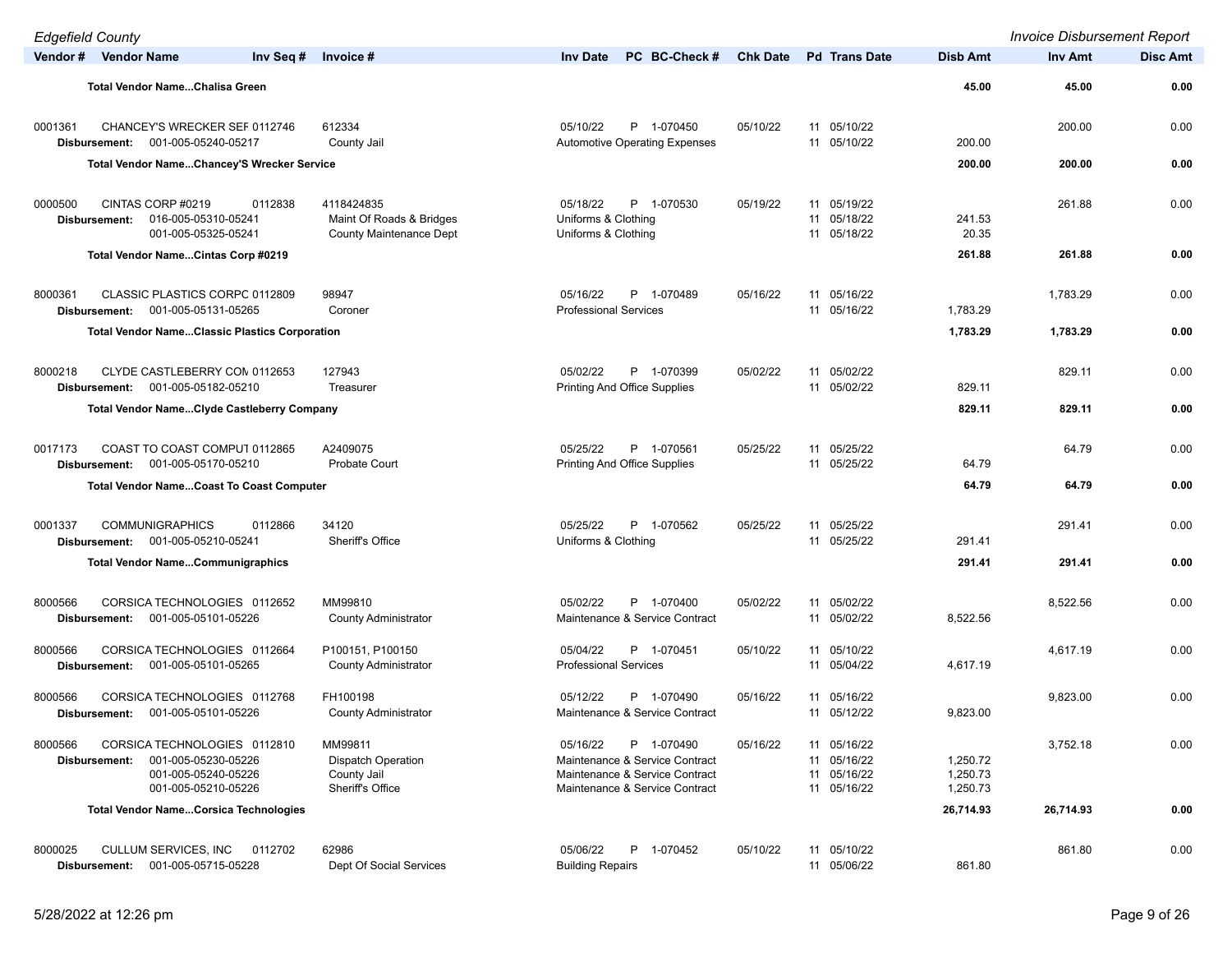| <b>Edgefield County</b>                               |                                              |                                                    |                 |                            |                 | <b>Invoice Disbursement Report</b> |                 |
|-------------------------------------------------------|----------------------------------------------|----------------------------------------------------|-----------------|----------------------------|-----------------|------------------------------------|-----------------|
| Vendor # Vendor Name<br>Inv Seq #                     | Invoice #                                    | PC BC-Check #<br><b>Inv Date</b>                   | <b>Chk Date</b> | <b>Pd</b> Trans Date       | <b>Disb Amt</b> | <b>Inv Amt</b>                     | <b>Disc Amt</b> |
|                                                       |                                              |                                                    |                 |                            |                 |                                    |                 |
| 8000025<br><b>CULLUM SERVICES, INC</b>                | 63295                                        | 05/16/22<br>P 1-070491                             | 05/16/22        | 11 05/16/22                |                 |                                    |                 |
| 0112800<br>001-005-05710-05226                        | Courthouse Bldg Maintenance                  | Maintenance & Service Contract                     |                 | 11 05/16/22                | 1,227.00        | 1,227.00                           | 0.00            |
| Disbursement:                                         |                                              |                                                    |                 |                            |                 |                                    |                 |
| 8000025<br>CULLUM SERVICES, INC<br>0112801            | 63310                                        | 05/16/22<br>P 1-070491                             | 05/16/22        | 11 05/16/22                |                 | 3,288.08                           | 0.00            |
| 001-005-05710-05226<br>Disbursement:                  | Courthouse Bldg Maintenance                  | Maintenance & Service Contract                     |                 | 11 05/16/22                | 3,288.08        |                                    |                 |
|                                                       |                                              |                                                    |                 |                            |                 |                                    |                 |
| 8000025<br><b>CULLUM SERVICES, INC</b><br>0112837     | 63414                                        | 05/18/22<br>P 1-070531                             | 05/19/22        | 11 05/19/22                |                 | 5,695.00                           | 0.00            |
| Disbursement:<br>001-005-05710-05226                  | Courthouse Bldg Maintenance                  | Maintenance & Service Contract                     |                 | 11 05/18/22                | 5,695.00        |                                    |                 |
|                                                       |                                              |                                                    |                 |                            |                 |                                    |                 |
| <b>Total Vendor NameCullum Services, Inc.</b>         |                                              |                                                    |                 |                            | 11,071.88       | 11,071.88                          | 0.00            |
|                                                       |                                              |                                                    |                 |                            |                 |                                    |                 |
| 0000309<br>DAVID M. PARKER EXTERM 0112705             | 203267 APRIL 2022                            | 05/06/22<br>P 1-070453                             | 05/10/22        | 11 05/10/22                |                 | 545.00                             | 0.00            |
| 001-005-05970-05272<br>Disbursement:                  | Countywide                                   | <b>Special Contracts</b>                           |                 | 11 05/06/22                | 375.00          |                                    |                 |
| 022-005-05318-05272                                   | Edgefield Cty Conv Ctr                       | <b>Special Contracts</b>                           |                 | 05/06/22<br>11             | 120.00          |                                    |                 |
| 001-005-05306-05279                                   | <b>Sweetwater Community Center</b>           | Miscellaneous                                      |                 | 11 05/06/22                | 25.00           |                                    |                 |
| 030-005-05403-05272                                   | <b>Ambulance Services</b>                    | <b>Special Contracts</b>                           |                 | 05/06/22<br>11             | 25.00           |                                    |                 |
| <b>Total Vendor NameDavid M. Parker Exterminating</b> |                                              |                                                    |                 |                            | 545.00          | 545.00                             | 0.00            |
|                                                       |                                              |                                                    |                 |                            |                 |                                    |                 |
| <b>DAVID RODGERS</b><br>0016050<br>0112788            | APRIL 26TH - MAY 10TH                        | 05/13/22<br>P 1-070492                             | 05/16/22        | 11 05/16/22                |                 | 35.00                              | 0.00            |
| 001-005-05847-05226<br>Disbursement:                  | Recreation-Baseball-Edgefield                | Maintenance & Service Contract                     |                 | 11 05/13/22                | 35.00           |                                    |                 |
|                                                       |                                              |                                                    |                 |                            |                 |                                    |                 |
| <b>DAVID RODGERS</b><br>0112867<br>0016050            | MAY 13TH - MAY 20TH 2022                     | 05/25/22<br>P 1-070563                             | 05/25/22        | 11 05/25/22                |                 | 70.00                              | 0.00            |
| 001-005-05847-05226<br>Disbursement:                  | Recreation-Baseball-Edgefield                | Maintenance & Service Contract                     |                 | 11 05/25/22                | 70.00           |                                    |                 |
| <b>Total Vendor NameDavid Rodgers</b>                 |                                              |                                                    |                 |                            | 105.00          | 105.00                             | 0.00            |
|                                                       |                                              |                                                    |                 |                            |                 |                                    |                 |
|                                                       |                                              |                                                    |                 |                            |                 |                                    |                 |
| 8000824<br>DIXIE LOCK & SAFE, INC.<br>0112868         | 14113                                        | 05/25/22<br>P 1-070564                             | 05/25/22        | 11 05/25/22                |                 | 125.00                             | 0.00            |
| 001-005-05171-05227<br>Disbursement:                  | Ec Registration & Election Com               | Machine & Equipment Repairs                        |                 | 11 05/25/22                | 125.00          |                                    |                 |
| Total Vendor NameDixie Lock & Safe, Inc.              |                                              |                                                    |                 |                            | 125.00          | 125.00                             | 0.00            |
|                                                       |                                              |                                                    |                 |                            |                 |                                    |                 |
| <b>DOMINION ENERGY</b><br>0000127<br>0112729          | 4-2100-8988-8359 (05/10/2022)                | 05/10/22<br>P 1-070454                             | 05/10/22        | 11 05/10/22                |                 | 11,770.10                          | 0.00            |
| 001-005-05714-05220<br>Disbursement:                  | <b>County Auditor's Building</b>             | <b>Electric And Gas</b>                            |                 | 11 05/10/22                | 59.35           |                                    |                 |
| 001-005-05755-05220                                   | County Jail Bldg                             | <b>Electric And Gas</b>                            |                 | 11 05/10/22                | 23.46           |                                    |                 |
| 001-005-05711-05220                                   | <b>County Council Chambers</b>               | <b>Electric And Gas</b>                            |                 | 11 05/10/22                | 274.23          |                                    |                 |
| 001-005-05725-05220                                   | <b>Agriculture Building</b>                  | <b>Electric And Gas</b>                            |                 | 11 05/10/22                | 361.40          |                                    |                 |
| 001-005-05735-05220                                   | <b>Magistrate Building</b>                   | <b>Electric And Gas</b>                            |                 | 11 05/10/22                | 323.73          |                                    |                 |
| 022-005-05318-05220                                   | <b>Edgefield Cty Conv Ctr</b>                | <b>Electric And Gas</b>                            |                 | 11 05/10/22                | 157.71          |                                    |                 |
| 001-005-05715-05220                                   | Dept Of Social Services                      | <b>Electric And Gas</b>                            |                 | 05/10/22<br>11             | 896.03          |                                    |                 |
| 001-005-05710-05220                                   | Courthouse Bldg Maintenance                  | <b>Electric And Gas</b>                            |                 | 11 05/10/22                | 15.96           |                                    |                 |
| 001-005-05710-05220                                   | Courthouse Bldg Maintenance                  | <b>Electric And Gas</b>                            |                 | 11 05/10/22                | 1,522.17        |                                    |                 |
| 001-005-05755-05220                                   | County Jail Bldg                             | Electric And Gas                                   |                 | 11 05/10/22                | 334.38          |                                    |                 |
| 001-005-05770-05220                                   | Kneece Building<br><b>Dispatch Operation</b> | <b>Electric And Gas</b>                            |                 | 11 05/10/22<br>11 05/10/22 | 536.02<br>35.69 |                                    |                 |
| 001-005-05230-05220<br>035-005-05306-05220            | <b>Sweetwater Community Center</b>           | <b>Electric And Gas</b><br><b>Electric And Gas</b> |                 | 11 05/10/22                | 117.72          |                                    |                 |
| 001-005-05270-05220                                   | <b>Emergency Management</b>                  | <b>Electric And Gas</b>                            |                 | 11 05/10/22                | 78.36           |                                    |                 |
| 001-005-05770-05220                                   | Kneece Building                              | <b>Electric And Gas</b>                            |                 | 11 05/10/22                | 269.20          |                                    |                 |
| 035-005-05278-05220                                   | Edegefield Cty Park (bettis)                 | <b>Electric And Gas</b>                            |                 | 11 05/10/22                | 31.13           |                                    |                 |
| 035-005-05278-05220                                   | Edegefield Cty Park (bettis)                 | <b>Electric And Gas</b>                            |                 | 11 05/10/22                | 46.92           |                                    |                 |
| 035-005-05278-05220                                   | Edegefield Cty Park (bettis)                 | <b>Electric And Gas</b>                            |                 | 11 05/10/22                | 31.13           |                                    |                 |
| 035-005-05278-05220                                   | Edegefield Cty Park (bettis)                 | <b>Electric And Gas</b>                            |                 | 11 05/10/22                | 204.13          |                                    |                 |
| 035-005-05278-05220                                   | Edegefield Cty Park (bettis)                 | <b>Electric And Gas</b>                            |                 | 11 05/10/22                | 90.32           |                                    |                 |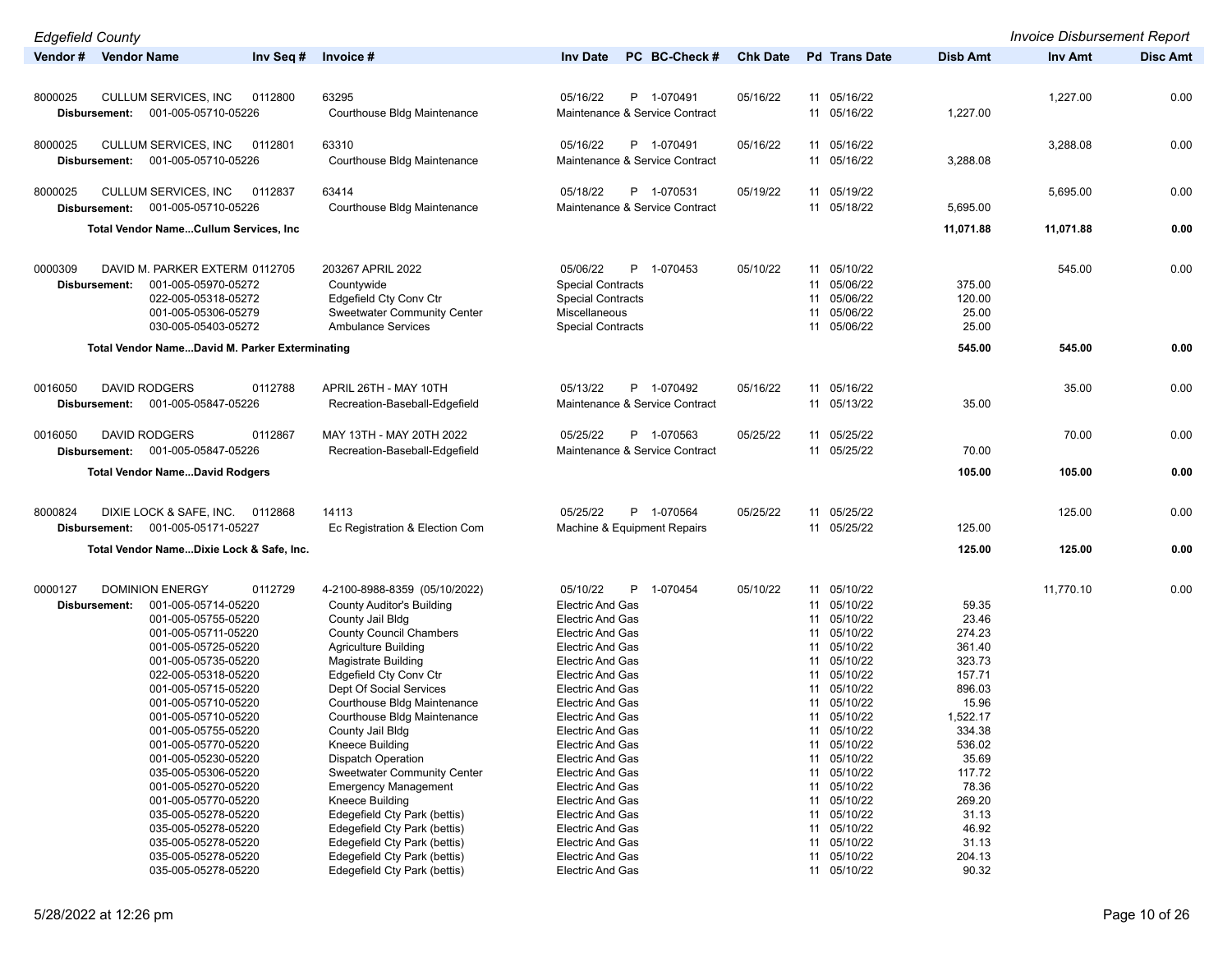*Edgefield County Invoice Disbursement Report*

| Vendor #                 | <b>Vendor Name</b> | Inv Seq #                                                                                                                                                                                                                                                                                                                      | Invoice #                                                                                                                                                                                                                                                                                                                                                                                                            | <b>Inv Date</b>                                                                                                                                                                                                                                                                                                                                      | PC BC-Check #                                | <b>Chk Date</b> | <b>Pd</b> Trans Date                                                                                                                                                                                           | <b>Disb Amt</b>                                                                                                                             | Inv Amt   | Disc Amt |
|--------------------------|--------------------|--------------------------------------------------------------------------------------------------------------------------------------------------------------------------------------------------------------------------------------------------------------------------------------------------------------------------------|----------------------------------------------------------------------------------------------------------------------------------------------------------------------------------------------------------------------------------------------------------------------------------------------------------------------------------------------------------------------------------------------------------------------|------------------------------------------------------------------------------------------------------------------------------------------------------------------------------------------------------------------------------------------------------------------------------------------------------------------------------------------------------|----------------------------------------------|-----------------|----------------------------------------------------------------------------------------------------------------------------------------------------------------------------------------------------------------|---------------------------------------------------------------------------------------------------------------------------------------------|-----------|----------|
|                          |                    | 022-005-05318-05220<br>015-005-05000-55272<br>001-005-05750-05220<br>001-005-05710-05220<br>001-005-05720-05220<br>001-005-05760-05220<br>001-005-05746-05220<br>022-005-05318-05220<br>001-005-05725-05220<br>001-005-05755-05220<br>001-005-05750-05220<br>022-005-05318-05220<br>001-005-05725-05220<br>022-005-05318-05220 | <b>Edgefield Cty Conv Ctr</b><br>Miscellaneous Expense<br>Sheriff's Department Bldg<br>Courthouse Bldg Maintenance<br><b>County Governmental Bldg</b><br>County Maintenance Garage<br>Neighborhood Center<br>Edgefield Cty Conv Ctr<br><b>Agriculture Building</b><br>County Jail Bldg<br>Sheriff's Department Bldg<br><b>Edgefield Cty Conv Ctr</b><br><b>Agriculture Building</b><br><b>Edgefield Cty Conv Ctr</b> | <b>Electric And Gas</b><br><b>Electric And Gas</b><br><b>Electric And Gas</b><br><b>Electric And Gas</b><br>Electric And Gas<br><b>Electric And Gas</b><br><b>Electric And Gas</b><br><b>Electric And Gas</b><br><b>Electric And Gas</b><br><b>Electric And Gas</b><br><b>Electric And Gas</b><br><b>Electric And Gas</b><br><b>Electric And Gas</b> | Upkeep Of Industrial Park                    |                 | 11 05/10/22<br>11 05/10/22<br>11 05/10/22<br>11 05/10/22<br>11 05/10/22<br>11 05/10/22<br>11 05/10/22<br>11 05/10/22<br>11 05/10/22<br>11 05/10/22<br>11 05/10/22<br>11 05/10/22<br>11 05/10/22<br>11 05/10/22 | 183.33<br>1,209.17<br>50.84<br>10.07<br>434.29<br>128.00<br>387.54<br>178.57<br>235.20<br>1,560.83<br>1,560.82<br>208.11<br>31.92<br>182.37 |           |          |
|                          |                    | <b>Total Vendor NameDominion Energy</b>                                                                                                                                                                                                                                                                                        |                                                                                                                                                                                                                                                                                                                                                                                                                      |                                                                                                                                                                                                                                                                                                                                                      |                                              |                 |                                                                                                                                                                                                                | 11,770.10                                                                                                                                   | 11,770.10 | 0.00     |
| 9998990                  | Disbursement:      | 0112794<br>DOUGLAS JONES<br>001-005-05856-05226                                                                                                                                                                                                                                                                                | APRIL 26TH - MAY 1OTH<br>Recreation-Softball                                                                                                                                                                                                                                                                                                                                                                         | 05/13/22                                                                                                                                                                                                                                                                                                                                             | P 1-070493<br>Maintenance & Service Contract | 05/16/22        | 11 05/16/22<br>11 05/13/22                                                                                                                                                                                     | 90.00                                                                                                                                       | 90.00     | 0.00     |
| 9998990                  | Disbursement:      | <b>DOUGLAS JONES</b><br>0112869<br>001-005-05847-05226                                                                                                                                                                                                                                                                         | MAY 13TH THUR MAY 20TH<br>Recreation-Baseball-Edgefield                                                                                                                                                                                                                                                                                                                                                              | 05/25/22                                                                                                                                                                                                                                                                                                                                             | P 1-070565<br>Maintenance & Service Contract | 05/25/22        | 11 05/25/22<br>11 05/25/22                                                                                                                                                                                     | 30.00                                                                                                                                       | 30.00     | 0.00     |
| 9998990                  | Disbursement:      | <b>DOUGLAS JONES</b><br>0112870<br>001-005-05856-05226                                                                                                                                                                                                                                                                         | MAY 11 - MAY 19 2022<br>Recreation-Softball                                                                                                                                                                                                                                                                                                                                                                          | 05/25/22                                                                                                                                                                                                                                                                                                                                             | P 1-070565<br>Maintenance & Service Contract | 05/25/22        | 11 05/25/22<br>11 05/25/22                                                                                                                                                                                     | 60.00                                                                                                                                       | 60.00     | 0.00     |
|                          |                    | <b>Total Vendor NameDouglas Jones</b>                                                                                                                                                                                                                                                                                          |                                                                                                                                                                                                                                                                                                                                                                                                                      |                                                                                                                                                                                                                                                                                                                                                      |                                              |                 |                                                                                                                                                                                                                | 180.00                                                                                                                                      | 180.00    | 0.00     |
| 0000149                  | Disbursement:      | EDGEFIELD CO WATER/SE\ 0112706<br>001-005-05735-05222                                                                                                                                                                                                                                                                          | 215 JETER ST 04/28/2022<br>Magistrate Building                                                                                                                                                                                                                                                                                                                                                                       | 05/06/22<br>Water                                                                                                                                                                                                                                                                                                                                    | P 1-070455                                   | 05/10/22        | 11 05/10/22<br>11 05/06/22                                                                                                                                                                                     | 44.57                                                                                                                                       | 44.57     | 0.00     |
| 0000149                  | Disbursement:      | EDGEFIELD CO WATER/SE\ 0112707<br>022-005-05318-05222                                                                                                                                                                                                                                                                          | S-19-29 04/11/2022<br><b>Edgefield Cty Conv Ctr</b>                                                                                                                                                                                                                                                                                                                                                                  | 05/06/22<br>Water                                                                                                                                                                                                                                                                                                                                    | P 1-070455                                   | 05/10/22        | 11 05/10/22<br>11 05/06/22                                                                                                                                                                                     | 20.54                                                                                                                                       | 20.54     | 0.00     |
| 0000149                  | Disbursement:      | EDGEFIELD CO WATER/SE\ 0112708<br>001-005-05755-05222<br>001-005-05750-05222                                                                                                                                                                                                                                                   | 200 RAILROAD ST/SHER DEP 04/20/22<br>County Jail Bldg<br>Sheriff's Department Bldg                                                                                                                                                                                                                                                                                                                                   | 05/06/22<br>Water<br>Water                                                                                                                                                                                                                                                                                                                           | P 1-070455                                   | 05/10/22        | 11 05/10/22<br>11 05/06/22<br>11 05/06/22                                                                                                                                                                      | 215.11<br>215.10                                                                                                                            | 430.21    | 0.00     |
| 0000149                  | Disbursement:      | EDGEFIELD CO WATER/SE\ 0112709<br>001-005-05746-05222                                                                                                                                                                                                                                                                          | 400 CHURCH STREET 04/18/2022<br>Neighborhood Center                                                                                                                                                                                                                                                                                                                                                                  | 05/06/22<br>Water                                                                                                                                                                                                                                                                                                                                    | P 1-070455                                   | 05/10/22        | 11 05/10/22<br>11 05/06/22                                                                                                                                                                                     | 30.35                                                                                                                                       | 30.35     | 0.00     |
| 0000149<br>Disbursement: |                    | EDGEFIELD CO WATER/SE\ 0112710<br>022-005-05318-05222                                                                                                                                                                                                                                                                          | 120 SWEETWATER RD CONV CTR 04/28/22<br>Edgefield Cty Conv Ctr                                                                                                                                                                                                                                                                                                                                                        | 05/06/22<br>Water                                                                                                                                                                                                                                                                                                                                    | P 1-070455                                   | 05/10/22        | 11 05/10/22<br>11 05/06/22                                                                                                                                                                                     | 20.54                                                                                                                                       | 20.54     | 0.00     |
| 0000149                  | Disbursement:      | EDGEFIELD CO WATER/SE\ 0112711<br>001-005-05720-05222                                                                                                                                                                                                                                                                          | 124 COURTHOUSE SQUARE 04/28/2022<br><b>County Governmental Bldg</b>                                                                                                                                                                                                                                                                                                                                                  | 05/06/22<br>Water                                                                                                                                                                                                                                                                                                                                    | P 1-070455                                   | 05/10/22        | 11 05/10/22<br>11 05/06/22                                                                                                                                                                                     | 37.46                                                                                                                                       | 37.46     | 0.00     |
| 0000149                  |                    | EDGEFIELD CO WATER/SE\ 0112712<br>Disbursement: 001-005-05725-05222                                                                                                                                                                                                                                                            | 304 GRAY ST AGRI BLD 04/28/2022<br><b>Agriculture Building</b>                                                                                                                                                                                                                                                                                                                                                       | 05/06/22<br>Water                                                                                                                                                                                                                                                                                                                                    | P 1-070455                                   | 05/10/22        | 11 05/10/22<br>11 05/06/22                                                                                                                                                                                     | 44.57                                                                                                                                       | 44.57     | 0.00     |
| 0000149                  |                    | EDGEFIELD CO WATER/SE\ 0112713<br>Disbursement: 001-005-05715-05222                                                                                                                                                                                                                                                            | 120 W A REEL DR 04/28/2022<br>Dept Of Social Services                                                                                                                                                                                                                                                                                                                                                                | 05/06/22<br>Water                                                                                                                                                                                                                                                                                                                                    | P 1-070455                                   | 05/10/22        | 11 05/10/22<br>11 05/06/22                                                                                                                                                                                     | 249.55                                                                                                                                      | 249.55    | 0.00     |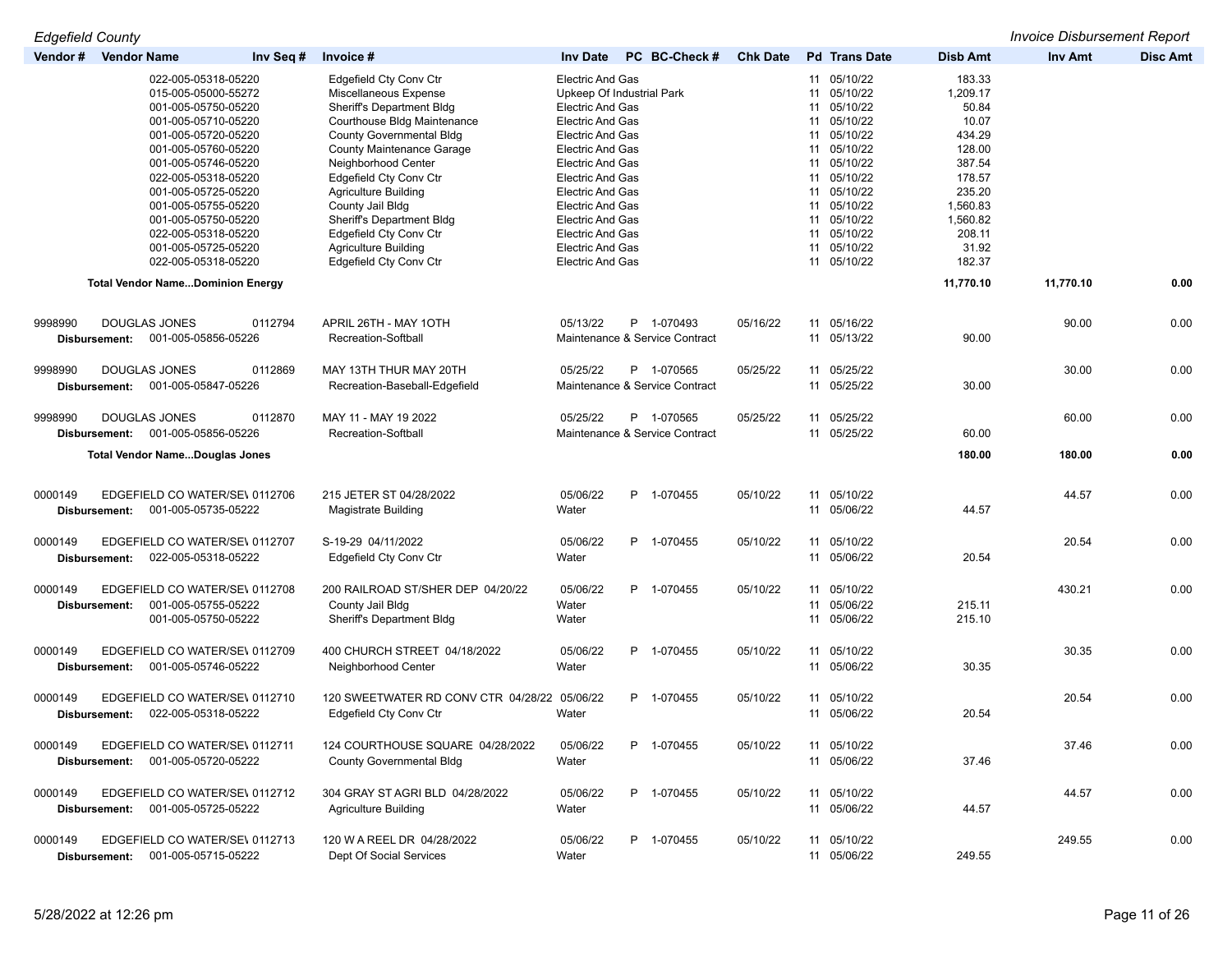| <b>Edgefield County</b>  |                                                       |                                                                                |                                              |               |                 |                            |           | <b>Invoice Disbursement Report</b> |                 |
|--------------------------|-------------------------------------------------------|--------------------------------------------------------------------------------|----------------------------------------------|---------------|-----------------|----------------------------|-----------|------------------------------------|-----------------|
| Vendor # Vendor Name     | Inv Seq #                                             | Invoice #                                                                      | <b>Inv Date</b>                              | PC BC-Check # | <b>Chk Date</b> | <b>Pd</b> Trans Date       | Disb Amt  | Inv Amt                            | <b>Disc Amt</b> |
| 0000149<br>Disbursement: | EDGEFIELD CO WATER/SE\ 0112714<br>001-005-05710-05222 | JETER ST / COURTHOUSE 04/20/2022<br>Courthouse Bldg Maintenance                | 05/06/22<br>Water                            | P 1-070455    | 05/10/22        | 11 05/10/22<br>11 05/06/22 | 232.20    | 232.20                             | 0.00            |
| 0000149<br>Disbursement: | EDGEFIELD CO WATER/SE\ 0112715<br>022-005-05318-05222 | 2111 EDGEFIELD RD 04/21/2022<br>Edgefield Cty Conv Ctr                         | 05/06/22<br>Water                            | P 1-070455    | 05/10/22        | 11 05/10/22<br>11 05/06/22 | 20.54     | 20.54                              | 0.00            |
| 0000149<br>Disbursement: | EDGEFIELD CO WATER/SE\ 0112716<br>001-005-05760-05222 | 1 SHOP RD/CO MAINT/SHOP OFF 04/11/22<br><b>County Maintenance Garage</b>       | 05/06/22<br>Water                            | P 1-070455    | 05/10/22        | 11 05/10/22<br>11 05/06/22 | 34.99     | 34.99                              | 0.00            |
| 0000149<br>Disbursement: | EDGEFIELD CO WATER/SE\ 0112717<br>015-005-05000-55272 | 30 INDUSTRIAL DR/IRRIG 04/20/2022<br>Miscellaneous Expense                     | 05/06/22<br>Upkeep Of Industrial Park        | P 1-070455    | 05/10/22        | 11 05/10/22<br>11 05/06/22 | 94.52     | 94.52                              | 0.00            |
| 0000149<br>Disbursement: | EDGEFIELD CO WATER/SE\ 0112718<br>022-005-05318-05222 | 1225 COLUMBIA RD/HWY 23 CONV 04/11/22 05/06/22<br>Edgefield Cty Conv Ctr       | Water                                        | P 1-070455    | 05/10/22        | 11 05/10/22<br>11 05/06/22 | 17.85     | 17.85                              | 0.00            |
| 0000149<br>Disbursement: | EDGEFIELD CO WATER/SE\ 0112719<br>035-005-05278-05222 | 74 NICHOLSON RD EDG CTY REC PRK 04/21.05/06/22<br>Edegefield Cty Park (bettis) | Water                                        | P 1-070456    | 05/10/22        | 11 05/10/22<br>11 05/06/22 | 94.52     | 94.52                              | 0.00            |
| 0000149<br>Disbursement: | EDGEFIELD CO WATER/SE\ 0112720<br>001-005-05770-05222 | 206 PENN ST 04/28/2022<br>Kneece Building                                      | 05/06/22<br>Water                            | P 1-070456    | 05/10/22        | 11 05/10/22<br>11 05/06/22 | 44.57     | 44.57                              | 0.00            |
| 0000149<br>Disbursement: | EDGEFIELD CO WATER/SE\ 0112721<br>001-005-05750-05222 | 1 SHOP RD/WEAVER RD/KENNELS 04/11/22 05/06/22<br>Sheriff's Department Bldg     | Water                                        | P 1-070456    | 05/10/22        | 11 05/10/22<br>11 05/06/22 | 17.85     | 17.85                              | 0.00            |
| 0000149<br>Disbursement: | EDGEFIELD CO WATER/SE\ 0112722<br>001-005-05770-05222 | 210 PENN ST 04/28/2022<br>Kneece Building                                      | 05/06/22<br>Water                            | P 1-070456    | 05/10/22        | 11 05/10/22<br>11 05/06/22 | 37.46     | 37.46                              | 0.00            |
| 0000149<br>Disbursement: | EDGEFIELD CO WATER/SE\ 0112723<br>035-005-05278-05222 | NICHOLSON AT/BETTIS ACADEMY RD 04/12/205/06/22<br>Edegefield Cty Park (bettis) | Water                                        | P 1-070456    | 05/10/22        | 11 05/10/22<br>11 05/06/22 | 25.92     | 25.92                              | 0.00            |
| 0000149<br>Disbursement: | EDGEFIELD CO WATER/SE\ 0112724<br>035-005-05306-05222 | 296 SWEETWATER RD 04/28/2022<br><b>Sweetwater Community Center</b>             | 05/06/22<br>Water                            | P 1-070456    | 05/10/22        | 11 05/10/22<br>11 05/06/22 | 20.61     | 20.61                              | 0.00            |
| 0000149<br>Disbursement: | EDGEFIELD CO WATER/SE\ 0112725<br>030-005-05403-05222 | 35 STAR ROAD EMS 04/28/2022<br><b>Ambulance Services</b>                       | 05/06/22<br>Water                            | P 1-070456    | 05/10/22        | 11 05/10/22<br>11 05/06/22 | 87.23     | 87.23                              | 0.00            |
|                          | Total Vendor NameEdgefield Co Water/Sewer Auth        |                                                                                |                                              |               |                 |                            | 1,606.05  | 1,606.05                           | 0.00            |
| 0000074<br>Disbursement: | EDGEFIELD COUNTY HEAL 0112873<br>001-005-05100-55207  | 05252022<br><b>County Council</b>                                              | 05/25/22<br><b>Edgefield County Hospital</b> | P 1-070566    | 05/25/22        | 11 05/25/22<br>11 05/25/22 | 45,000.00 | 45,000.00                          | 0.00            |
|                          | <b>Total Vendor NameEdgefield County Healthcare</b>   |                                                                                |                                              |               |                 |                            | 45,000.00 | 45,000.00                          | 0.00            |
| 0000055<br>Disbursement: | EDGEFIELD COUNTY SENIC 0112816<br>022-005-05318-05272 | 158<br>Edgefield Cty Conv Ctr                                                  | 05/18/22<br><b>Special Contracts</b>         | P 1-070532    | 05/19/22        | 11 05/19/22<br>11 05/18/22 | 26,141.01 | 26,141.01                          | 0.00            |
| 0000055<br>Disbursement: | EDGEFIELD COUNTY SENI( 0112874<br>001-005-05405-05279 | MAY 19 2022<br>Senior Citizens                                                 | 05/25/22<br>Miscellaneous                    | P 1-070567    | 05/25/22        | 11 05/25/22<br>11 05/25/22 | 3,000.00  | 3,000.00                           | 0.00            |
|                          | Total Vendor NameEdgefield County Senior -Ecscc       |                                                                                |                                              |               |                 |                            | 29,141.01 | 29,141.01                          | 0.00            |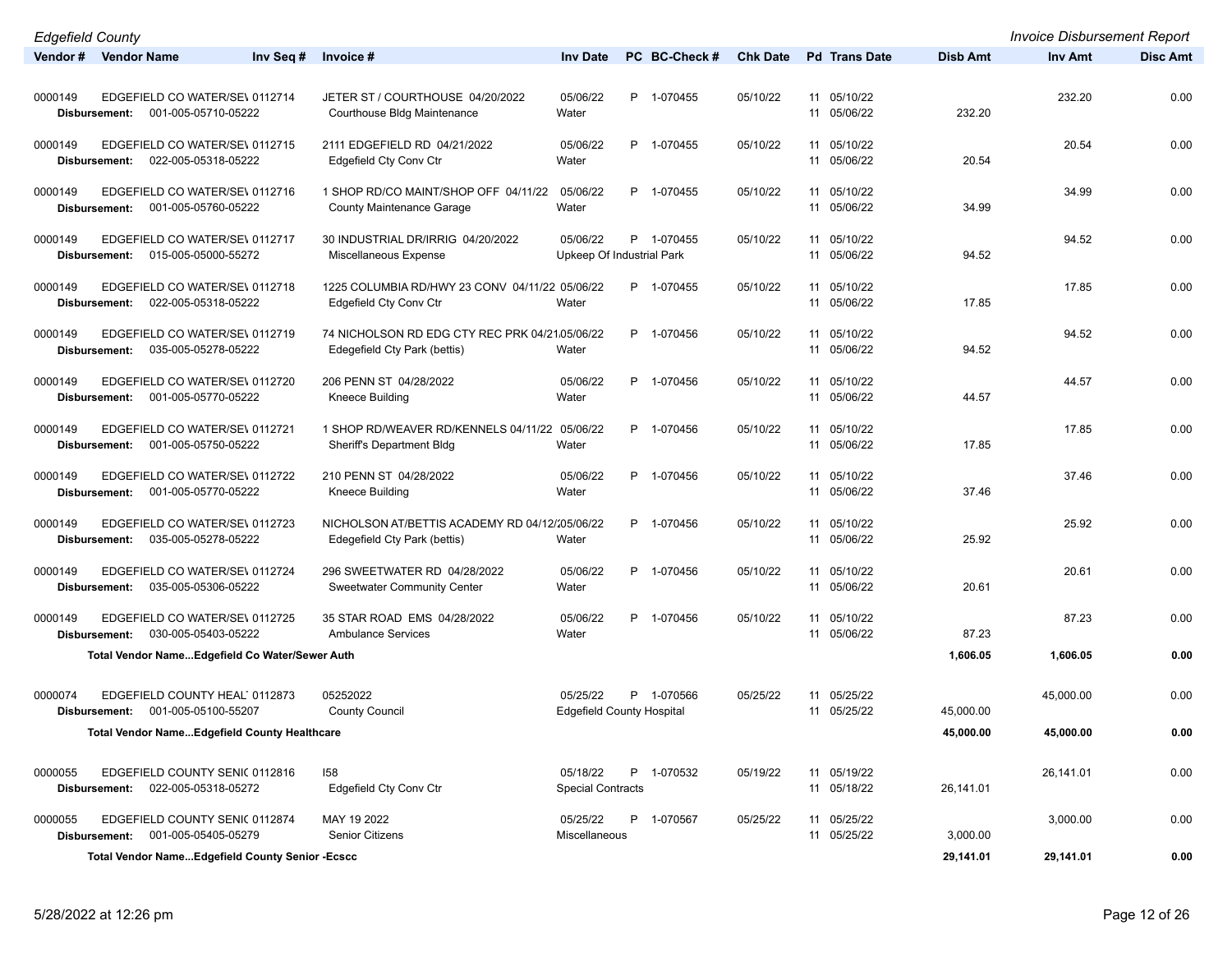| <b>Edgefield County</b>                                                                                  |                                              |                                                                                        |                 |                                           |                      | <b>Invoice Disbursement Report</b> |                 |
|----------------------------------------------------------------------------------------------------------|----------------------------------------------|----------------------------------------------------------------------------------------|-----------------|-------------------------------------------|----------------------|------------------------------------|-----------------|
| Vendor # Vendor Name<br>Inv Seq #                                                                        | Invoice #                                    | PC BC-Check #<br><b>Inv Date</b>                                                       | <b>Chk Date</b> | <b>Pd</b> Trans Date                      | Disb Amt             | Inv Amt                            | <b>Disc Amt</b> |
| 8000697<br><b>EDGEFIELD PC</b><br>0112875<br>001-005-05240-05265<br>Disbursement:<br>001-005-05210-05265 | 3782<br>County Jail<br>Sheriff's Office      | 05/25/22<br>P 1-070568<br><b>Professional Services</b><br><b>Professional Services</b> | 05/25/22        | 11 05/25/22<br>11 05/25/22<br>11 05/25/22 | 120.00<br>65.00      | 185.00                             | 0.00            |
| Total Vendor Name Edgefield Pc                                                                           |                                              |                                                                                        |                 |                                           | 185.00               | 185.00                             | 0.00            |
| 0000834<br>EDGEFIELD VETERINARY C 0112728                                                                | <b>APRIL 2022</b>                            | 05/10/22<br>P<br>1-070457                                                              | 05/10/22        | 11 05/10/22                               |                      |                                    | 0.00            |
| 001-005-05350-05272<br>Disbursement:                                                                     | <b>Animal Contr Shelter</b>                  | <b>Special Contracts</b>                                                               |                 | 11 05/10/22                               | 1,070.00             | 1,070.00                           |                 |
| <b>Total Vendor NameEdgefield Veterinary Clinic</b>                                                      |                                              |                                                                                        |                 |                                           | 1,070.00             | 1,070.00                           | 0.00            |
| 8000716<br>ELECTRICAL SERVICES, LL 0112808                                                               | 4813                                         | 05/16/22<br>P 1-070494                                                                 | 05/16/22        | 11 05/16/22                               |                      | 230.00                             | 0.00            |
| 001-005-05230-05227<br>Disbursement:                                                                     | <b>Dispatch Operation</b>                    | Machine & Equipment Repairs                                                            |                 | 11 05/16/22                               | 230.00               |                                    |                 |
| <b>Total Vendor NameElectrical Services, LIc</b>                                                         |                                              |                                                                                        |                 |                                           | 230.00               | 230.00                             | 0.00            |
| 0015321<br>ELEVENTH CIRCUIT PUBLIC 0112703<br>001-005-05173-05265<br>Disbursement:                       | MAY 2, 2022<br>Tri-Cty Public Defender       | 05/06/22<br>P 1-070458<br><b>Professional Services</b>                                 | 05/10/22        | 11 05/10/22<br>11 05/06/22                | 11,250.00            | 11,250.00                          | 0.00            |
| <b>Total Vendor NameEleventh Circuit Public Defend</b>                                                   |                                              |                                                                                        |                 |                                           | 11,250.00            | 11,250.00                          | 0.00            |
|                                                                                                          |                                              |                                                                                        |                 |                                           |                      |                                    |                 |
| 8000743<br><b>EMANUEL FELTON</b><br>0112784<br>001-005-05856-05226<br>Disbursement:                      | APRIL 26TH - MAY 10TH<br>Recreation-Softball | 05/13/22<br>P 1-070495<br>Maintenance & Service Contract                               | 05/16/22        | 11 05/16/22<br>11 05/13/22                | 310.00               | 435.00                             | 0.00            |
| 001-005-05847-05226                                                                                      | Recreation-Baseball-Edgefield                | Maintenance & Service Contract                                                         |                 | 11 05/13/22                               | 125.00               |                                    |                 |
| <b>EMANUEL FELTON</b><br>8000743<br>0112871                                                              | MAY 13TH THRU MAY 20TH                       | 05/25/22<br>P 1-070569                                                                 | 05/25/22        | 11 05/25/22                               |                      | 65.00                              | 0.00            |
| 001-005-05847-05226<br>Disbursement:                                                                     | Recreation-Baseball-Edgefield                | Maintenance & Service Contract                                                         |                 | 11 05/25/22                               | 65.00                |                                    |                 |
| <b>EMANUEL FELTON</b><br>8000743<br>0112872                                                              | MAY 11TH THRU MAY 19TH 2022                  | 05/25/22<br>P 1-070569                                                                 | 05/25/22        | 11 05/25/22                               |                      | 140.00                             | 0.00            |
| 001-005-05856-05226<br>Disbursement:<br><b>Total Vendor NameEmanuel Felton</b>                           | Recreation-Softball                          | Maintenance & Service Contract                                                         |                 | 11 05/25/22                               | 140.00<br>640.00     | 640.00                             | 0.00            |
|                                                                                                          |                                              |                                                                                        |                 |                                           |                      |                                    |                 |
| EMS MANAGEMENT & CON: 0112770<br>0016404                                                                 | 046060                                       | 05/12/22<br>P<br>1-070496                                                              | 05/16/22        | 11 05/16/22                               |                      | 1,492.88                           | 0.00            |
| 030-005-05403-05272<br>Disbursement:                                                                     | <b>Ambulance Services</b>                    | <b>Special Contracts</b>                                                               |                 | 11 05/12/22                               | 1,492.88<br>1,492.88 |                                    | 0.00            |
| <b>Total Vendor NameEms Management &amp; Consultants</b>                                                 |                                              |                                                                                        |                 |                                           |                      | 1,492.88                           |                 |
| <b>ENTERPRISE FM TRUST</b><br>8000819<br>0112836                                                         | FBN4460051                                   | 05/18/22<br>P<br>1-070533                                                              | 05/19/22        | 11 05/19/22                               |                      | 14,951.56                          | 0.00            |
| 001-005-05210-05384<br>Disbursement:                                                                     | Sheriff's Office                             | Automotive Equipment                                                                   |                 | 11 05/18/22                               | 14,951.56            |                                    |                 |
| Total Vendor NameEnterprise Fm Trust                                                                     |                                              |                                                                                        |                 |                                           | 14,951.56            | 14,951.56                          | 0.00            |
| 8000917<br>ENVIRONMENTAL PETROLE 0112823                                                                 | 488                                          | 05/18/22<br>1-070534                                                                   | 05/19/22        | 11 05/19/22                               |                      | 526.00                             | 0.00            |
| 001-005-05315-05279<br>Disbursement:                                                                     | <b>Fuel Site Budget</b>                      | Miscellaneous                                                                          |                 | 11 05/18/22                               | 526.00               |                                    |                 |
| Total Vendor NameEnvironmental Petroleum Services Inc                                                    |                                              |                                                                                        |                 |                                           | 526.00               | 526.00                             | 0.00            |
| 8000901<br>EQUIFAX INFORMATION SV 0112834                                                                | 2052402397                                   | 05/18/22<br>P<br>1-070535                                                              | 05/19/22        | 11 05/19/22                               |                      | 37.80                              | 0.00            |
| 001-005-05240-05272<br><b>Disbursement:</b>                                                              | County Jail                                  | <b>Special Contracts</b>                                                               |                 | 11 05/18/22                               | 37.80                |                                    |                 |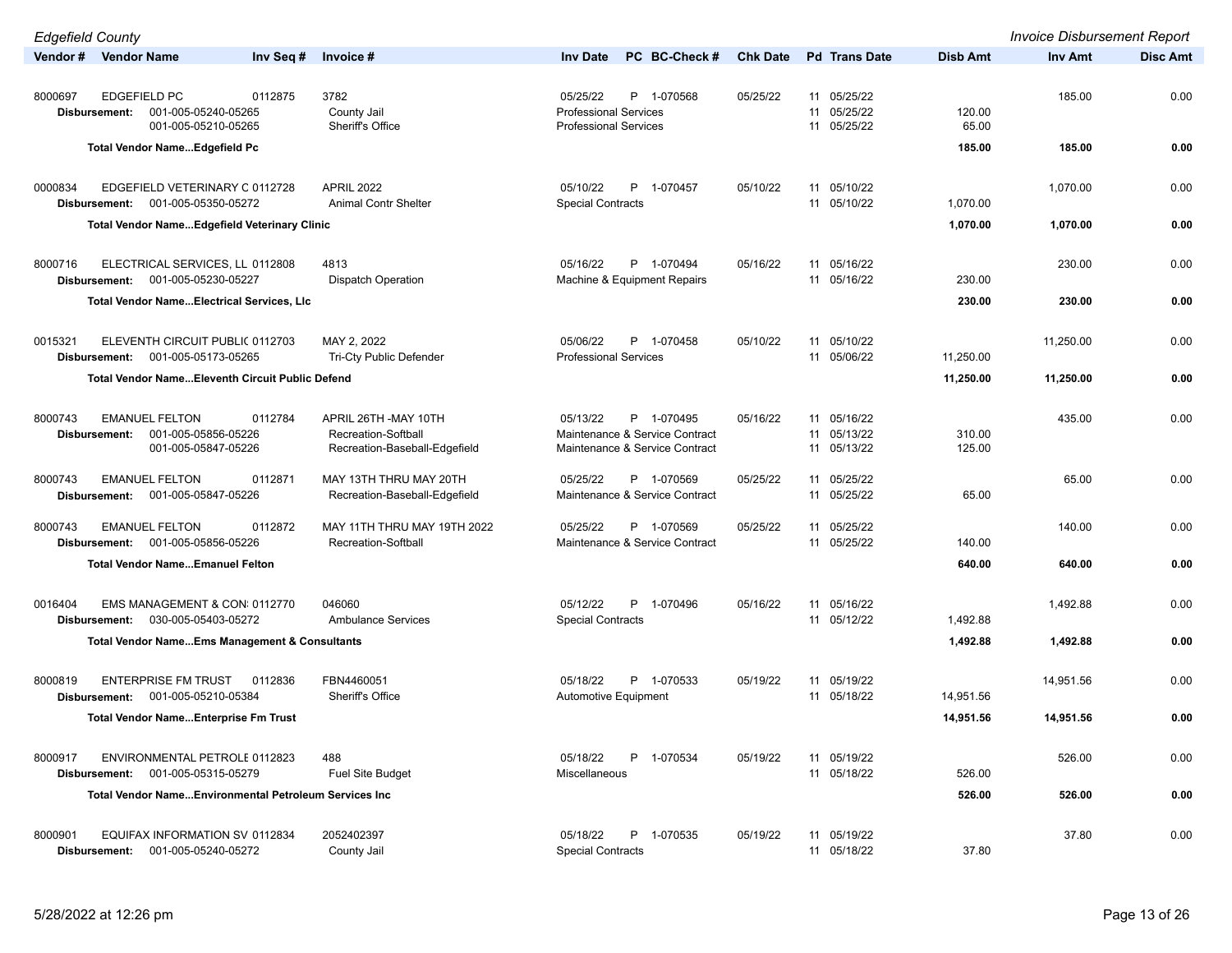| <b>Edgefield County</b>                                                              |                                                              |                                                                |                 |                            |                 | <b>Invoice Disbursement Report</b> |                 |
|--------------------------------------------------------------------------------------|--------------------------------------------------------------|----------------------------------------------------------------|-----------------|----------------------------|-----------------|------------------------------------|-----------------|
| Vendor # Vendor Name                                                                 | Inv Seq $#$ Invoice $#$                                      | PC BC-Check #<br><b>Inv Date</b>                               | <b>Chk Date</b> | <b>Pd Trans Date</b>       | <b>Disb Amt</b> | <b>Inv Amt</b>                     | <b>Disc Amt</b> |
| Total Vendor NameEquifax Information Svcs LIc                                        |                                                              |                                                                |                 |                            | 37.80           | 37.80                              | 0.00            |
| 0000061<br>EUBANKS WELDING & MAC 0112658<br>Disbursement: 001-005-05325-05227        | 04/29/2022<br><b>County Maintenance Dept</b>                 | P 1-070402<br>05/02/22<br>Machine & Equipment Repairs          | 05/02/22        | 11 05/02/22<br>11 05/02/22 | 1,950.00        | 1,950.00                           | 0.00            |
| <b>Total Vendor NameEubanks Welding &amp; Machine</b>                                |                                                              |                                                                |                 |                            | 1,950.00        | 1,950.00                           | 0.00            |
| 0000066<br>FORREST'S TIRE SERVICE, 0112876<br>006-005-05218-05217<br>Disbursement:   | 26169<br><b>Tri-County Solicitors</b>                        | 05/25/22<br>P 1-070570<br><b>Automotive Operating Expenses</b> | 05/25/22        | 11 05/25/22<br>11 05/25/22 | 646.35          | 646.35                             | 0.00            |
| Total Vendor NameForrest'S Tire Service, Inc.                                        |                                                              |                                                                |                 |                            | 646.35          | 646.35                             | 0.00            |
| 8000916<br><b>GARRETT PEARSON</b><br>0112877<br>001-005-05826-05226<br>Disbursement: | APRIL 25TH THRU MAY 13TH 2022<br>Recreation-Soccer           | 05/25/22<br>P 1-070571<br>Maintenance & Service Contract       | 05/25/22        | 11 05/25/22<br>11 05/25/22 | 150.00          | 150.00                             | 0.00            |
| <b>Total Vendor NameGarrett Pearson</b>                                              |                                                              |                                                                |                 |                            | 150.00          | 150.00                             | 0.00            |
| 8000947<br><b>GARY JOHNSON</b><br>0112878<br>001-005-05847-05226<br>Disbursement:    | MAY 13TH THRU MAY 20TH 2022<br>Recreation-Baseball-Edgefield | 05/25/22<br>P 1-070572<br>Maintenance & Service Contract       | 05/25/22        | 11 05/25/22<br>11 05/25/22 | 35.00           | 35.00                              | 0.00            |
| <b>Total Vendor NameGary Johnson</b>                                                 |                                                              |                                                                |                 |                            | 35.00           | 35.00                              | 0.00            |
| 8000699<br>GO GREEN SOLUTIONS, LL 0112671<br>030-005-05403-05272<br>Disbursement:    | 64340<br><b>Ambulance Services</b>                           | 05/04/22<br>P<br>1-070459<br><b>Special Contracts</b>          | 05/10/22        | 11 05/10/22<br>11 05/04/22 | 58.15           | 58.15                              | 0.00            |
| 8000699<br>GO GREEN SOLUTIONS, LL 0112879<br>030-005-05403-05272<br>Disbursement:    | 64735<br><b>Ambulance Services</b>                           | 05/25/22<br>P<br>1-070573<br><b>Special Contracts</b>          | 05/25/22        | 11 05/25/22<br>11 05/25/22 | 58.15           | 58.15                              | 0.00            |
| Total Vendor NameGo Green Solutions, LIc                                             |                                                              |                                                                |                 |                            | 116.30          | 116.30                             | 0.00            |
| 0015556<br>GREAT LAKES PETROLEUN 0112659<br>001-005-05000-05217<br>Disbursement:     | 1884863-IN<br>Miscellaneous Expense                          | 05/02/22<br>P 1-070405<br><b>Automotive Operating Expenses</b> | 05/02/22        | 11 05/02/22<br>11 05/02/22 | 18,171.24       | 18,171.24                          | 0.00            |
| GREAT LAKES PETROLEUN 0112880<br>0015556<br>001-005-05000-05217<br>Disbursement:     | 1897578-IN<br>Miscellaneous Expense                          | 05/25/22<br>P 1-070574<br><b>Automotive Operating Expenses</b> | 05/25/22        | 11 05/25/22<br>11 05/25/22 | 24,101.88       | 24,101.88                          | 0.00            |
| 0015556<br>GREAT LAKES PETROLEUN 0112881<br>001-005-05000-05217<br>Disbursement:     | 1896905-IN<br>Miscellaneous Expense                          | 05/25/22<br>P 1-070574<br><b>Automotive Operating Expenses</b> | 05/25/22        | 11 05/25/22<br>11 05/25/22 | 16,187.14       | 16,187.14                          | 0.00            |
| <b>Total Vendor NameGreat Lakes Petroleum</b>                                        |                                                              |                                                                |                 |                            | 58,460.26       | 58,460.26                          | 0.00            |
| 0014957<br>HART C. CLARK<br>0112764<br>Disbursement: 001-005-05150-05215             | REIMBURSEMENT (05/12/2022)<br>Building & Planning            | 05/12/22<br>P 1-070497<br><b>Traveling Expenses</b>            | 05/16/22        | 11 05/16/22<br>11 05/12/22 | 173.88          | 173.88                             | 0.00            |
| <b>Total Vendor NameHart C. Clark</b>                                                |                                                              |                                                                |                 |                            | 173.88          | 173.88                             | 0.00            |
| 8000529<br>J BISHOP PROFESSIONAL § 0112882<br>Disbursement: 004-005-05214-05265      | 1000005222022<br><b>Assistant Solicitor</b>                  | 05/25/22<br>P 1-070575<br><b>Professional Services</b>         | 05/25/22        | 11 05/25/22<br>11 05/25/22 | 5,000.00        | 5,000.00                           | 0.00            |
| Total Vendor NameJ Bishop Professional Svcs,LIc                                      |                                                              |                                                                |                 |                            | 5,000.00        | 5,000.00                           | 0.00            |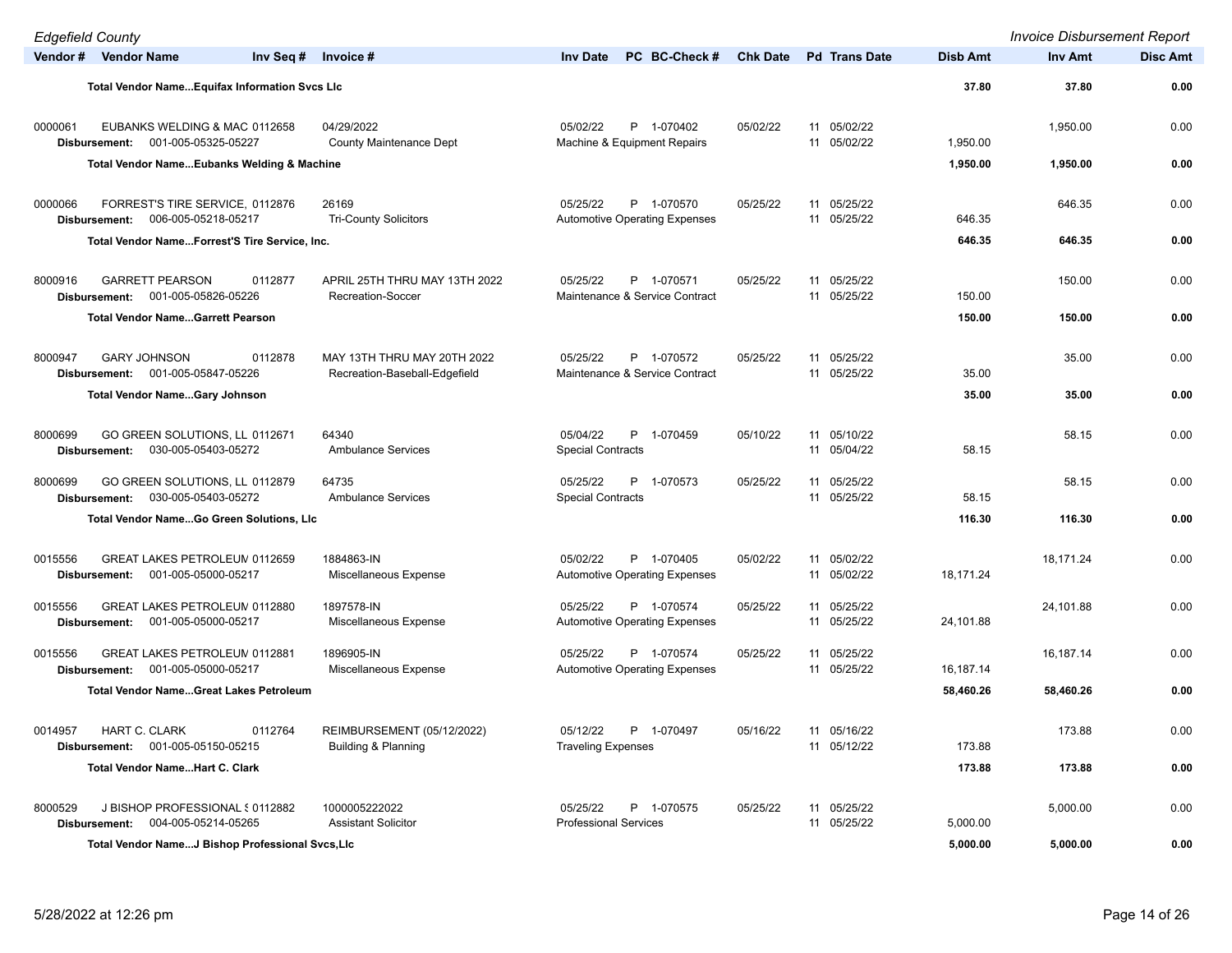| <b>Edgefield County</b>                                                              |                                                              |                                                          |                 |                            |                 | <b>Invoice Disbursement Report</b> |                 |
|--------------------------------------------------------------------------------------|--------------------------------------------------------------|----------------------------------------------------------|-----------------|----------------------------|-----------------|------------------------------------|-----------------|
| Vendor#<br><b>Vendor Name</b><br>Inv Seq #                                           | Invoice #                                                    | PC BC-Check #<br><b>Inv Date</b>                         | <b>Chk Date</b> | <b>Pd Trans Date</b>       | <b>Disb Amt</b> | Inv Amt                            | <b>Disc Amt</b> |
| 0016216<br><b>JAMIE BERRY</b><br>0112789<br>Disbursement:<br>001-005-05847-05226     | APRIL 26TH - MAY 10TH<br>Recreation-Baseball-Edgefield       | 05/13/22<br>P 1-070498<br>Maintenance & Service Contract | 05/16/22        | 11 05/16/22<br>11 05/13/22 | 35.00           | 35.00                              | 0.00            |
| 0016216<br><b>JAMIE BERRY</b><br>0112883<br>001-005-05847-05226<br>Disbursement:     | MAY 13TH THRU MAY 20TH 2022<br>Recreation-Baseball-Edgefield | 05/25/22<br>P 1-070576<br>Maintenance & Service Contract | 05/25/22        | 11 05/25/22<br>11 05/25/22 | 70.00           | 70.00                              | 0.00            |
| <b>Total Vendor NameJamie Berry</b>                                                  |                                                              |                                                          |                 |                            | 105.00          | 105.00                             | 0.00            |
| <b>JAYLIN JENNINGS</b><br>0112884<br>8000948<br>Disbursement: 001-005-05847-05226    | MAY 13TH THRU MAY 20TH 2022<br>Recreation-Baseball-Edgefield | 05/25/22<br>P 1-070577<br>Maintenance & Service Contract | 05/25/22        | 11 05/25/22<br>11 05/25/22 | 30.00           | 30.00                              | 0.00            |
| Total Vendor NameJaylin Jennings                                                     |                                                              |                                                          |                 |                            | 30.00           | 30.00                              | 0.00            |
| 8000925<br><b>JORDYN HILL</b><br>0112787<br>001-005-05847-05226<br>Disbursement:     | APRIL 26TH - MAY 10TH<br>Recreation-Baseball-Edgefield       | 05/13/22<br>P 1-070499<br>Maintenance & Service Contract | 05/16/22        | 11 05/16/22<br>11 05/13/22 | 30.00           | 30.00                              | 0.00            |
| Total Vendor NameJordyn Hill                                                         |                                                              |                                                          |                 |                            | 30.00           | 30.00                              | 0.00            |
| <b>JOSH WATES</b><br>0112885<br>8000949<br>001-005-05847-05226<br>Disbursement:      | MAY 13TH THRU MAY 20TH 2022<br>Recreation-Baseball-Edgefield | 05/25/22<br>P 1-070578<br>Maintenance & Service Contract | 05/25/22        | 11 05/25/22<br>11 05/25/22 | 60.00           | 60.00                              | 0.00            |
| <b>Total Vendor NameJosh Wates</b>                                                   |                                                              |                                                          |                 |                            | 60.00           | 60.00                              | 0.00            |
| 8000950<br><b>KEATI BUCHANON</b><br>0112886<br>001-005-05847-05226<br>Disbursement:  | MAY 13TH THRU MAY 20TH 2022<br>Recreation-Baseball-Edgefield | 05/25/22<br>P 1-070579<br>Maintenance & Service Contract | 05/25/22        | 11 05/25/22<br>11 05/25/22 | 30.00           | 30.00                              | 0.00            |
| Total Vendor Name Keati Buchanon                                                     |                                                              |                                                          |                 |                            | 30.00           | 30.00                              | 0.00            |
| <b>KENNETH HORTON</b><br>0112779<br>8000942<br>001-005-05306-05500<br>Disbursement:  | 05/10/2022<br><b>Sweetwater Community Center</b>             | 05/13/22<br>P<br>1-070500<br><b>Refund Expense</b>       | 05/16/22        | 11 05/16/22<br>11 05/13/22 | 125.00          | 125.00                             | 0.00            |
| <b>Total Vendor NameKenneth Horton</b>                                               |                                                              |                                                          |                 |                            | 125.00          | 125.00                             | 0.00            |
| KINARD CONTROL SYSTEM 0112666<br>0013348<br>001-005-05210-05237<br>Disbursement:     | 2021-1914<br>Sheriff's Office                                | 05/04/22<br>P<br>1-070460<br>Radio Supplies              | 05/10/22        | 11 05/10/22<br>11 05/04/22 | 700.00          | 700.00                             | 0.00            |
| Total Vendor NameKinard Control Systems, Inc                                         |                                                              |                                                          |                 |                            | 700.00          | 700.00                             | 0.00            |
| <b>KYLER B PEARSON</b><br>0017101<br>0112887<br>001-005-05826-05226<br>Disbursement: | APRIL 25TH THRU MAY 13TH 2022<br>Recreation-Soccer           | P 1-070580<br>05/25/22<br>Maintenance & Service Contract | 05/25/22        | 11 05/25/22<br>11 05/25/22 | 150.00          | 150.00                             | 0.00            |
| <b>Total Vendor NameKyler B Pearson</b>                                              |                                                              |                                                          |                 |                            | 150.00          | 150.00                             | 0.00            |
| <b>KYTHER POTTS</b><br>0112774<br>0001015<br>001-005-05306-05500<br>Disbursement:    | 05/10/2022<br><b>Sweetwater Community Center</b>             | 05/13/22<br>P<br>1-070501<br><b>Refund Expense</b>       | 05/16/22        | 11 05/16/22<br>11 05/13/22 | 125.00          | 125.00                             | 0.00            |
| <b>Total Vendor NameKyther Potts</b>                                                 |                                                              |                                                          |                 |                            | 125.00          | 125.00                             | 0.00            |
| 0000475<br>LAKEISHA BRYANT<br>0112888<br>001-005-05179-05215<br>Disbursement:        | GIS SUMMER MEETING 06/02/2022<br>Gis/special Projects        | 05/25/22<br>P 1-070581<br><b>Traveling Expenses</b>      | 05/25/22        | 11 05/25/22<br>11 05/25/22 | 57.12           | 57.12                              | 0.00            |
| LAKEISHA BRYANT<br>0112889<br>0000475                                                | MIDLAND COALITION MEETING 06/03/2022 05/25/22                | P 1-070581                                               | 05/25/22        | 11 05/25/22                |                 | 45.36                              | 0.00            |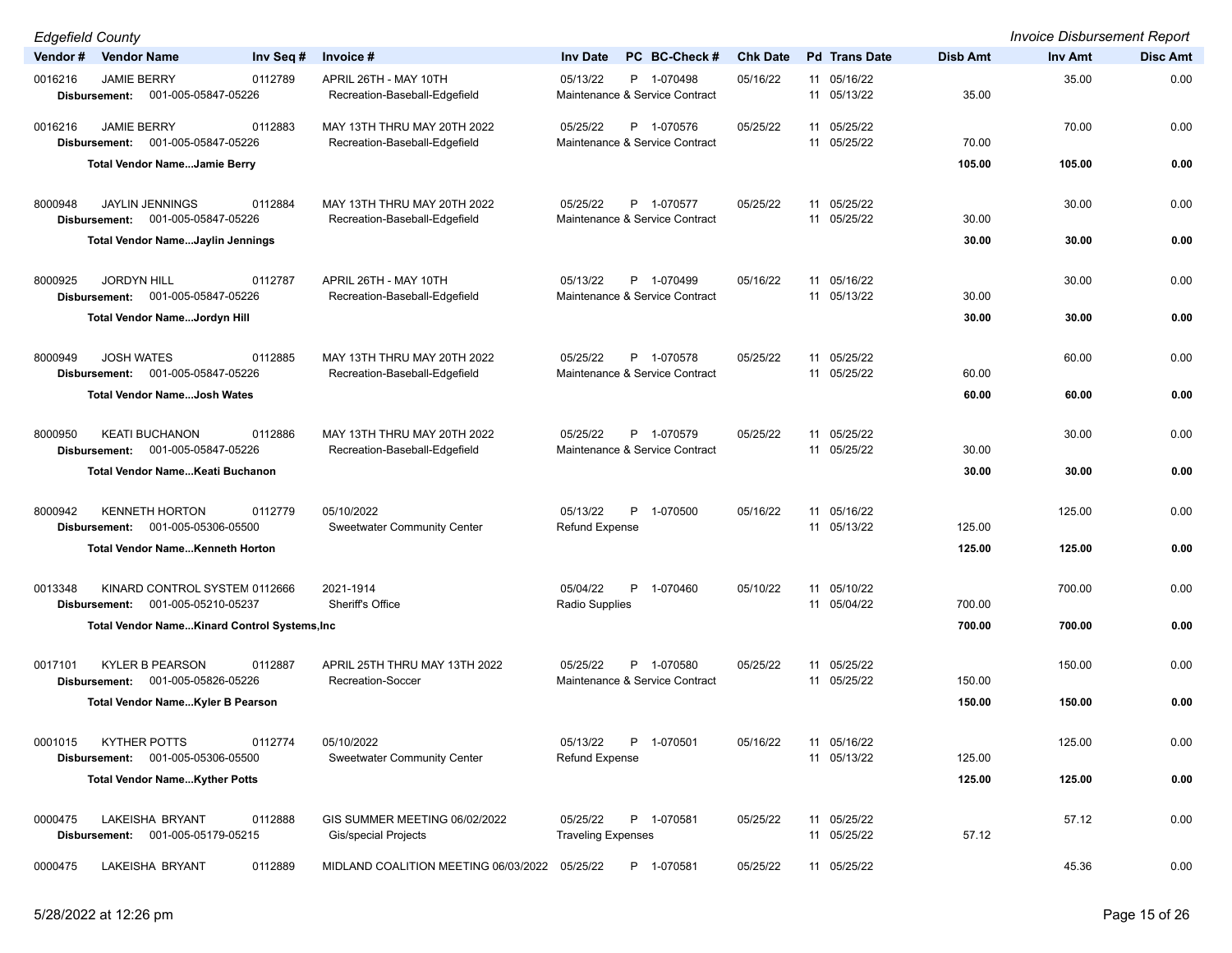| <b>Edgefield County</b>  |                                                      |           |                                                        |                                                          |                 |                            |                 | <b>Invoice Disbursement Report</b> |                 |
|--------------------------|------------------------------------------------------|-----------|--------------------------------------------------------|----------------------------------------------------------|-----------------|----------------------------|-----------------|------------------------------------|-----------------|
| Vendor # Vendor Name     |                                                      | Inv Seq # | Invoice #                                              | PC BC-Check #<br><b>Inv Date</b>                         | <b>Chk Date</b> | <b>Pd</b> Trans Date       | <b>Disb Amt</b> | Inv Amt                            | <b>Disc Amt</b> |
| Disbursement:            | 001-005-05179-05215                                  |           | <b>Gis/special Projects</b>                            | <b>Traveling Expenses</b>                                |                 | 11 05/25/22                | 45.36           |                                    |                 |
|                          | Total Vendor NameLakeisha Bryant                     |           |                                                        |                                                          |                 |                            | 102.48          | 102.48                             | 0.00            |
|                          |                                                      |           |                                                        |                                                          |                 |                            |                 |                                    |                 |
| 8000943<br>Disbursement: | <b>LAKEN COCKRELL</b><br>001-005-05847-05226         | 0112790   | APRIL 26TH - MAY 10TH<br>Recreation-Baseball-Edgefield | 05/13/22<br>P 1-070502<br>Maintenance & Service Contract | 05/16/22        | 11 05/16/22<br>11 05/13/22 | 30.00           | 30.00                              | 0.00            |
|                          | <b>Total Vendor NameLaken Cockrell</b>               |           |                                                        |                                                          |                 |                            | 30.00           | 30.00                              | 0.00            |
|                          |                                                      |           |                                                        |                                                          |                 |                            |                 |                                    |                 |
| 8000724                  | LARRY'S PAINT & BODY SHI 0112762                     |           | 04292022/FINAL BILL                                    | P 1-070503<br>05/12/22                                   | 05/16/22        | 11 05/16/22                |                 | 938.69                             | 0.00            |
| Disbursement:            | 001-005-05325-05227                                  |           | County Maintenance Dept                                | Machine & Equipment Repairs                              |                 | 11 05/12/22                | 938.69          |                                    |                 |
|                          | Total Vendor NameLarry'S Paint & Body Shop           |           |                                                        |                                                          |                 |                            | 938.69          | 938.69                             | 0.00            |
| 0000082                  | LAWMEN'S SAFETY SUPPL\ 0112649                       |           | SI-1021818                                             | 05/02/22<br>P 1-070408                                   | 05/02/22        | 11 05/02/22                |                 | 975.23                             | 0.00            |
| Disbursement:            | 001-005-05210-05241                                  |           | Sheriff's Office                                       | Uniforms & Clothing                                      |                 | 11 05/02/22                | 975.23          |                                    |                 |
|                          | <b>Total Vendor NameLawmen'S Safety Supply</b>       |           |                                                        |                                                          |                 |                            | 975.23          | 975.23                             | 0.00            |
|                          |                                                      |           |                                                        |                                                          |                 |                            |                 |                                    |                 |
| 8000945                  | <b>LEVI TAYLOR</b>                                   | 0112792   | APRIL 26TH - MAY 10TH                                  | P 1-070504<br>05/13/22                                   | 05/16/22        | 11 05/16/22                |                 | 35.00                              | 0.00            |
|                          | Disbursement: 001-005-05847-05226                    |           | Recreation-Baseball-Edgefield                          | Maintenance & Service Contract                           |                 | 11 05/13/22                | 35.00           |                                    |                 |
|                          | Total Vendor NameLevi Taylor                         |           |                                                        |                                                          |                 |                            | 35.00           | 35.00                              | 0.00            |
| 0000108                  | LINCOLN FINANCIAL GROU 0112668                       |           | 102                                                    | P 1-070461<br>05/04/22                                   | 05/10/22        | 11 05/10/22                |                 | 8.64                               | 0.00            |
|                          | Disbursement: 001-002-02001-02216                    |           | <b>Payroll Deductions</b>                              | The Lincoln National                                     |                 | 11 05/04/22                | 8.64            |                                    |                 |
|                          | Total Vendor NameLincoln Financial Group             |           |                                                        |                                                          |                 |                            | 8.64            | 8.64                               | 0.00            |
|                          |                                                      |           |                                                        |                                                          |                 |                            |                 |                                    |                 |
| 0000930<br>Disbursement: | LOWCOUNTRY REGIONAL I 0112817<br>030-005-05403-05264 |           | 17973<br><b>Ambulance Services</b>                     | 05/18/22<br>P 1-070536<br><b>Employee Training</b>       | 05/19/22        | 11 05/19/22<br>11 05/18/22 | 100.00          | 100.00                             | 0.00            |
|                          | Total Vendor NameLowcountry Regional Ems Council Inc |           |                                                        |                                                          |                 |                            | 100.00          | 100.00                             | 0.00            |
|                          |                                                      |           |                                                        |                                                          |                 |                            |                 |                                    |                 |
| 0015732                  | MANHATTANLIFE ASSURAN 0112674                        |           | CUL-CD1432 05/01/2022                                  | 05/04/22<br>P 1-070462                                   | 05/10/22        | 11 05/10/22                |                 | 250.36                             | 0.00            |
| Disbursement:            | 001-002-02001-02231                                  |           | <b>Payroll Deductions</b>                              | <b>Central United</b>                                    |                 | 11 05/04/22                | 250.36          |                                    |                 |
|                          | <b>Total Vendor NameManhattanlife Assurance</b>      |           |                                                        |                                                          |                 |                            | 250.36          | 250.36                             | 0.00            |
| 8000946                  | MARTHA ANN WOOD                                      | 0112840   | MAY 11 2022                                            | P 1-070537<br>05/18/22                                   | 05/19/22        | 11 05/19/22                |                 | 116.25                             | 0.00            |
| Disbursement:            | 001-005-05170-05204                                  |           | <b>Probate Court</b>                                   | Fees For Board Members\jurors                            |                 | 11 05/18/22                | 116.25          |                                    |                 |
|                          | Total Vendor NameMartha Ann Wood                     |           |                                                        |                                                          |                 |                            | 116.25          | 116.25                             | 0.00            |
|                          |                                                      |           |                                                        |                                                          |                 |                            |                 |                                    |                 |
| 0000297<br>Disbursement: | <b>MCCORMICK WATER</b><br>022-005-05318-05222        | 0112890   | 003030 05/12/22<br><b>Edgefield Cty Conv Ctr</b>       | 05/25/22<br>1-070582<br>P<br>Water                       | 05/25/22        | 11 05/25/22<br>11 05/25/22 | 21.06           | 21.06                              | 0.00            |
|                          | <b>Total Vendor NameMccormick Water</b>              |           |                                                        |                                                          |                 |                            | 21.06           | 21.06                              | 0.00            |
|                          |                                                      |           |                                                        |                                                          |                 |                            |                 |                                    |                 |
| 8000560                  | MEDLINE INDUSTRIES, INC 0112821                      |           | 2209010290, 2209010289                                 | 05/18/22<br>P 1-070538                                   | 05/19/22        | 11 05/19/22                |                 | 368.94                             | 0.00            |
| Disbursement:            | 030-005-05403-05249                                  |           | <b>Ambulance Services</b>                              | <b>Medical &amp; Laboratory Supplies</b>                 |                 | 11 05/18/22                | 368.94          |                                    |                 |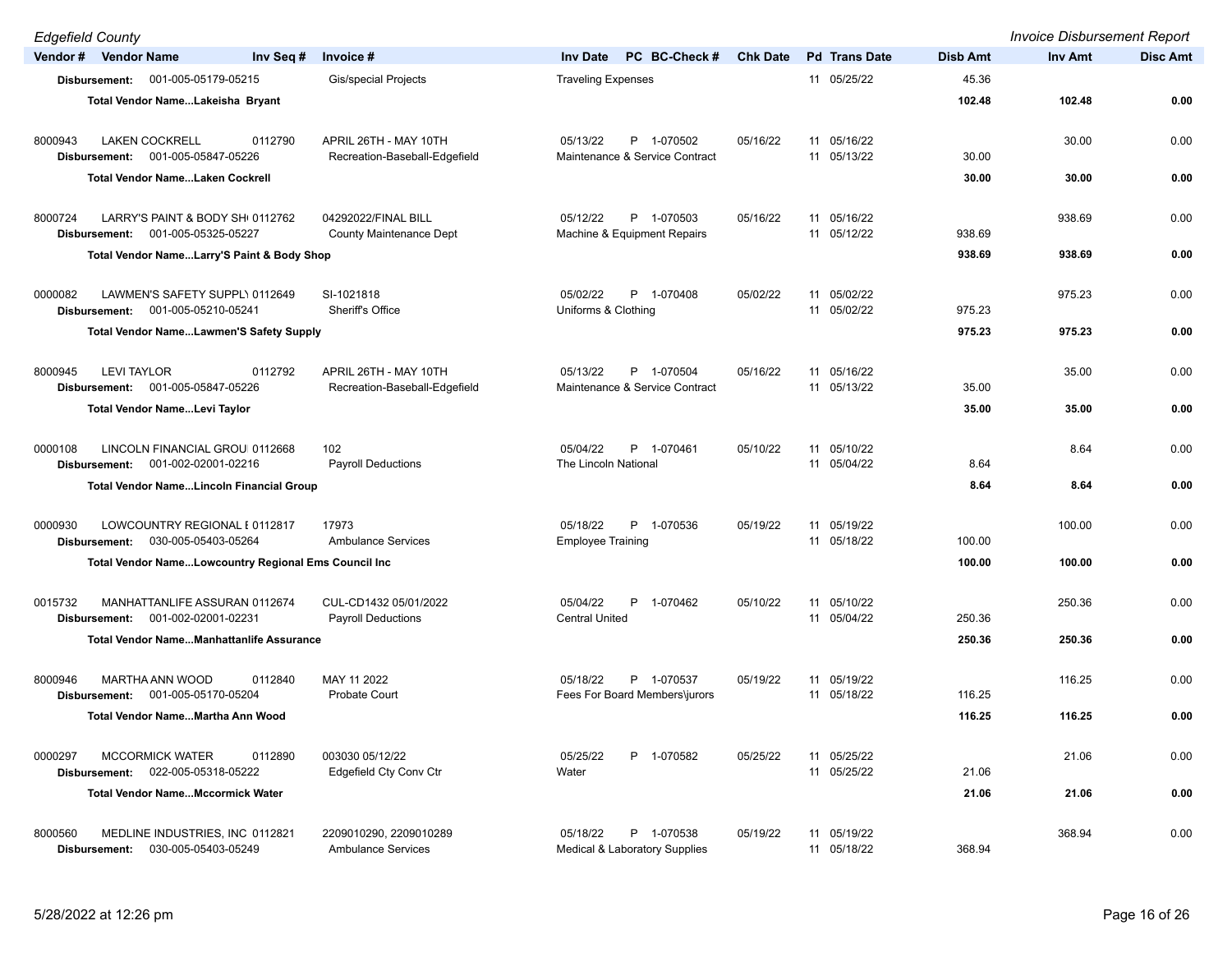| <b>Edgefield County</b> |                                                           |                                                             |                                                          |                 |                            |            | <b>Invoice Disbursement Report</b> |                 |
|-------------------------|-----------------------------------------------------------|-------------------------------------------------------------|----------------------------------------------------------|-----------------|----------------------------|------------|------------------------------------|-----------------|
|                         | Vendor # Vendor Name                                      | Invoice #<br>Inv Seq #                                      | PC BC-Check#<br><b>Inv Date</b>                          | <b>Chk Date</b> | <b>Pd</b> Trans Date       | Disb Amt   | Inv Amt                            | <b>Disc Amt</b> |
| 8000560                 | MEDLINE INDUSTRIES, INC 0112822                           | 2208546165, 2208789966                                      | 05/18/22<br>P 1-070538                                   | 05/19/22        | 11 05/19/22                |            | 475.11                             | 0.00            |
|                         | Disbursement: 030-005-05403-05249                         | <b>Ambulance Services</b>                                   | Medical & Laboratory Supplies                            |                 | 11 05/18/22                | 475.11     |                                    |                 |
| 8000560                 | MEDLINE INDUSTRIES, INC 0112891                           | 2211078780                                                  | 05/25/22<br>P 1-070583                                   | 05/25/22        | 11 05/25/22                |            | 22.15                              | 0.00            |
|                         | 030-005-05403-05249<br>Disbursement:                      | <b>Ambulance Services</b>                                   | Medical & Laboratory Supplies                            |                 | 11 05/25/22                | 22.15      |                                    |                 |
|                         | Total Vendor NameMedline Industries, Inc.                 |                                                             |                                                          |                 |                            | 866.20     | 866.20                             | 0.00            |
|                         |                                                           |                                                             |                                                          |                 |                            |            |                                    |                 |
| 0000766                 | MELANIE D. SMITH                                          | SCAPJ BENCH / BAR STAFF 05/13/2022<br>0112906               | 05/25/22<br>P 1-070584                                   | 05/25/22        | 11 05/25/22                |            | 56.89                              | 0.00            |
|                         | Disbursement: 001-005-05170-05215                         | <b>Probate Court</b>                                        | <b>Traveling Expenses</b>                                |                 | 11 05/25/22                | 56.89      |                                    |                 |
|                         | Total Vendor Name Melanie D. Smith                        |                                                             |                                                          |                 |                            | 56.89      | 56.89                              | 0.00            |
|                         |                                                           |                                                             |                                                          |                 |                            |            |                                    |                 |
| 0014684                 | <b>MELVIN PIXLEY</b><br>Disbursement: 001-005-05856-05226 | APRIL 26TH - MAY 10TH<br>0112795<br>Recreation-Softball     | 05/13/22<br>P 1-070505<br>Maintenance & Service Contract | 05/16/22        | 11 05/16/22<br>11 05/13/22 | 40.00      | 40.00                              | 0.00            |
|                         | <b>Total Vendor NameMelvin Pixley</b>                     |                                                             |                                                          |                 |                            | 40.00      | 40.00                              | 0.00            |
|                         |                                                           |                                                             |                                                          |                 |                            |            |                                    |                 |
| 8000896                 | <b>MERCURY MEDICAL</b>                                    | <b>INV117880</b><br>0112892                                 | 05/25/22<br>P 1-070585                                   | 05/25/22        | 11 05/25/22                |            | 529.36                             | 0.00            |
|                         | Disbursement: 030-005-05403-05249                         | <b>Ambulance Services</b>                                   | <b>Medical &amp; Laboratory Supplies</b>                 |                 | 11 05/25/22                | 529.36     |                                    |                 |
|                         | <b>Total Vendor NameMercury Medical</b>                   |                                                             |                                                          |                 |                            | 529.36     | 529.36                             | 0.00            |
|                         |                                                           |                                                             |                                                          |                 |                            |            |                                    |                 |
| 0013610                 | MERRIWETHER FIRE DEPAI 0112656                            | APRIL 27 2022                                               | 05/02/22<br>P 1-070410                                   | 05/02/22        | 11 05/02/22                |            | 2,850.00                           | 0.00            |
|                         | Disbursement: 030-005-05403-05220                         | <b>Ambulance Services</b>                                   | <b>Electric And Gas</b>                                  |                 | 11 05/02/22                | 2,850.00   |                                    |                 |
| 0013610                 | MERRIWETHER FIRE DEPAI 0112727                            | REIMBURSEMENT FOR APRIL (05/10/2022)                        | 05/10/22<br>P<br>1-070463                                | 05/10/22        | 11 05/10/22                |            | 418.77                             | 0.00            |
|                         | Disbursement: 030-005-05403-05220                         | <b>Ambulance Services</b>                                   | <b>Electric And Gas</b>                                  |                 | 11 05/10/22                | 418.77     |                                    |                 |
|                         | <b>Total Vendor NameMerriwether Fire Department</b>       |                                                             |                                                          |                 |                            | 3,268.77   | 3,268.77                           | 0.00            |
|                         |                                                           |                                                             |                                                          |                 |                            |            |                                    |                 |
| 8000928                 | MICHAEL L. CLARK                                          | 0112799<br>REIMBURSEMENT (05/12/2022)                       | 05/16/22<br>P 1-070506                                   | 05/16/22        | 11 05/16/22                |            | 68.00                              | 0.00            |
|                         | Disbursement: 001-005-05210-05264                         | Sheriff's Office                                            | <b>Employee Training</b>                                 |                 | 11 05/16/22                | 68.00      |                                    |                 |
|                         | Total Vendor NameMichael L. Clark                         |                                                             |                                                          |                 |                            | 68.00      | 68.00                              | 0.00            |
|                         |                                                           |                                                             |                                                          |                 |                            |            |                                    |                 |
| 8000941                 | <b>MICHELE GRANT</b><br>Disbursement: 001-005-05306-05500 | 0112778<br>05/10/2022<br><b>Sweetwater Community Center</b> | 05/13/22<br>P 1-070507<br><b>Refund Expense</b>          | 05/16/22        | 11 05/16/22<br>11 05/13/22 | 125.00     | 125.00                             | 0.00            |
|                         | <b>Total Vendor NameMichele Grant</b>                     |                                                             |                                                          |                 |                            | 125.00     | 125.00                             | 0.00            |
|                         |                                                           |                                                             |                                                          |                 |                            |            |                                    |                 |
| 8000603                 | MINE CREEK SERVICES                                       | 0112750<br>1481                                             | 05/10/22<br>P 1-070464                                   | 05/10/22        | 11 05/10/22                |            | 250.00                             | 0.00            |
|                         | Disbursement: 001-005-05755-05226                         | County Jail Bldg                                            | Maintenance & Service Contract                           |                 | 11 05/10/22                | 250.00     |                                    |                 |
|                         | <b>Total Vendor NameMine Creek Services</b>               |                                                             |                                                          |                 |                            | 250.00     | 250.00                             | 0.00            |
|                         |                                                           |                                                             |                                                          |                 |                            |            |                                    |                 |
| 8000491                 | MOSELEY ARCHITECTS                                        | 0112644<br>611815-006                                       | 05/02/22<br>P 1-070389                                   | 05/02/22        | 11 05/02/22                |            | 198,009.00                         | 0.00            |
|                         | Disbursement: 001-005-01311-00008                         | C.P.S.T./lec                                                | Capital Project Sales Tax                                |                 | 11 05/02/22                | 198,009.00 |                                    |                 |
|                         | <b>Total Vendor NameMoseley Architects</b>                |                                                             |                                                          |                 |                            | 198,009.00 | 198,009.00                         | 0.00            |
| 0014592                 | MOTOROLA SOLUTIONS                                        | 28839720220404<br>0112665                                   | P 1-070465<br>05/04/22                                   | 05/10/22        | 11 05/10/22                |            | 358.98                             | 0.00            |
|                         |                                                           |                                                             |                                                          |                 |                            |            |                                    |                 |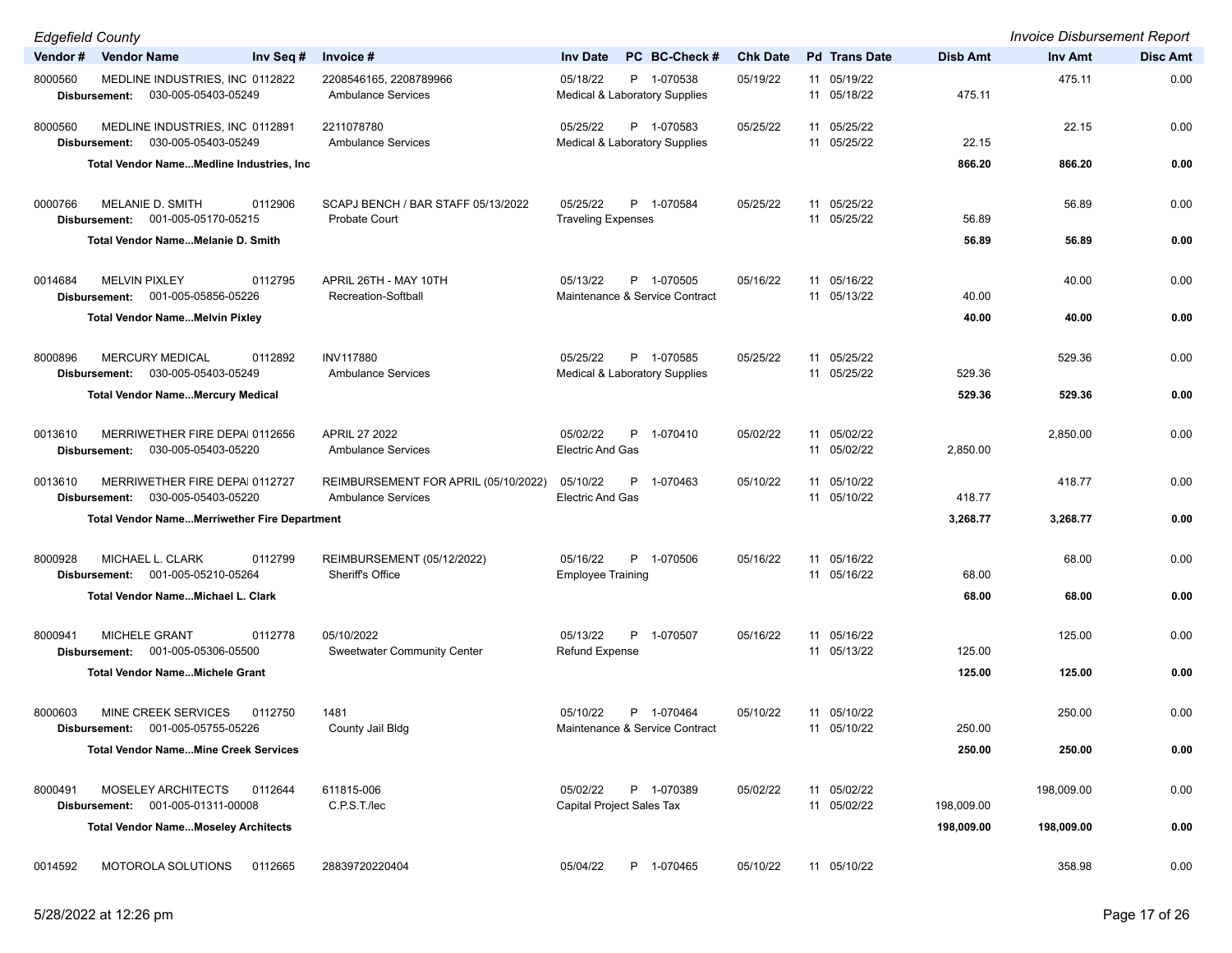*Edgefield County Invoice Disbursement Report*

| Lugonoia oouniy      |               |                                                                                                                                                           |           |                                                                                                                                                     |                                                                 |    |                                              |                 |          |                                                                                  |                                                |                | 1.98916         |
|----------------------|---------------|-----------------------------------------------------------------------------------------------------------------------------------------------------------|-----------|-----------------------------------------------------------------------------------------------------------------------------------------------------|-----------------------------------------------------------------|----|----------------------------------------------|-----------------|----------|----------------------------------------------------------------------------------|------------------------------------------------|----------------|-----------------|
| Vendor # Vendor Name |               |                                                                                                                                                           | Inv Seq # | Invoice #                                                                                                                                           | <b>Inv Date</b>                                                 |    | PC BC-Check#                                 | <b>Chk Date</b> |          | <b>Pd</b> Trans Date                                                             | <b>Disb Amt</b>                                | <b>Inv Amt</b> | <b>Disc Amt</b> |
|                      | Disbursement: | 001-005-05230-05221                                                                                                                                       |           | <b>Dispatch Operation</b>                                                                                                                           | Telephone                                                       |    |                                              |                 |          | 11 05/04/22                                                                      | 358.98                                         |                |                 |
| 0014592              | Disbursement: | MOTOROLA SOLUTIONS<br>001-005-05270-05226                                                                                                                 | 0112829   | 28234620210804, 28311220210902<br><b>Emergency Management</b>                                                                                       | 05/18/22                                                        |    | P 1-070539<br>Maintenance & Service Contract | 05/19/22        |          | 11 05/19/22<br>11 05/18/22                                                       | 496.06                                         | 496.06         | 0.00            |
| 0014592              | Disbursement: | MOTOROLA SOLUTIONS<br>001-005-05270-05226                                                                                                                 | 0112830   | 28388020211001, 28464620211104<br><b>Emergency Management</b>                                                                                       | 05/18/22                                                        |    | P 1-070539<br>Maintenance & Service Contract | 05/19/22        |          | 11 05/19/22<br>11 05/18/22                                                       | 495.96                                         | 495.96         | 0.00            |
| 0014592              | Disbursement: | MOTOROLA SOLUTIONS<br>001-005-05270-05226                                                                                                                 | 0112831   | 28539420211201, 28614020220104<br><b>Emergency Management</b>                                                                                       | 05/18/22                                                        |    | P 1-070539<br>Maintenance & Service Contract | 05/19/22        |          | 11 05/19/22<br>11 05/18/22                                                       | 495.78                                         | 495.78         | 0.00            |
| 0014592              | Disbursement: | <b>MOTOROLA SOLUTIONS</b><br>001-005-05270-05226                                                                                                          | 0112832   | 28688020220202, 28763520220301<br><b>Emergency Management</b>                                                                                       | 05/18/22                                                        |    | P 1-070539<br>Maintenance & Service Contract | 05/19/22        |          | 11 05/19/22<br>11 05/18/22                                                       | 496.12                                         | 496.12         | 0.00            |
| 0014592              | Disbursement: | <b>MOTOROLA SOLUTIONS</b><br>001-005-05270-05226                                                                                                          | 0112833   | 28839820220404, 28157620210702<br><b>Emergency Management</b>                                                                                       | 05/18/22                                                        |    | P 1-070539<br>Maintenance & Service Contract | 05/19/22        |          | 11 05/19/22<br>11 05/18/22                                                       | 498.98                                         | 498.98         | 0.00            |
|                      |               | <b>Total Vendor NameMotorola Solutions</b>                                                                                                                |           |                                                                                                                                                     |                                                                 |    |                                              |                 |          |                                                                                  | 2,841.88                                       | 2,841.88       | 0.00            |
| 0000017              | Disbursement: | NEW YORK LIFE INSURANC 0112811<br>001-002-02001-02229                                                                                                     |           | 006916018A 05/09/2022<br><b>Payroll Deductions</b>                                                                                                  | 05/18/22<br>N. Y. Life-A-Plus                                   | P. | 1-070540                                     | 05/19/22        |          | 11 05/19/22<br>11 05/18/22                                                       | 214.97                                         | 214.97         | 0.00            |
|                      |               | <b>Total Vendor NameNew York Life Insurance</b>                                                                                                           |           |                                                                                                                                                     |                                                                 |    |                                              |                 |          |                                                                                  | 214.97                                         | 214.97         | 0.00            |
| 0015952              | Disbursement: | NEWBERRY PATHOLOGY G 0112759<br>001-005-05131-05265                                                                                                       |           | FA22-323 (05/09/2022)<br>Coroner                                                                                                                    | 05/10/22<br><b>Professional Services</b>                        |    | P 1-070466                                   | 05/10/22        |          | 11 05/10/22<br>11 05/10/22                                                       | 1,300.00                                       | 1,300.00       | 0.00            |
| 0015952              | Disbursement: | NEWBERRY PATHOLOGY G 0112760<br>001-005-05131-05265                                                                                                       |           | FA22-324 (05/09/2022)<br>Coroner                                                                                                                    | 05/10/22<br><b>Professional Services</b>                        |    | P 1-070466                                   | 05/10/22        |          | 11 05/10/22<br>11 05/10/22                                                       | 1,300.00                                       | 1,300.00       | 0.00            |
|                      |               | Total Vendor NameNewberry Pathology Group, Lic                                                                                                            |           |                                                                                                                                                     |                                                                 |    |                                              |                 |          |                                                                                  | 2,600.00                                       | 2,600.00       | 0.00            |
| 8000688              |               | PUBLIQ SOFTWARE, LLC<br>Disbursement: 001-005-05181-05211                                                                                                 | 0112893   | 000628656,000628654,000628313,000628314 05/25/22<br>Auditor                                                                                         | Postage                                                         |    | P 1-070586                                   | 05/25/22        |          | 11 05/25/22<br>11 05/25/22                                                       | 5,169.12                                       | 5,169.12       | 0.00            |
|                      |               | Total Vendor NamePubliq Software, LIc                                                                                                                     |           |                                                                                                                                                     |                                                                 |    |                                              |                 |          |                                                                                  | 5,169.12                                       | 5,169.12       | 0.00            |
| 0017116              | Disbursement: | <b>QUADIENT FINANCE USA IN 0112847</b><br>001-005-05171-05211<br>001-005-05182-05211<br>001-005-05183-05211<br>001-005-05121-05211<br>001-005-05101-05211 |           | 7900 0440 8034 1898 04/2022<br>Ec Registration & Election Com<br>Treasurer<br><b>Tax Collector</b><br>Clerk Of Court<br><b>County Administrator</b> | 05/19/22<br>Postage<br>Postage<br>Postage<br>Postage<br>Postage |    | P 1-070541                                   | 05/19/22        | 11<br>11 | 11 05/19/22<br>11 05/19/22<br>11 05/19/22<br>05/19/22<br>05/19/22<br>11 05/19/22 | 485.66<br>931.99<br>469.50<br>563.73<br>549.12 | 3,000.00       | 0.00            |
|                      |               | Total Vendor Name Quadient Finance Usa Inc                                                                                                                |           |                                                                                                                                                     |                                                                 |    |                                              |                 |          |                                                                                  | 3,000.00                                       | 3,000.00       | 0.00            |
| 8000951              | Disbursement: | QUADIENT LEASING USA, II 0112907<br>001-005-05970-05272                                                                                                   |           | N9409612<br>Countywide                                                                                                                              | 05/25/22<br><b>Special Contracts</b>                            |    | P 1-070587                                   | 05/25/22        |          | 11 05/25/22<br>11 05/25/22                                                       | 455.51                                         | 455.51         | 0.00            |
|                      |               | Total Vendor Name Quadient Leasing Usa, Inc                                                                                                               |           |                                                                                                                                                     |                                                                 |    |                                              |                 |          |                                                                                  | 455.51                                         | 455.51         | 0.00            |
| 0014415              |               | QUADMED, INC.                                                                                                                                             | 0112663   | 214245, 214274                                                                                                                                      | 05/04/22                                                        |    | P 1-070467                                   | 05/10/22        |          | 11 05/10/22                                                                      |                                                | 343.32         | 0.00            |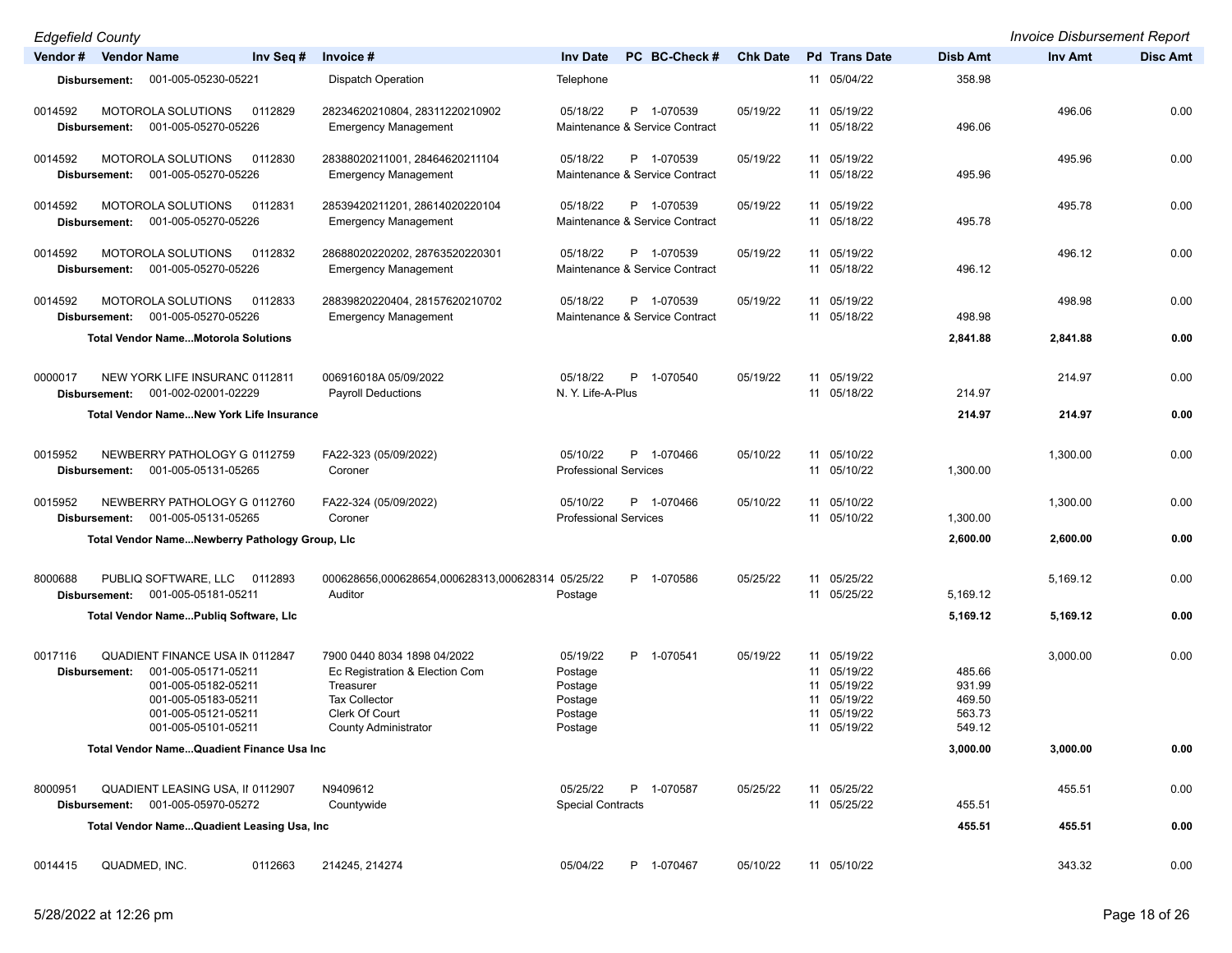*Edgefield County Invoice Disbursement Report* **Vendor # Vendor Name Inv Seq # Invoice # Inv Date PC BC-Check # Chk Date Pd Trans Date Disb Amt Inv Amt Disc Amt Disbursement:** 030-005-05403-05249 Ambulance Services Medical & Laboratory Supplies 11 05/04/22 343.32 **Total Vendor Name...Quadmed, Inc. 343.32 343.32 0.00** 0014542 REPUBLIC SERVICES 0112672 0744-002211804 05/04/22 P 1-070468 05/10/22 11 05/10/22 86.88 0.00 **Disbursement:** 030-005-05403-05272 Ambulance Services Special Contracts 11 05/04/22 86.88 **Total Vendor Name...Republic Services 86.88 86.88 0.00** 8000933 RICHARD WATES 0112785 APRIL 26TH- MAY 10TH 05/13/22 P 1-070508 05/16/22 11 05/16/22 30.00 0.00 **Disbursement:** 001-005-05847-05226 Recreation-Baseball-Edgefield Maintenance & Service Contract 11 05/13/22 30.00 8000933 RICHARD WATES 0112894 MAY 13TH THRU MAY 20TH 2022 05/25/22 P 1-070588 05/25/22 11 05/25/22 30.00 0.00 **Disbursement:** 001-005-05847-05226 Recreation-Baseball-Edgefield Maintenance & Service Contract 11 05/25/22 30.00 **Total Vendor Name...Richard Wates 60.00 60.00 0.00** 0013414 RUCKER REMOVAL SERVIC 0112761 04042022 0 05/10/22 P 1-070469 05/10/22 11 05/10/22 10 05/10/22 775.00 0.00 **Disbursement:** 001-005-05131-05265 Coroner Coroner Professional Services 11 05/10/22 775.00 **Total Vendor Name...Rucker Removal Service 775.00 775.00 0.00** 8000081 S.C. LEGISLATIVE COUNCIL 0112651 20220114 05/02/22 P 1-070414 05/02/22 11 05/02/22 240.00 0.00 **Disbursement:** 001-005-05170-05279 Probate Court Miscellaneous Miscellaneous 11 05/02/22 240.00 **Total Vendor Name...S.C. Legislative Council 240.00 240.00 0.00** 0016373 SAFELITE FULFILLMENT, IN 0112895 04523-107384 065/25/22 P 1-070589 05/25/22 11 05/25/22 11 05/25/22 791.97 0.00 **Disbursement:** 001-005-05210-05219 Sheriff's Office R & M Automotive 11 05/25/22 791.97 **Total Vendor Name...Safelite Fulfillment, Inc. 791.97 791.97 0.00** 0015736 SC DEPARTMENT OF REVE 0112901 05242022 05/22 05/25/22 05/25/22 P 1-070590 05/25/22 11 05/25/22 99.70 99.70 0.00 **Disbursement:** 001-002-02001-02236 Payroll Deductions Dor Dor 11 05/25/22 99.70 **Total Vendor Name...Sc Department Of Revenue 99.70 99.70 0.00** 0000154 SC DEPT. OF ADMINISTRAT 0112898 90333404 0000125/22 P 1-070591 05/25/22 11 05/25/22 11 05/25/22 11 05/25/22 112.00 0.00 **Disbursement:** 001-005-05230-05221 Dispatch Operation Telephone Telephone 11 05/25/22 11 05/25/22 112.00 **Total Vendor Name...Sc Dept. Of Administration 112.00 112.00 0.00** 0016212 SC DEPT. OF EMPLOYMENT 0112780 05112022 0 05/13/22 P 1-070509 05/16/22 11 05/16/22 377.00 377.00 0.00 **Disbursement:** 001-002-02001-02240 Payroll Deductions Unemployment Payable 11 05/13/22 377.00 0016212 SC DEPT. OF EMPLOYMENT 0112900 05242022 0 05/25/22 P 1-070592 05/25/22 11 05/25/22 377.00 377.00 0.00 **Disbursement:** 001-002-02001-02240 Payroll Deductions Unemployment Payable 11 05/25/22 377.00 **Total Vendor Name...Sc Dept. Of Employment/Work 754.00 754.00 0.00** 0000172 SC DEPT. OF REVENUE 0112782 05112022 05/13/22 P 1-070510 05/16/22 11 05/16/22 99.70 0.00

**Disbursement:** 001-002-02001-02236 Payroll Deductions Dor Dor 11 05/13/22 99.70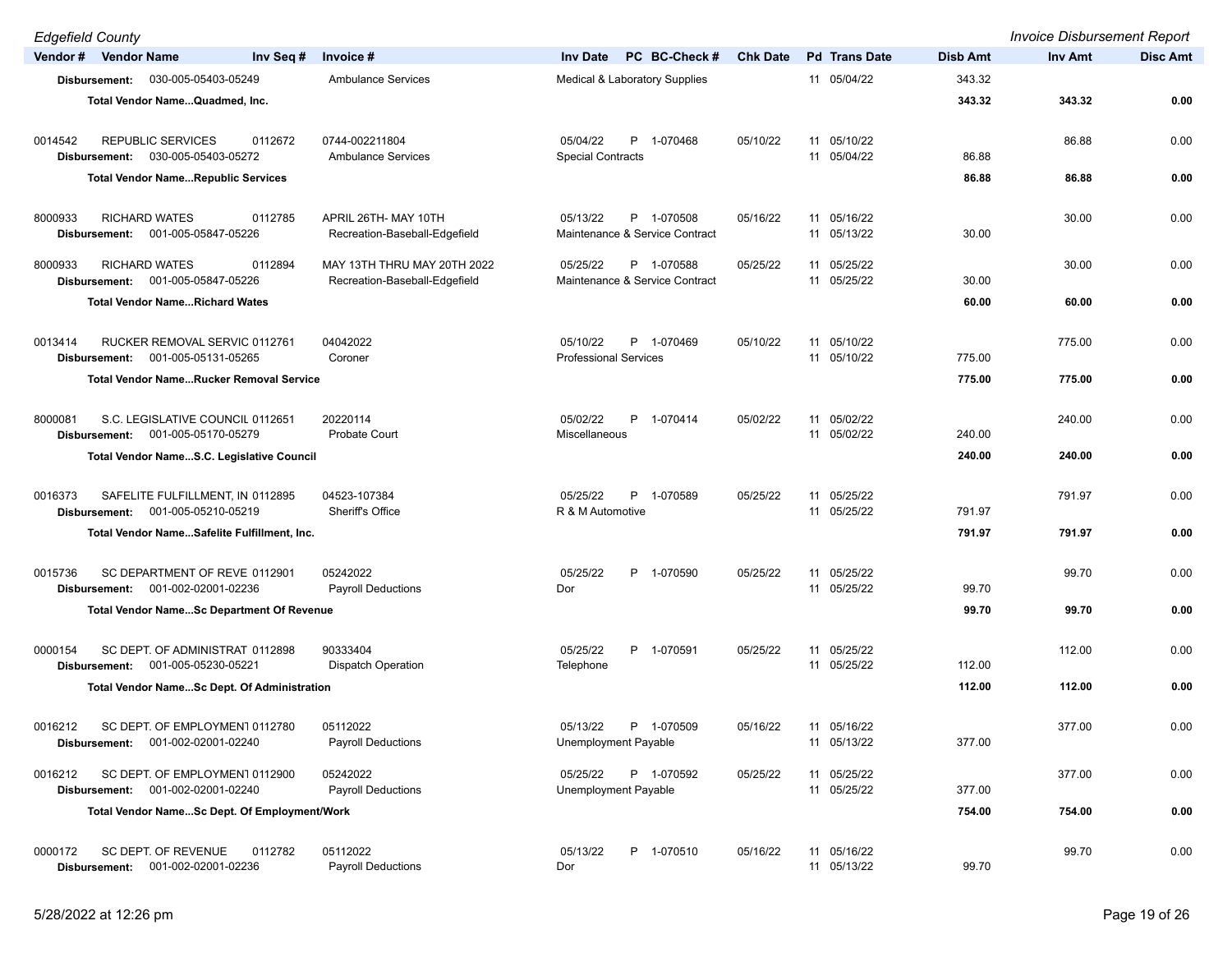| <b>Edgefield County</b>         |                                                                                                                                                        |                                                                                                                                                  |                                                                                                                                                                                  |                 |                                                                                              |                                           | <b>Invoice Disbursement Report</b> |                 |
|---------------------------------|--------------------------------------------------------------------------------------------------------------------------------------------------------|--------------------------------------------------------------------------------------------------------------------------------------------------|----------------------------------------------------------------------------------------------------------------------------------------------------------------------------------|-----------------|----------------------------------------------------------------------------------------------|-------------------------------------------|------------------------------------|-----------------|
| Vendor # Vendor Name            | Inv Seq #                                                                                                                                              | Invoice #                                                                                                                                        | <b>Inv Date</b><br>PC BC-Check #                                                                                                                                                 | <b>Chk Date</b> | <b>Pd</b> Trans Date                                                                         | <b>Disb Amt</b>                           | Inv Amt                            | <b>Disc Amt</b> |
|                                 | Total Vendor NameSc Dept. Of Revenue                                                                                                                   |                                                                                                                                                  |                                                                                                                                                                                  |                 |                                                                                              | 99.70                                     | 99.70                              | 0.00            |
| 0000012<br>Disbursement:        | SC PEBA - RETIREMENT<br>0112645<br>001-002-02001-02218<br>001-002-02001-02222                                                                          | PRCKDATE: 04/29/2022<br><b>Payroll Deductions</b><br><b>Payroll Deductions</b>                                                                   | P 1-042922<br>05/02/22<br><b>Police Retirement</b><br>S. C. State Retirement                                                                                                     | 04/29/22        | 11 05/02/22<br>05/02/22<br>11<br>05/02/22<br>11                                              | 120,959.52<br>127,911.86                  | 248,871.38                         | 0.00            |
| 0000012<br>Disbursement:        | SC PEBA - RETIREMENT<br>0112852<br>001-002-02001-02218<br>001-002-02001-02222                                                                          | PRCKDATE: 05/25/2022<br><b>Payroll Deductions</b><br><b>Payroll Deductions</b>                                                                   | 05/25/22<br>P 1-052522<br><b>Police Retirement</b><br>S. C. State Retirement                                                                                                     | 05/25/22        | 11 05/25/22<br>05/25/22<br>11<br>11 05/25/22                                                 | 83,039.89<br>86,547.88                    | 169,587.77                         | 0.00            |
|                                 | <b>Total Vendor NameSc Peba - Retirement</b>                                                                                                           |                                                                                                                                                  |                                                                                                                                                                                  |                 |                                                                                              | 418,459.15                                | 418,459.15                         | 0.00            |
| 8000488<br>Disbursement:        | SC STATE DISBURSEMENT 0112783<br>001-002-02001-02207                                                                                                   | 05112022<br><b>Payroll Deductions</b>                                                                                                            | 05/13/22<br>P 1-070511<br>Employee Wage Garnishments                                                                                                                             | 05/16/22        | 11 05/16/22<br>11 05/13/22                                                                   | 486.06                                    | 486.06                             | 0.00            |
| 8000488<br><b>Disbursement:</b> | SC STATE DISBURSEMENT 0112899<br>001-002-02001-02207                                                                                                   | 05242022<br><b>Payroll Deductions</b>                                                                                                            | 05/25/22<br>P 1-070593<br>Employee Wage Garnishments                                                                                                                             | 05/25/22        | 11 05/25/22<br>11 05/25/22                                                                   | 486.06                                    | 486.06                             | 0.00            |
|                                 | <b>Total Vendor NameSc State Disbursement Unit</b>                                                                                                     |                                                                                                                                                  |                                                                                                                                                                                  |                 |                                                                                              | 972.12                                    | 972.12                             | 0.00            |
| 0000177<br>Disbursement:        | <b>SC TAX COMMISSION</b><br>0112842<br>081-005-05000-05279<br>016-005-05310-05217<br>001-005-05210-05241<br>001-005-05210-05271<br>030-005-05403-05217 | PERIOD ENDING: 04/2022<br>Miscellaneous Expense<br>Maint Of Roads & Bridges<br>Sheriff's Office<br>Sheriff's Office<br><b>Ambulance Services</b> | 05/18/22<br>P 1-070542<br>Miscellaneous<br><b>Automotive Operating Expenses</b><br>Uniforms & Clothing<br><b>Specialized Departments</b><br><b>Automotive Operating Expenses</b> | 05/19/22        | 11 05/19/22<br>11 05/18/22<br>05/18/22<br>11<br>11 05/18/22<br>05/18/22<br>11<br>11 05/18/22 | 89.36<br>65.91<br>43.82<br>68.67<br>17.35 | 285.11                             | 0.00            |
|                                 | <b>Total Vendor NameSc Tax Commission</b>                                                                                                              |                                                                                                                                                  |                                                                                                                                                                                  |                 |                                                                                              | 285.11                                    | 285.11                             | 0.00            |
| 8000742<br>Disbursement:        | <b>SCOTT ROBERSON</b><br>0112793<br>001-005-05856-05226<br>001-005-05847-05226                                                                         | APRIL 26TH - MAY 10TH<br>Recreation-Softball<br>Recreation-Baseball-Edgefield                                                                    | 05/13/22<br>P 1-070512<br>Maintenance & Service Contract<br>Maintenance & Service Contract                                                                                       | 05/16/22        | 11 05/16/22<br>11 05/13/22<br>11 05/13/22                                                    | 120.00<br>60.00                           | 180.00                             | 0.00            |
| 8000742<br>Disbursement:        | <b>SCOTT ROBERSON</b><br>0112896<br>001-005-05847-05226                                                                                                | MAY 13TH THRU MAY 20TH 2022<br>Recreation-Baseball-Edgefield                                                                                     | 05/25/22<br>P 1-070594<br>Maintenance & Service Contract                                                                                                                         | 05/25/22        | 11 05/25/22<br>11 05/25/22                                                                   | 30.00                                     | 30.00                              | 0.00            |
|                                 | <b>Total Vendor NameScott Roberson</b>                                                                                                                 |                                                                                                                                                  |                                                                                                                                                                                  |                 |                                                                                              | 210.00                                    | 210.00                             | 0.00            |
| 8000934<br>Disbursement:        | <b>SCOTTY SWEARINGEN</b><br>0112786<br>001-005-05847-05226                                                                                             | APRIL 26TH - MAY 10TH<br>Recreation-Baseball-Edgefield                                                                                           | P 1-070513<br>05/13/22<br>Maintenance & Service Contract                                                                                                                         | 05/16/22        | 11<br>05/16/22<br>11 05/13/22                                                                | 30.00                                     | 30.00                              | 0.00            |
|                                 | <b>Total Vendor NameScotty Swearingen</b>                                                                                                              |                                                                                                                                                  |                                                                                                                                                                                  |                 |                                                                                              | 30.00                                     | 30.00                              | 0.00            |
| 0013617<br>Disbursement:        | <b>SELF MEDICAL GROUP</b><br>0112755<br>001-005-05240-05265                                                                                            | 00020324<br>County Jail                                                                                                                          | 05/10/22<br>1-070470<br><b>Professional Services</b>                                                                                                                             | 05/10/22        | 11 05/10/22<br>11 05/10/22                                                                   | 82.00                                     | 82.00                              | 0.00            |
|                                 | <b>Total Vendor NameSelf Medical Group</b>                                                                                                             |                                                                                                                                                  |                                                                                                                                                                                  |                 |                                                                                              | 82.00                                     | 82.00                              | 0.00            |
| 0017183<br>Disbursement:        | SELF REGIONAL HEALTHC/ 0112696<br>030-005-05403-05243                                                                                                  | <b>APRIL 2022</b><br><b>Ambulance Services</b>                                                                                                   | 05/05/22<br>P 1-070471<br>Laundry & Linen Service                                                                                                                                | 05/10/22        | 11 05/10/22<br>11 05/05/22                                                                   | 367.01                                    | 367.01                             | 0.00            |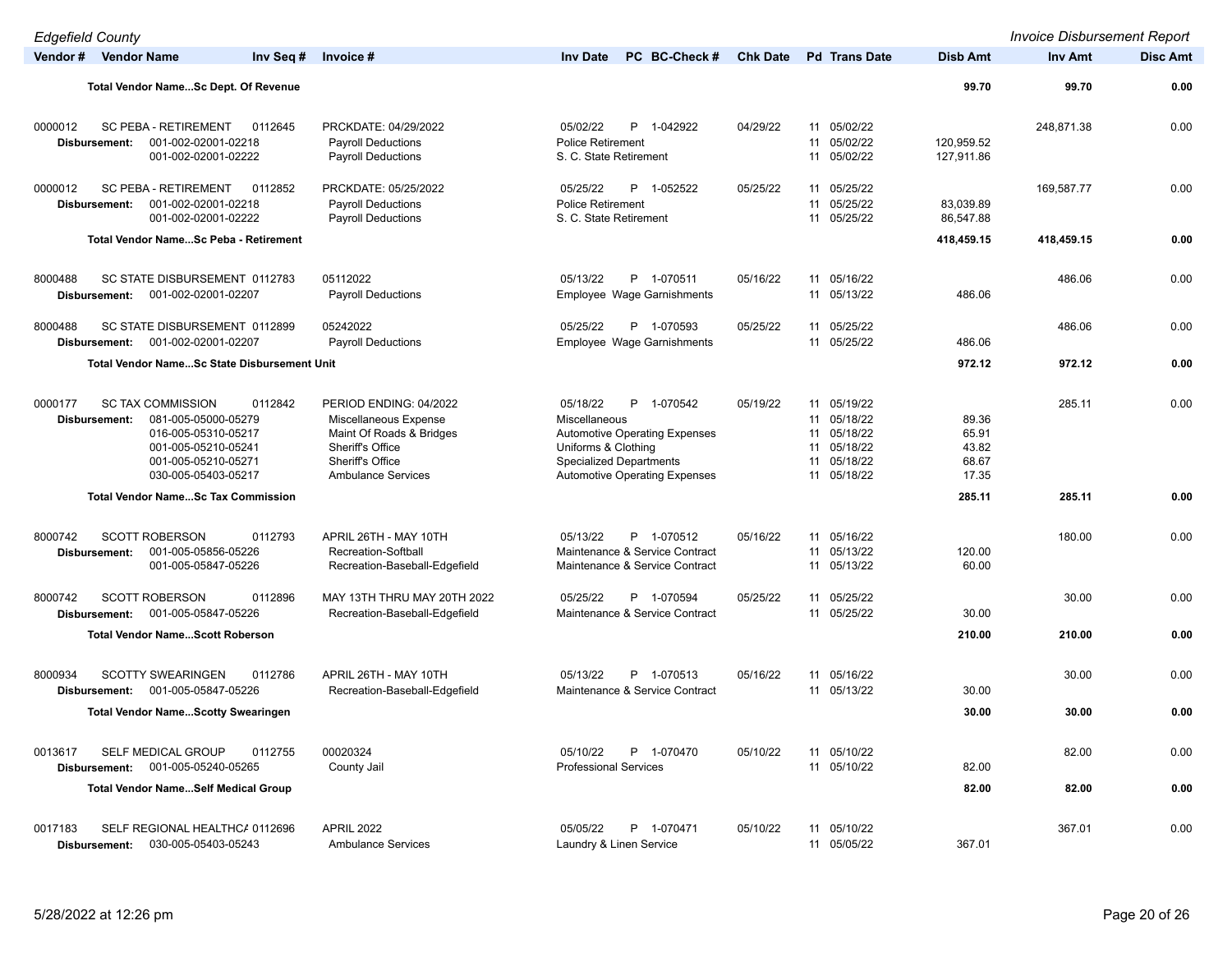| <b>Edgefield County</b>  |                                                                     |                                                                    |                                                                                            |                 |                                           |                 | <b>Invoice Disbursement Report</b> |                 |
|--------------------------|---------------------------------------------------------------------|--------------------------------------------------------------------|--------------------------------------------------------------------------------------------|-----------------|-------------------------------------------|-----------------|------------------------------------|-----------------|
| Vendor # Vendor Name     |                                                                     | Inv Seq #<br>Invoice #                                             | PC BC-Check #<br><b>Inv Date</b>                                                           | <b>Chk Date</b> | <b>Pd</b> Trans Date                      | <b>Disb Amt</b> | <b>Inv Amt</b>                     | <b>Disc Amt</b> |
|                          | Total Vendor NameSelf Regional Healthcare                           |                                                                    |                                                                                            |                 |                                           | 367.01          | 367.01                             | 0.00            |
| 8000153<br>Disbursement: | <b>SHARON HAMMOND</b><br>001-005-05171-05242                        | 04292022<br>0112646<br>Ec Registration & Election Com              | 05/02/22<br>P 1-070417<br>Boarding & Lodging                                               | 05/02/22        | 11 05/02/22<br>11 05/02/22                | 54.00           | 54.00                              | 0.00            |
|                          | <b>Total Vendor NameSharon Hammond</b>                              |                                                                    |                                                                                            |                 |                                           | 54.00           | 54.00                              | 0.00            |
| 8000938<br>Disbursement: | SHAROUD JONES<br>001-005-05306-05500                                | 0112775<br>05/10/2022<br><b>Sweetwater Community Center</b>        | 05/13/22<br>P 1-070514<br><b>Refund Expense</b>                                            | 05/16/22        | 11 05/16/22<br>11 05/13/22                | 125.00          | 125.00                             | 0.00            |
|                          | <b>Total Vendor NameSharoud Jones</b>                               |                                                                    |                                                                                            |                 |                                           | 125.00          | 125.00                             | 0.00            |
| 8000555<br>Disbursement: | SHRED WITH US<br>001-005-05121-05272                                | 0112758<br>251187<br>Clerk Of Court                                | 05/10/22<br>P 1-070472<br><b>Special Contracts</b>                                         | 05/10/22        | 11 05/10/22<br>11 05/10/22                | 64.50           | 64.50                              | 0.00            |
| 8000555<br>Disbursement: | SHRED WITH US<br>001-005-05230-05226<br>001-005-05210-05226         | 0112798<br>251189<br><b>Dispatch Operation</b><br>Sheriff's Office | 05/16/22<br>P 1-070515<br>Maintenance & Service Contract<br>Maintenance & Service Contract | 05/16/22        | 11 05/16/22<br>11 05/16/22<br>11 05/16/22 | 29.25<br>29.25  | 58.50                              | 0.00            |
|                          | <b>Total Vendor NameShred With Us</b>                               |                                                                    |                                                                                            |                 |                                           | 123.00          | 123.00                             | 0.00            |
| 0015735<br>Disbursement: | SOUTHERN HEALTH PARTN 0112751<br>001-005-05240-05265                | <b>MISC8257</b><br>County Jail                                     | 05/10/22<br>P 1-070473<br><b>Professional Services</b>                                     | 05/10/22        | 11 05/10/22<br>11 05/10/22                | 1,085.00        | 1,085.00                           | 0.00            |
| 0015735<br>Disbursement: | SOUTHERN HEALTH PARTN 0112828<br>001-005-05240-05265                | <b>BASE44223</b><br>County Jail                                    | 05/18/22<br>P 1-070543<br><b>Professional Services</b>                                     | 05/19/22        | 11 05/19/22<br>11 05/18/22                | 7,513.30        | 7,513.30                           | 0.00            |
|                          | Total Vendor NameSouthern Health Partners Inc                       |                                                                    |                                                                                            |                 |                                           | 8,598.30        | 8,598.30                           | 0.00            |
| 0015857<br>Disbursement: | SOUTHERN NATIONAL SER 0112845<br>001-005-05970-05272                | 05252120<br>Countywide                                             | 05/19/22<br>P 1-070544<br><b>Special Contracts</b>                                         | 05/19/22        | 11 05/19/22<br>11 05/19/22                | 7,503.33        | 7,503.33                           | 0.00            |
|                          | <b>Total Vendor NameSouthern National Service</b>                   |                                                                    |                                                                                            |                 |                                           | 7,503.33        | 7,503.33                           | 0.00            |
| 0017191<br>Disbursement: | SPANKY'S SERVICE CENTE 0112648<br>001-005-05210-05217               | 15503, 15563, 15554, 15570<br><b>Sheriff's Office</b>              | 05/02/22<br>P 1-070419<br><b>Automotive Operating Expenses</b>                             | 05/02/22        | 11 05/02/22<br>11 05/02/22                | 1,221.48        | 1,221.48                           | 0.00            |
| 0017191<br>Disbursement: | SPANKY'S SERVICE CENTE 0112698<br>001-005-05210-05217               | 15597<br><b>Sheriff's Office</b>                                   | 05/06/22<br>P 1-070474<br><b>Automotive Operating Expenses</b>                             | 05/10/22        | 11 05/10/22<br>11 05/06/22                | 463.56          | 463.56                             | 0.00            |
| 0017191                  | SPANKY'S SERVICE CENTE 0112825<br>Disbursement: 001-005-05210-05217 | 15594<br>Sheriff's Office                                          | 05/18/22<br>P 1-070545<br><b>Automotive Operating Expenses</b>                             | 05/19/22        | 11 05/19/22<br>11 05/18/22                | 439.10          | 439.10                             | 0.00            |
| 0017191<br>Disbursement: | SPANKY'S SERVICE CENTE 0112839<br>001-005-05210-05217               | 15719<br>Sheriff's Office                                          | 05/18/22<br>P 1-070545<br><b>Automotive Operating Expenses</b>                             | 05/19/22        | 11 05/19/22<br>11 05/18/22                | 429.50          | 429.50                             | 0.00            |
| 0017191<br>Disbursement: | SPANKY'S SERVICE CENTE 0112897<br>001-005-05210-05217               | 15739, 15860<br>Sheriff's Office                                   | 05/25/22<br>P 1-070595<br><b>Automotive Operating Expenses</b>                             | 05/25/22        | 11 05/25/22<br>11 05/25/22                | 1,597.42        | 1,597.42                           | 0.00            |
|                          | Total Vendor NameSpanky'S Service Center, LIc                       |                                                                    |                                                                                            |                 |                                           | 4,151.06        | 4,151.06                           | 0.00            |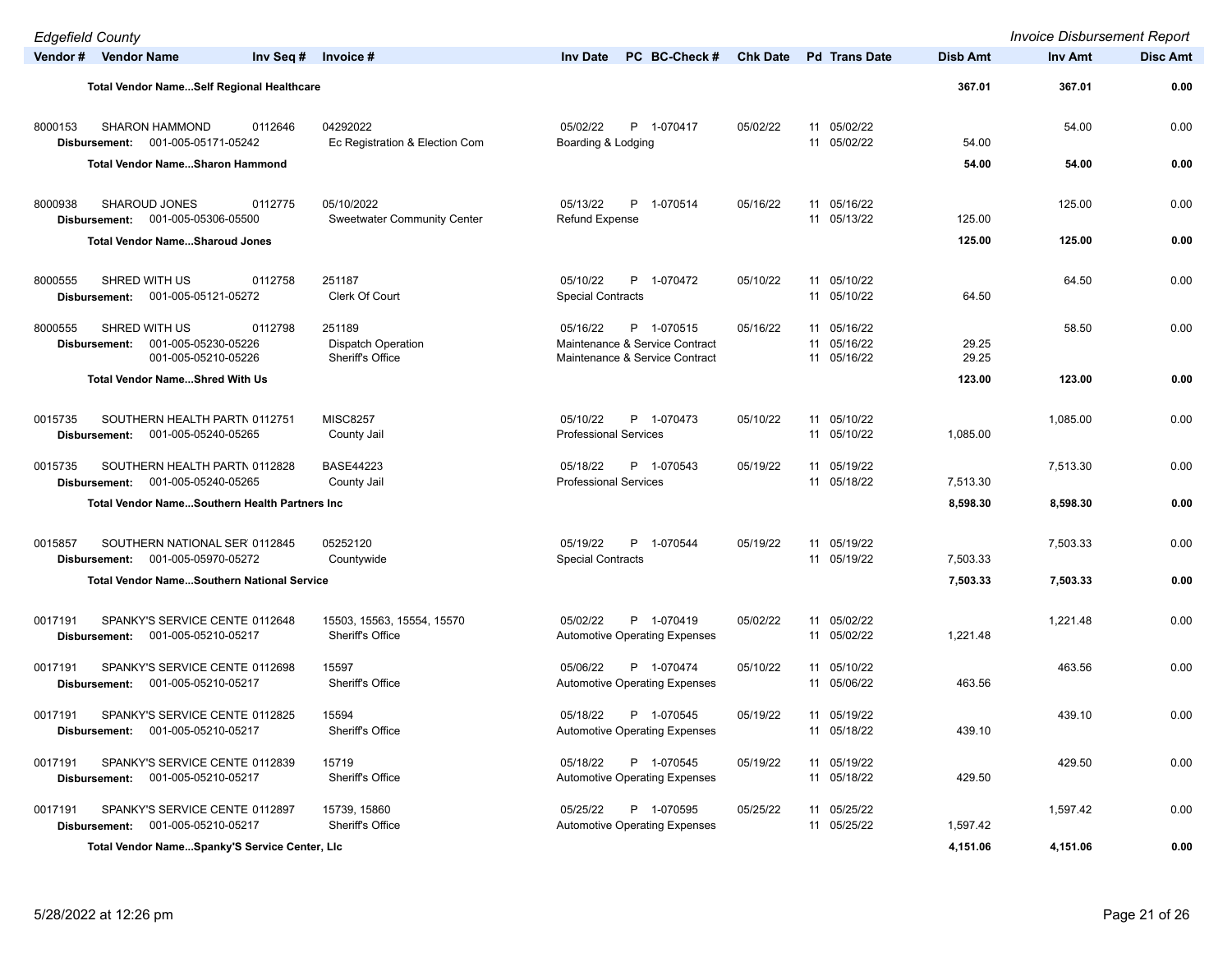| <b>Edgefield County</b>                                                           |                                                                            |                                                       |                 |                               |                 | <b>Invoice Disbursement Report</b> |                 |
|-----------------------------------------------------------------------------------|----------------------------------------------------------------------------|-------------------------------------------------------|-----------------|-------------------------------|-----------------|------------------------------------|-----------------|
| Vendor # Vendor Name<br>Inv Seq #                                                 | Invoice #                                                                  | PC BC-Check#<br><b>Inv Date</b>                       | <b>Chk Date</b> | <b>Pd</b> Trans Date          | <b>Disb Amt</b> | <b>Inv Amt</b>                     | <b>Disc Amt</b> |
| <b>SPCA</b><br>0112650<br>0016593<br>001-005-05350-05272<br>Disbursement:         | APRIL 29 2022<br>Animal Contr Shelter                                      | 05/02/22<br>P 1-070420<br><b>Special Contracts</b>    | 05/02/22        | 11 05/02/22<br>11 05/02/22    | 190.00          | 190.00                             | 0.00            |
| <b>Total Vendor NameSpca</b>                                                      |                                                                            |                                                       |                 |                               | 190.00          | 190.00                             | 0.00            |
| 8000750<br>SYMBOLARTS, LLC<br>0112765<br>001-005-05210-05241<br>Disbursement:     | 0428992-IN<br>Sheriff's Office                                             | P 1-070516<br>05/12/22<br>Uniforms & Clothing         | 05/16/22        | 11 05/16/22<br>11 05/12/22    | 4,879.44        | 4,879.44                           | 0.00            |
| Total Vendor NameSymbolarts, Lic                                                  |                                                                            |                                                       |                 |                               | 4,879.44        | 4,879.44                           | 0.00            |
| 8000893<br>THE DUMPSTER DEPOT, LL 0112654<br>Disbursement:<br>001-005-05240-05272 | 103549<br>County Jail                                                      | 05/02/22<br>P 1-070421<br><b>Special Contracts</b>    | 05/02/22        | 11 05/02/22<br>11 05/02/22    | 780.80          | 780.80                             | 0.00            |
| THE DUMPSTER DEPOT, LL 0112655<br>8000893<br>001-005-05715-05272<br>Disbursement: | 103615<br>Dept Of Social Services                                          | 05/02/22<br>P<br>1-070421<br><b>Special Contracts</b> | 05/02/22        | 11 05/02/22<br>11 05/02/22    | 152.50          | 152.50                             | 0.00            |
| Total Vendor NameThe Dumpster Depot, Lic                                          |                                                                            |                                                       |                 |                               | 933.30          | 933.30                             | 0.00            |
| 0000023<br>THE EDGEFIELD ADVERTIS 0112661<br>001-005-05171-05261<br>Disbursement: | 29858<br>Ec Registration & Election Com                                    | 05/02/22<br>P 1-070422<br>Advertising                 | 05/02/22        | 11 05/02/22<br>11 05/02/22    | 208.00          | 208.00                             | 0.00            |
| 0000023<br>THE EDGEFIELD ADVERTIS 0112771<br>001-005-05150-05261<br>Disbursement: | 29884<br><b>Building &amp; Planning</b>                                    | 05/13/22<br>P 1-070517<br>Advertising                 | 05/16/22        | 11 05/16/22<br>11 05/13/22    | 96.00           | 96.00                              | 0.00            |
| 0000023<br>THE EDGEFIELD ADVERTIS 0112772<br>001-005-05150-05261<br>Disbursement: | 29899<br><b>Building &amp; Planning</b>                                    | 05/13/22<br>P 1-070517<br>Advertising                 | 05/16/22        | 11 05/16/22<br>11 05/13/22    | 96.00           | 96.00                              | 0.00            |
| THE EDGEFIELD ADVERTIS 0112824<br>0000023<br>001-005-05150-05261<br>Disbursement: | 29863, 29911, 29897<br><b>Building &amp; Planning</b>                      | 05/18/22<br>P 1-070546<br>Advertising                 | 05/19/22        | 11 05/19/22<br>11 05/18/22    | 168.00          | 168.00                             | 0.00            |
| THE EDGEFIELD ADVERTIS 0112902<br>0000023<br>001-005-05171-05261<br>Disbursement: | 29829<br>Ec Registration & Election Com                                    | 05/25/22<br>P 1-070596<br>Advertising                 | 05/25/22        | 11 05/25/22<br>05/25/22<br>11 | 108.00          | 108.00                             | 0.00            |
| <b>Total Vendor NameThe Edgefield Advertiser</b>                                  |                                                                            |                                                       |                 |                               | 676.00          | 676.00                             | 0.00            |
| 8000894<br>THE LANDPLAN GROUP SO 0112848<br>Disbursement: 001-005-01311-00008     | 22-5382<br>C.P.S.T./lec                                                    | 05/25/22<br>P 1-070550<br>Capital Project Sales Tax   | 05/25/22        | 11 05/25/22<br>11 05/25/22    | 14,900.00       | 14,900.00                          | 0.00            |
| Total Vendor NameThe Landplan Group South, Inc.                                   |                                                                            |                                                       |                 |                               | 14,900.00       | 14,900.00                          | 0.00            |
| THE WRIGHT IMPRESSION: 0112903<br>0000731<br>030-005-05403-05241<br>Disbursement: | 967386<br><b>Ambulance Services</b>                                        | 05/25/22<br>P 1-070597<br>Uniforms & Clothing         | 05/25/22        | 11 05/25/22<br>11 05/25/22    | 732.84          | 732.84                             | 0.00            |
| <b>Total Vendor NameThe Wright Impressions</b>                                    |                                                                            |                                                       |                 |                               | 732.84          | 732.84                             | 0.00            |
| 0000924<br>TOWN OF EDGEFIELD<br>0112844<br>035-005-05806-05268<br>Disbursement:   | FACILITIES COST SHARING FUNDS 2020-20205/19/22<br><b>County Recreation</b> | P 1-070547<br><b>Facilities Cost Sharing</b>          | 05/19/22        | 11 05/19/22<br>11 05/19/22    | 17,856.46       | 17,856.46                          | 0.00            |
| <b>Total Vendor NameTown Of Edgefield</b>                                         |                                                                            |                                                       |                 |                               | 17.856.46       | 17.856.46                          | 0.00            |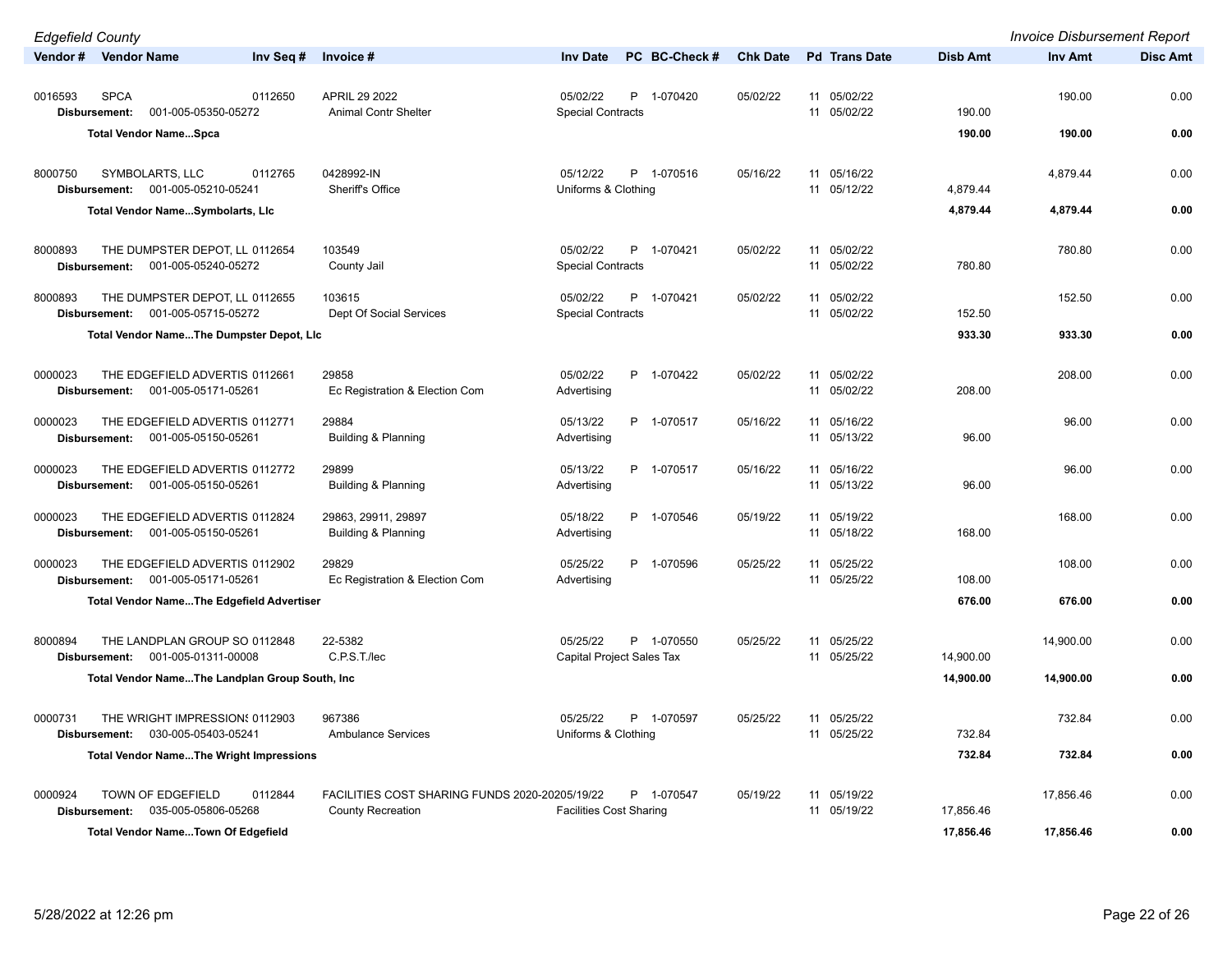| <b>Edgefield County</b> |                                                                        |           |                                                   |                                                          |                 |                            |          | <b>Invoice Disbursement Report</b> |                 |
|-------------------------|------------------------------------------------------------------------|-----------|---------------------------------------------------|----------------------------------------------------------|-----------------|----------------------------|----------|------------------------------------|-----------------|
| Vendor#                 | <b>Vendor Name</b>                                                     | Inv Seq # | Invoice #                                         | PC BC-Check #<br><b>Inv Date</b>                         | <b>Chk Date</b> | <b>Pd</b> Trans Date       | Disb Amt | <b>Inv Amt</b>                     | <b>Disc Amt</b> |
| 8000939                 | <b>TRACEY DOHN</b><br>Disbursement: 001-005-05306-05500                | 0112776   | 05/10/2022<br><b>Sweetwater Community Center</b>  | 05/13/22<br>P 1-070518<br><b>Refund Expense</b>          | 05/16/22        | 11 05/16/22<br>11 05/13/22 | 125.00   | 125.00                             | 0.00            |
|                         | <b>Total Vendor NameTracey Dohn</b>                                    |           |                                                   |                                                          |                 |                            | 125.00   | 125.00                             | 0.00            |
| 8000835                 | TRANSUNION RISK & ALTEF 0112688<br>Disbursement: 001-005-05210-05226   |           | 870311-202204-1 04/30/2022<br>Sheriff's Office    | 05/05/22<br>P 1-070475<br>Maintenance & Service Contract | 05/10/22        | 11 05/10/22<br>11 05/05/22 | 81.00    | 81.00                              | 0.00            |
|                         | <b>Total Vendor NameTransunion Risk &amp; Alternative</b>              |           |                                                   |                                                          |                 |                            | 81.00    | 81.00                              | 0.00            |
|                         |                                                                        |           |                                                   |                                                          |                 |                            |          |                                    |                 |
| 0001186                 | TRUCK PARTS SPECIALIST 0112835<br>016-005-05310-05227<br>Disbursement: |           | 01P49571<br>Maint Of Roads & Bridges              | 05/18/22<br>P 1-070548<br>Machine & Equipment Repairs    | 05/19/22        | 11 05/19/22<br>11 05/18/22 | 96.83    | 96.83                              | 0.00            |
|                         | <b>Total Vendor NameTruck Parts Specialist Of</b>                      |           |                                                   |                                                          |                 |                            | 96.83    | 96.83                              | 0.00            |
|                         |                                                                        |           |                                                   |                                                          |                 |                            |          |                                    |                 |
| 0000326                 | UNIFORMS BY JOHN OF AU 0112691<br>001-005-05210-05241<br>Disbursement: |           | 85072-3<br><b>Sheriff's Office</b>                | 05/05/22<br>P 1-070476<br>Uniforms & Clothing            | 05/10/22        | 11 05/10/22<br>11 05/05/22 | 221.00   | 221.00                             | 0.00            |
| 0000326                 | UNIFORMS BY JOHN OF AU 0112692<br>001-005-05210-05241<br>Disbursement: |           | 85073-3<br>Sheriff's Office                       | 05/05/22<br>P 1-070476<br>Uniforms & Clothing            | 05/10/22        | 11 05/10/22<br>11 05/05/22 | 986.32   | 986.32                             | 0.00            |
| 0000326                 | UNIFORMS BY JOHN OF AU 0112693<br>Disbursement: 001-005-05210-05241    |           | 85077-3<br>Sheriff's Office                       | 05/05/22<br>P 1-070476<br>Uniforms & Clothing            | 05/10/22        | 11 05/10/22<br>11 05/05/22 | 1,080.00 | 1,080.00                           | 0.00            |
| 0000326                 | UNIFORMS BY JOHN OF AU 0112694<br>001-005-05210-05241<br>Disbursement: |           | 85127-3<br>Sheriff's Office                       | 05/05/22<br>P 1-070476<br>Uniforms & Clothing            | 05/10/22        | 11 05/10/22<br>11 05/05/22 | 5,525.01 | 5,525.01                           | 0.00            |
| 0000326                 | UNIFORMS BY JOHN OF AU 0112699<br>Disbursement: 001-005-05210-05241    |           | 85427-3<br>Sheriff's Office                       | 05/06/22<br>P 1-070476<br>Uniforms & Clothing            | 05/10/22        | 11 05/10/22<br>11 05/06/22 | 805.33   | 805.33                             | 0.00            |
|                         | Total Vendor NameUniforms By John Of Augusta                           |           |                                                   |                                                          |                 |                            | 8,617.66 | 8,617.66                           | 0.00            |
|                         |                                                                        |           |                                                   |                                                          |                 |                            |          |                                    |                 |
| 8000839                 | UNITED STATES TREASURY 0112781<br>001-002-02001-02207<br>Disbursement: |           | 05/11/2022<br><b>Payroll Deductions</b>           | 05/13/22<br>P 1-070519<br>Employee Wage Garnishments     | 05/16/22        | 11 05/16/22<br>11 05/13/22 | 50.00    | 50.00                              | 0.00            |
| 8000839                 | UNITED STATES TREASURY 0112904<br>Disbursement: 001-002-02001-02207    |           | 05242022<br><b>Payroll Deductions</b>             | 05/25/22<br>P 1-070598<br>Employee Wage Garnishments     | 05/25/22        | 11 05/25/22<br>11 05/25/22 | 50.00    | 50.00                              | 0.00            |
|                         | <b>Total Vendor NameUnited States Treasury</b>                         |           |                                                   |                                                          |                 |                            | 100.00   | 100.00                             | 0.00            |
| 0016194                 | US FOODS, INC.<br>001-005-05240-05242<br>Disbursement:                 | 0112689   | 575760, 706670, 806883, 936484<br>County Jail     | 05/05/22<br>P 1-070477<br>Boarding & Lodging             | 05/10/22        | 11 05/10/22<br>11 05/05/22 | 4,229.02 | 4,229.02                           | 0.00            |
| 0016194                 | US FOODS, INC.<br>001-005-05240-05242<br>Disbursement:                 | 0112690   | 1034165, 1142625, 1261511, 1387804<br>County Jail | 05/05/22<br>P 1-070477<br>Boarding & Lodging             | 05/10/22        | 11 05/10/22<br>11 05/05/22 | 5,418.07 | 5,418.07                           | 0.00            |
|                         | Total Vendor NameUs Foods, Inc.                                        |           |                                                   |                                                          |                 |                            | 9,647.09 | 9,647.09                           | 0.00            |
|                         |                                                                        |           |                                                   |                                                          |                 |                            |          |                                    |                 |
| 8000704                 | <b>UYEN GRIFFIS</b><br>Disbursement: 001-005-05306-05500               | 0112773   | 05/10/2022<br><b>Sweetwater Community Center</b>  | 05/13/22<br>P 1-070520<br><b>Refund Expense</b>          | 05/16/22        | 11 05/16/22<br>11 05/13/22 | 125.00   | 125.00                             | 0.00            |
|                         | <b>Total Vendor NameUyen Griffis</b>                                   |           |                                                   |                                                          |                 |                            | 125.00   | 125.00                             | 0.00            |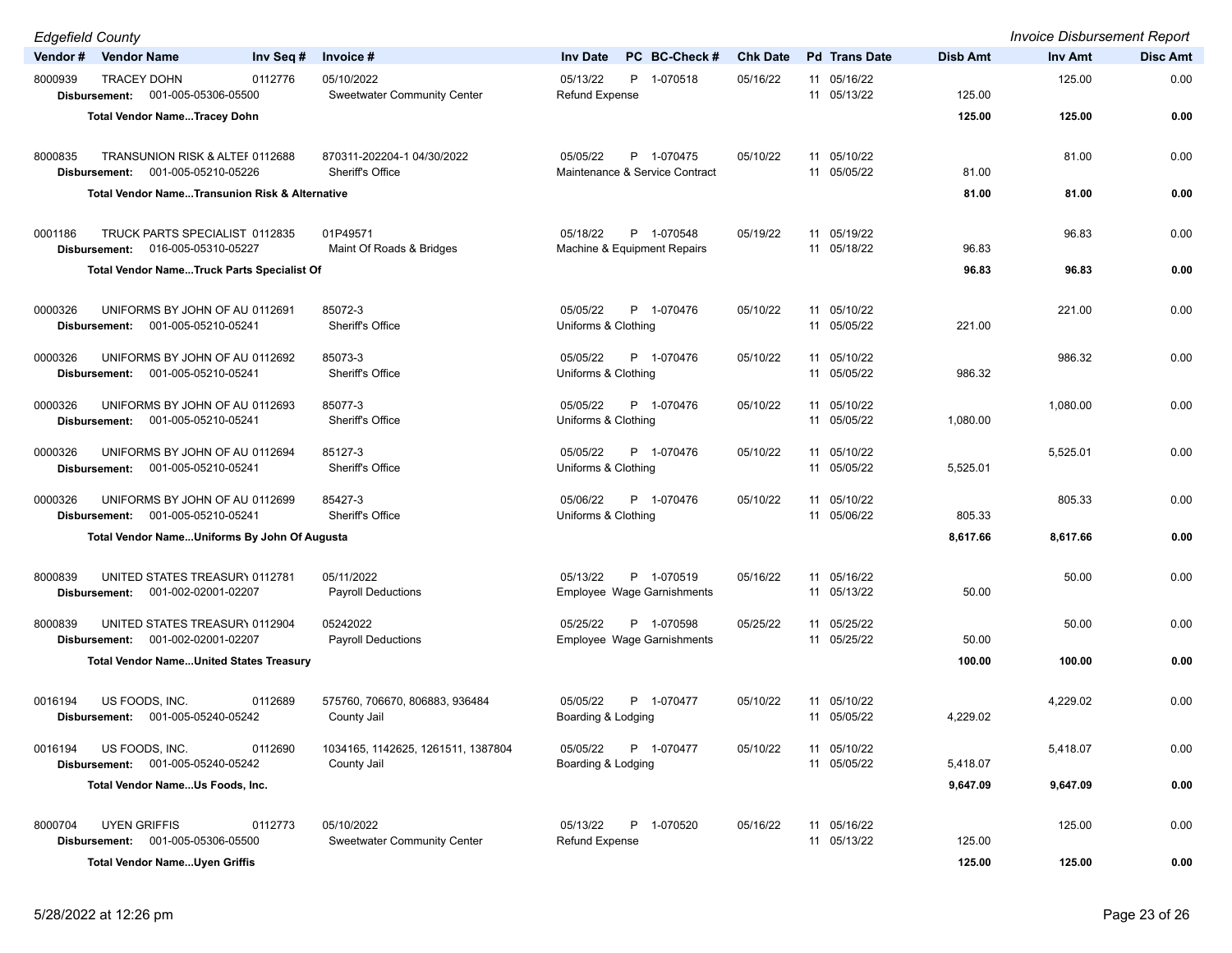| <b>Edgefield County</b> |                                          |           |                                |                              |   |                                           |                 |    |                      |                 | <b>Invoice Disbursement Report</b> |                 |
|-------------------------|------------------------------------------|-----------|--------------------------------|------------------------------|---|-------------------------------------------|-----------------|----|----------------------|-----------------|------------------------------------|-----------------|
| Vendor#                 | <b>Vendor Name</b>                       | Inv Seq # | Invoice #                      | <b>Inv Date</b>              |   | PC BC-Check #                             | <b>Chk Date</b> |    | <b>Pd</b> Trans Date | <b>Disb Amt</b> | <b>Inv Amt</b>                     | <b>Disc Amt</b> |
|                         |                                          |           |                                |                              |   |                                           |                 |    |                      |                 |                                    |                 |
| 0000358                 | <b>VERIZON WIRELESS</b>                  | 0112667   | 9904860113                     | 05/04/22                     |   | P 1-070478                                | 05/10/22        |    | 11 05/10/22          |                 | 1,175.21                           | 0.00            |
| Disbursement:           | 001-005-05210-05221                      |           | Sheriff's Office               | Telephone                    |   |                                           |                 |    | 11 05/04/22          | 972.74          |                                    |                 |
|                         | 001-005-05240-05221                      |           | County Jail                    | Telephone                    |   |                                           |                 |    | 11 05/04/22          | 52.61           |                                    |                 |
|                         | 028-005-05212-05221                      |           | Victim's Bill Of Rights        | Telephone                    |   |                                           |                 | 11 | 05/04/22             | 51.62           |                                    |                 |
|                         | 001-005-05350-05221                      |           | Animal Contr Shelter           | Telephone                    |   |                                           |                 | 11 | 05/04/22             | 51.62           |                                    |                 |
|                         | 001-005-05230-05221                      |           | <b>Dispatch Operation</b>      | Telephone                    |   |                                           |                 | 11 | 05/04/22             | 46.62           |                                    |                 |
|                         |                                          |           |                                |                              |   |                                           |                 |    |                      |                 | 46.39                              |                 |
| 0000358                 | <b>VERIZON WIRELESS</b>                  | 0112757   | 9904860114                     | 05/10/22                     |   | P 1-070478                                | 05/10/22        |    | 11 05/10/22          |                 |                                    | 0.00            |
| Disbursement:           | 001-005-05121-05221                      |           | <b>Clerk Of Court</b>          | Telephone                    |   |                                           |                 |    | 11 05/10/22          | 46.39           |                                    |                 |
| 0000358                 | <b>VERIZON WIRELESS</b>                  | 0112763   | 9905368165                     | 05/12/22                     |   | P 1-070521                                | 05/16/22        |    | 11 05/16/22          |                 | 289.73                             | 0.00            |
| Disbursement:           | 004-005-05214-05221                      |           | <b>Assistant Solicitor</b>     | Telephone                    |   |                                           |                 | 11 | 05/12/22             | 82.78           |                                    |                 |
|                         | 006-005-05218-05221                      |           | <b>Tri-County Solicitors</b>   | Telephone                    |   |                                           |                 |    | 11 05/12/22          | 206.95          |                                    |                 |
| 0000358                 | <b>VERIZON WIRELESS</b>                  | 0112796   | 9905862283                     | 05/16/22                     | P | 1-070521                                  | 05/16/22        |    | 11 05/16/22          |                 | 828.86                             | 0.00            |
| Disbursement:           | 001-005-05171-05221                      |           | Ec Registration & Election Com | Telephone                    |   |                                           |                 |    | 11 05/16/22          | 49.56           |                                    |                 |
|                         | 001-005-05150-05221                      |           | Building & Planning            | Telephone                    |   |                                           |                 | 11 | 05/16/22             | 82.78           |                                    |                 |
|                         | 001-005-05806-05221                      |           | <b>County Recreation</b>       | Telephone                    |   |                                           |                 |    | 11 05/16/22          | 49.56           |                                    |                 |
|                         | 016-005-05310-05221                      |           | Maint Of Roads & Bridges       | Telephone                    |   |                                           |                 | 11 | 05/16/22             | 61.93           |                                    |                 |
|                         | 030-005-05403-05221                      |           | <b>Ambulance Services</b>      | Telephone                    |   |                                           |                 |    | 11 05/16/22          | 310.84          |                                    |                 |
|                         | 001-005-05101-05221                      |           | <b>County Administrator</b>    | Telephone                    |   |                                           |                 | 11 | 05/16/22             | 95.95           |                                    |                 |
|                         | 001-005-05325-05221                      |           | County Maintenance Dept        | Telephone                    |   |                                           |                 |    | 11 05/16/22          | 49.56           |                                    |                 |
|                         | 001-005-05131-05221                      |           | Coroner                        | Telephone                    |   |                                           |                 | 11 | 05/16/22             | 128.68          |                                    |                 |
|                         | <b>Total Vendor NameVerizon Wireless</b> |           |                                |                              |   |                                           |                 |    |                      | 2,340.19        | 2,340.19                           | 0.00            |
| 0016278                 | <b>VYVE BROADBAND</b>                    | 0112730   | 964-679234 (05/02/2022)        | 05/10/22                     |   | P 1-070479                                | 05/10/22        |    | 11 05/10/22          |                 | 270.36                             | 0.00            |
| Disbursement:           | 030-005-05403-05221                      |           | <b>Ambulance Services</b>      | Telephone                    |   |                                           |                 |    | 11 05/10/22          | 270.36          |                                    |                 |
|                         |                                          |           |                                |                              |   |                                           |                 |    |                      |                 |                                    |                 |
| 0016278                 | <b>VYVE BROADBAND</b>                    | 0112731   | 964-533317 (05/02/2022)        | 05/10/22                     |   | P 1-070479                                | 05/10/22        |    | 11 05/10/22          |                 | 99.95                              | 0.00            |
| Disbursement:           | 001-005-05270-05221                      |           | <b>Emergency Management</b>    | Telephone                    |   |                                           |                 |    | 11 05/10/22          | 99.95           |                                    |                 |
| 0016278                 | <b>VYVE BROADBAND</b>                    | 0112732   | 964-355174 (05/02/2022)        | 05/10/22                     |   | P 1-070479                                | 05/10/22        |    | 11 05/10/22          |                 | 1,511.11                           | 0.00            |
| Disbursement:           | 001-005-05210-05221                      |           | Sheriff's Office               | Telephone                    |   |                                           |                 |    | 11 05/10/22          | 503.69          |                                    |                 |
|                         | 001-005-05210-05221                      |           | Sheriff's Office               | Telephone                    |   |                                           |                 | 11 | 05/10/22             | 503.71          |                                    |                 |
|                         | 001-005-05230-05221                      |           | <b>Dispatch Operation</b>      | Telephone                    |   |                                           |                 |    | 11 05/10/22          | 503.71          |                                    |                 |
|                         | <b>Total Vendor NameVyve Broadband</b>   |           |                                |                              |   |                                           |                 |    |                      | 1.881.42        | 1,881.42                           | 0.00            |
|                         |                                          |           |                                |                              |   |                                           |                 |    |                      |                 |                                    |                 |
| 0000646                 | <b>WASTE MANAGEMENT</b>                  | 0112905   | 4720739-2589-4                 | 05/25/22                     |   | P 1-070599                                | 05/25/22        |    | 11 05/25/22          |                 | 592.99                             | 0.00            |
| Disbursement:           | 001-005-05100-05244                      |           | <b>County Council</b>          |                              |   | <b>Cleaning &amp; Sanitation Supplies</b> |                 |    | 11 05/25/22          | 592.99          |                                    |                 |
|                         | <b>Total Vendor NameWaste Management</b> |           |                                |                              |   |                                           |                 |    |                      | 592.99          | 592.99                             | 0.00            |
|                         |                                          |           |                                |                              |   |                                           |                 |    |                      |                 |                                    |                 |
| 0000007                 | <b>WELLS FARGO BANK</b>                  | 0112812   | PRCKDATE: 05/15/2022           | 05/18/22                     | P | 1-051522                                  | 05/15/22        |    | 11 05/18/22          |                 | 1,891.16                           | 0.00            |
| Disbursement:           | 001-002-02001-02210                      |           | <b>Payroll Deductions</b>      | Deferred Compensation        |   |                                           |                 |    | 11 05/18/22          | 1,891.16        |                                    |                 |
| 0000007                 | <b>WELLS FARGO BANK</b>                  | 0112849   | PRCKDATE: 05/29/2022           | 05/25/22                     |   | P 1-052922                                | 05/29/22        |    | 11 05/25/22          |                 | 1,891.16                           | 0.00            |
| Disbursement:           | 001-002-02001-02210                      |           | <b>Payroll Deductions</b>      | <b>Deferred Compensation</b> |   |                                           |                 |    | 11 05/25/22          | 1,891.16        |                                    |                 |
|                         | Total Vendor NameWells Fargo Bank        |           |                                |                              |   |                                           |                 |    |                      | 3,782.32        | 3,782.32                           | 0.00            |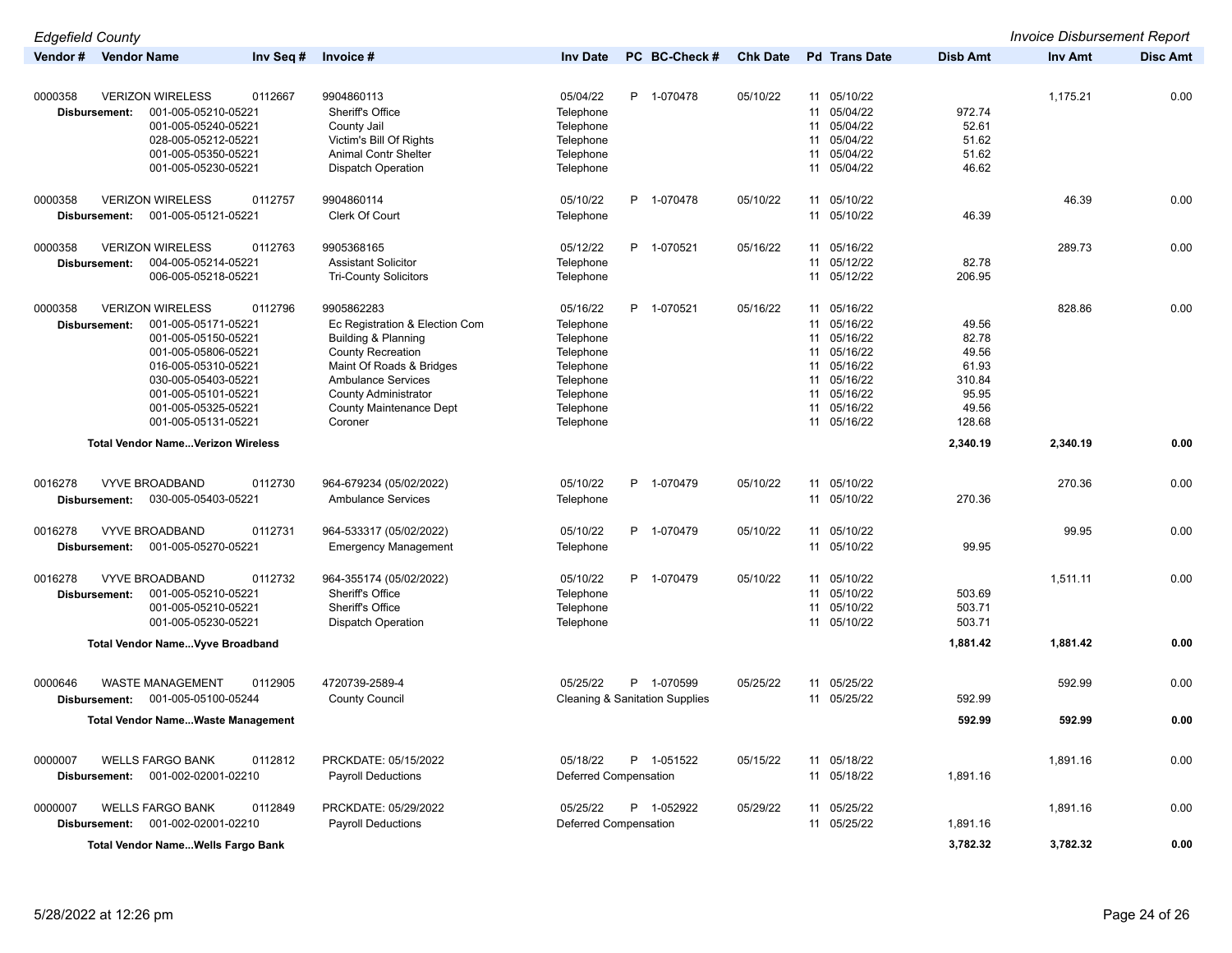| <b>Edgefield County</b>                                                                |                                             |                                                               |                 |                            |                 | <b>Invoice Disbursement Report</b> |                 |
|----------------------------------------------------------------------------------------|---------------------------------------------|---------------------------------------------------------------|-----------------|----------------------------|-----------------|------------------------------------|-----------------|
| Vendor # Vendor Name<br>Inv Seq #                                                      | Invoice #                                   | PC BC-Check #<br><b>Inv Date</b>                              | <b>Chk Date</b> | <b>Pd</b> Trans Date       | <b>Disb Amt</b> | <b>Inv Amt</b>                     | <b>Disc Amt</b> |
| WEST CHATHAM WARNING 0112647<br>0001431<br>030-005-05403-05385<br>Disbursement:        | 195493<br><b>Ambulance Services</b>         | 05/02/22<br>P 1-070423<br>Machines & Equipment                | 05/02/22        | 11 05/02/22<br>11 05/02/22 | 1,363.50        | 1,363.50                           | 0.00            |
| <b>Total Vendor NameWest Chatham Warning Devices</b>                                   |                                             |                                                               |                 |                            | 1,363.50        | 1,363.50                           | 0.00            |
|                                                                                        |                                             |                                                               |                 |                            |                 |                                    |                 |
| <b>XEROX CORPORATION</b><br>0000151<br>0112675<br>Disbursement: 006-005-05218-05226    | 016080343<br><b>Tri-County Solicitors</b>   | 05/04/22<br>P 1-070480<br>Maintenance & Service Contract      | 05/10/22        | 11 05/10/22<br>11 05/04/22 | 119.13          | 119.13                             | 0.00            |
| <b>XEROX CORPORATION</b><br>0000151<br>0112676<br>Disbursement: 001-005-05161-05226    | 016080345<br><b>Magistrates Office</b>      | P 1-070480<br>05/04/22<br>Maintenance & Service Contract      | 05/10/22        | 11 05/10/22<br>11 05/04/22 | 133.93          | 133.93                             | 0.00            |
| <b>XEROX CORPORATION</b><br>0112677<br>0000151<br>001-005-05121-05226<br>Disbursement: | 016080346<br>Clerk Of Court                 | 05/04/22<br>P 1-070480<br>Maintenance & Service Contract      | 05/10/22        | 11 05/10/22<br>11 05/04/22 | 115.23          | 115.23                             | 0.00            |
| <b>XEROX CORPORATION</b><br>0000151<br>0112678<br>001-005-05121-05226<br>Disbursement: | 016080347<br><b>Clerk Of Court</b>          | 05/04/22<br>P 1-070480<br>Maintenance & Service Contract      | 05/10/22        | 11 05/10/22<br>11 05/04/22 | 251.65          | 251.65                             | 0.00            |
| <b>XEROX CORPORATION</b><br>0000151<br>0112679<br>001-005-05121-05226<br>Disbursement: | 016080348<br>Clerk Of Court                 | P 1-070480<br>05/04/22<br>Maintenance & Service Contract      | 05/10/22        | 11 05/10/22<br>11 05/04/22 | 77.04           | 77.04                              | 0.00            |
| <b>XEROX CORPORATION</b><br>0000151<br>0112680<br>Disbursement: 001-005-05171-05226    | 016080349<br>Ec Registration & Election Com | 05/04/22<br>P 1-070480<br>Maintenance & Service Contract      | 05/10/22        | 11 05/10/22<br>11 05/04/22 | 149.79          | 149.79                             | 0.00            |
| <b>XEROX CORPORATION</b><br>0112681<br>0000151<br>030-005-05403-05226<br>Disbursement: | 016080350<br><b>Ambulance Services</b>      | 05/04/22<br>P 1-070480<br>Maintenance & Service Contract      | 05/10/22        | 11 05/10/22<br>11 05/04/22 | 139.54          | 139.54                             | 0.00            |
| <b>XEROX CORPORATION</b><br>0000151<br>0112682<br>Disbursement: 001-005-05182-05226    | 016080355<br>Treasurer                      | 05/04/22<br>P 1-070480<br>Maintenance & Service Contract      | 05/10/22        | 11 05/10/22<br>11 05/04/22 | 81.79           | 81.79                              | 0.00            |
| <b>XEROX CORPORATION</b><br>0000151<br>0112683<br>001-005-05180-05226<br>Disbursement: | 016080356<br><b>Tax Assessor</b>            | 05/04/22<br>P 1-070480<br>Maintenance & Service Contract      | 05/10/22        | 11 05/10/22<br>11 05/04/22 | 64.32           | 64.32                              | 0.00            |
| <b>XEROX CORPORATION</b><br>0000151<br>0112684<br>Disbursement: 001-005-05183-05226    | 016080357<br><b>Tax Collector</b>           | 05/04/22<br>P 1-070480<br>Maintenance & Service Contract      | 05/10/22        | 11 05/10/22<br>11 05/04/22 | 31.12           | 31.12                              | 0.00            |
| <b>XEROX CORPORATION</b><br>0112685<br>0000151<br>001-005-05181-05226<br>Disbursement: | 016080359<br>Auditor                        | 05/04/22<br>P 1-070480<br>Maintenance & Service Contract      | 05/10/22        | 11 05/10/22<br>11 05/04/22 | 77.04           | 77.04                              | 0.00            |
| <b>XEROX CORPORATION</b><br>0000151<br>0112686<br>Disbursement: 001-005-05179-05226    | 016080360<br><b>Gis/special Projects</b>    | 05/04/22<br>P 1-070480<br>Maintenance & Service Contract      | 05/10/22        | 11 05/10/22<br>11 05/04/22 | 16.93           | 16.93                              | 0.00            |
| 0000151<br><b>XEROX CORPORATION</b><br>0112700<br>001-005-05130-05210<br>Disbursement: | 016080353<br><b>County Archives</b>         | 05/06/22<br>P 1-070480<br><b>Printing And Office Supplies</b> | 05/10/22        | 11 05/10/22<br>11 05/06/22 | 326.50          | 326.50                             | 0.00            |
| <b>XEROX CORPORATION</b><br>0000151<br>0112701<br>001-005-05170-05210<br>Disbursement: | 016080352<br>Probate Court                  | 05/06/22<br>P 1-070481<br><b>Printing And Office Supplies</b> | 05/10/22        | 11 05/10/22<br>11 05/06/22 | 94.73           | 94.73                              | 0.00            |
| <b>XEROX CORPORATION</b><br>0000151<br>0112747<br>001-005-05210-05226<br>Disbursement: | 016080341<br>Sheriff's Office               | 05/10/22<br>P 1-070481<br>Maintenance & Service Contract      | 05/10/22        | 11 05/10/22<br>11 05/10/22 | 104.68          | 104.68                             | 0.00            |
| <b>XEROX CORPORATION</b><br>0112748<br>0000151                                         | 016080340                                   | 05/10/22<br>P 1-070481                                        | 05/10/22        | 11 05/10/22                |                 | 207.29                             | 0.00            |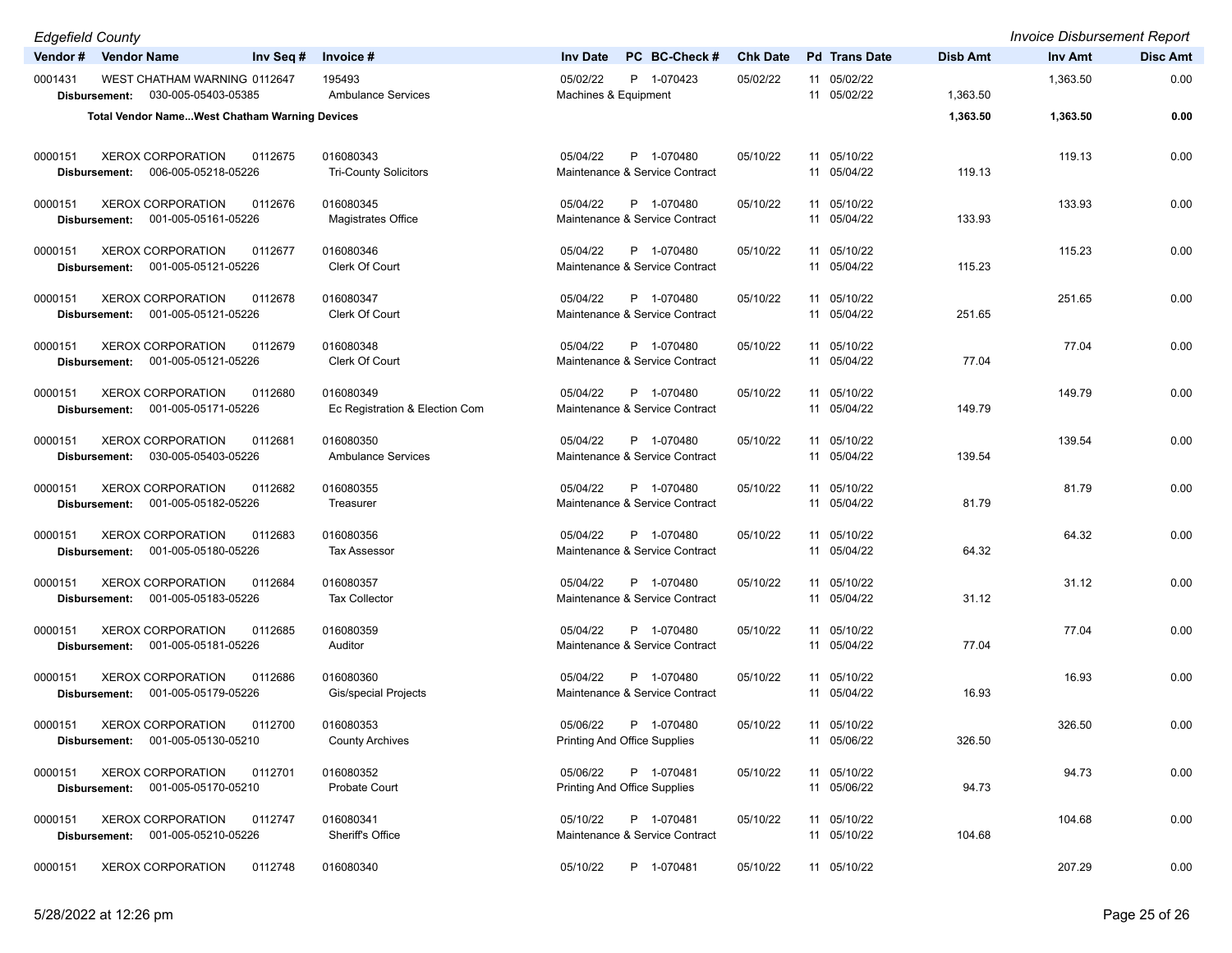|                                 | <b>Edgefield County</b><br><b>Invoice Disbursement Report</b> |           |                                        |                                                 |    |                                              |                 |  |                            |                 |          |                 |
|---------------------------------|---------------------------------------------------------------|-----------|----------------------------------------|-------------------------------------------------|----|----------------------------------------------|-----------------|--|----------------------------|-----------------|----------|-----------------|
| Vendor #                        | <b>Vendor Name</b>                                            | Inv Seg # | Invoice #                              | <b>Inv Date</b>                                 |    | PC BC-Check#                                 | <b>Chk Date</b> |  | <b>Pd</b> Trans Date       | <b>Disb Amt</b> | Inv Amt  | <b>Disc Amt</b> |
| Disbursement:                   | 001-005-05240-05226                                           |           | County Jail                            |                                                 |    | Maintenance & Service Contract               |                 |  | 11 05/10/22                | 207.29          |          |                 |
| 0000151<br><b>Disbursement:</b> | <b>XEROX CORPORATION</b><br>001-005-05240-05226               | 0112749   | 016080342<br>County Jail               | 05/10/22                                        |    | P 1-070481<br>Maintenance & Service Contract | 05/10/22        |  | 11 05/10/22<br>11 05/10/22 | 361.39          | 361.39   | 0.00            |
| 0000151<br>Disbursement:        | <b>XEROX CORPORATION</b><br>001-005-05150-05210               | 0112806   | 724312004<br>Building & Planning       | 05/16/22<br><b>Printing And Office Supplies</b> |    | P 1-070522                                   | 05/16/22        |  | 11 05/16/22<br>11 05/16/22 | 109.77          | 109.77   | 0.00            |
| 0000151<br>Disbursement:        | <b>XEROX CORPORATION</b><br>001-005-05230-05226               | 0112826   | 016217979<br><b>Dispatch Operation</b> | 05/18/22                                        |    | P 1-070549<br>Maintenance & Service Contract | 05/19/22        |  | 11 05/19/22<br>11 05/18/22 | 49.42           | 49.42    | 0.00            |
| 0000151<br>Disbursement:        | <b>XEROX CORPORATION</b><br>001-005-05210-05226               | 0112827   | 016217982<br>Sheriff's Office          | 05/18/22                                        | P. | 1-070549<br>Maintenance & Service Contract   | 05/19/22        |  | 11 05/19/22<br>11 05/18/22 | 139.00          | 139.00   | 0.00            |
|                                 | <b>Total Vendor NameXerox Corporation</b>                     |           |                                        |                                                 |    |                                              |                 |  |                            | 2,650.29        | 2,650.29 | 0.00            |

**Grand Total 1,095,122.85 1,095,122.85 0.00**